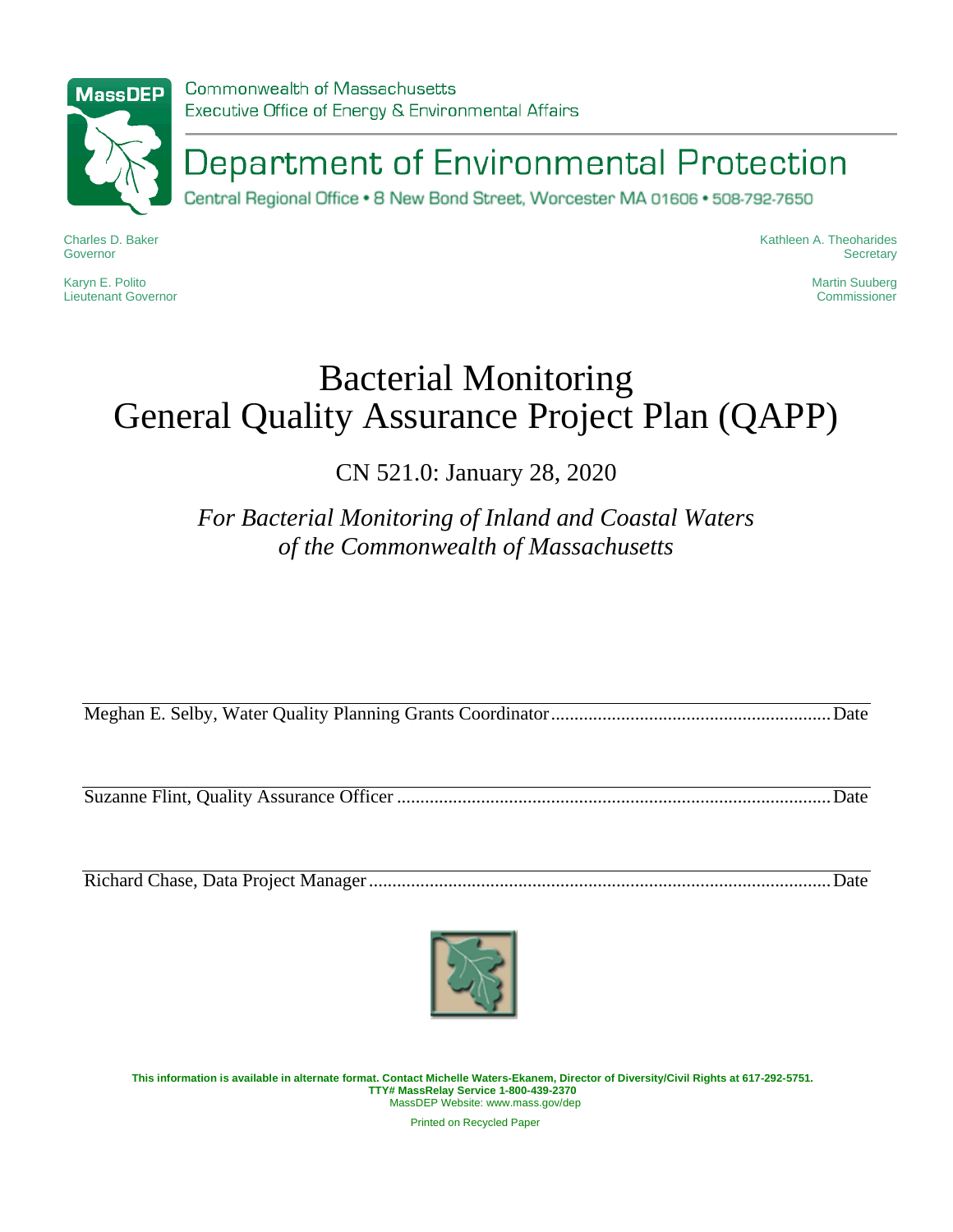| Table 1: Project Organization (typical roles):                       | 6  |
|----------------------------------------------------------------------|----|
| Table 2: Massachusetts Water Quality Standards (as of 1/2/2020)      | 9  |
| Table 3: Typical Project Schedule                                    | 11 |
| Table 4: Typical QC sample types and uses                            | 13 |
| Table 5: Data Quality Objectives (DQOs) for Bacterial Samples        | 14 |
| Table 6: Documents and Document Retention (typical)                  | 15 |
| Table 7: General Sample Collection Methods <sup>1</sup>              | 17 |
| Table 8: Bacteria Analytical Methods                                 | 19 |
|                                                                      |    |
| Table 9: Typical Instrument/Equipment Inspection, Testing Procedures | 22 |
| Table 10: Typical Supplies Inspection, Acceptance Procedures         | 23 |
| Table 11: Planned Assessments                                        | 25 |
| Table 12: Reports                                                    | 25 |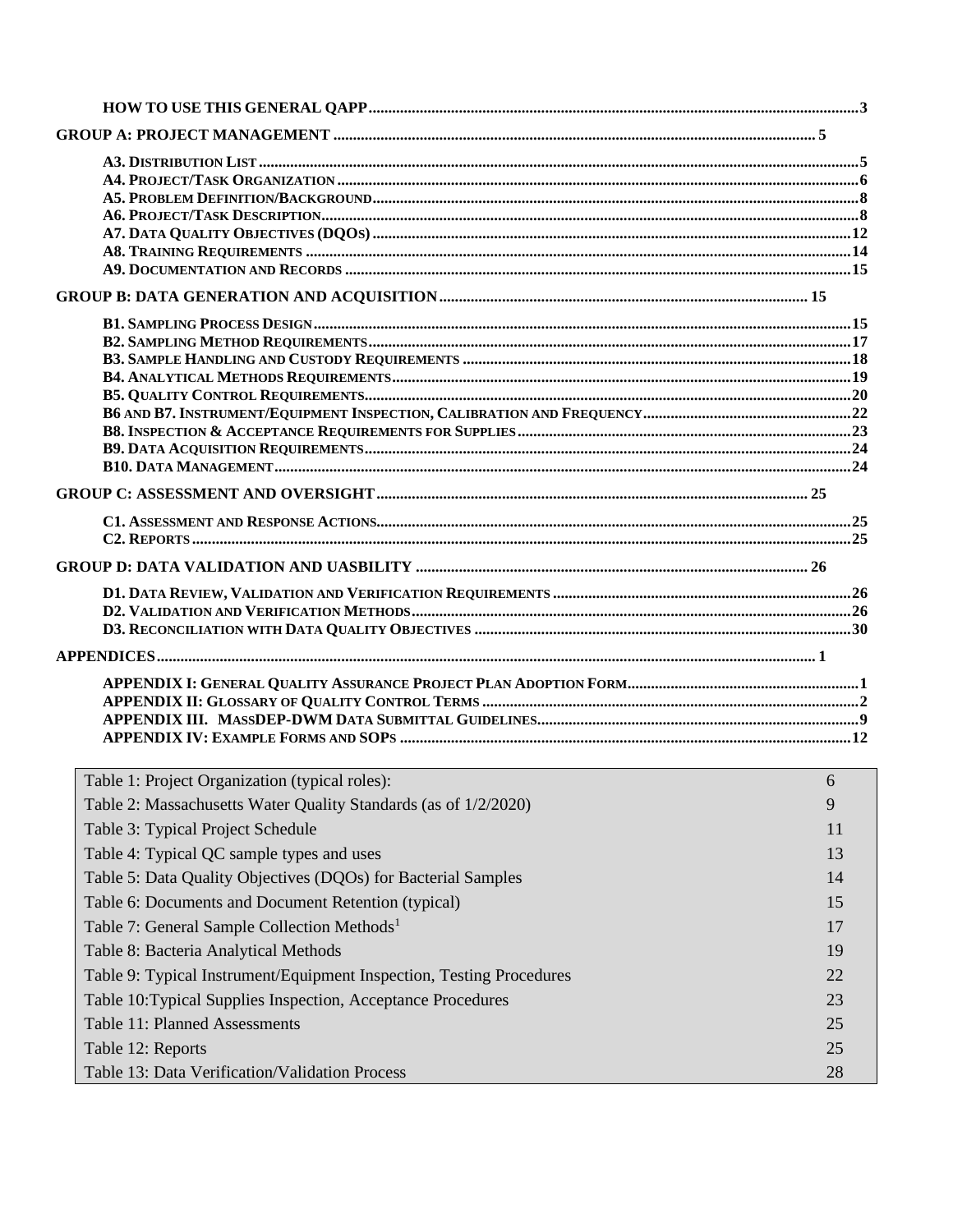# <span id="page-2-0"></span>HOW TO USE THIS GENERAL QAPP

A Quality Assurance Project Plan (QAPP) describes the quality control elements to be implemented for a monitoring project for the data collected to be of sufficient and documented quality to meet the project needs. This Bacterial Monitoring General QAPP (hereinafter termed the "general QAPP") is intended to serve organizations participating in the Massachusetts Department of Environmental Protection's (MassDEP) Water Quality Monitoring Grant Program with the goal of increasing the amount of bacteria data available for MassDEP's use in the assessment of primary and secondary contact recreational uses in surface waters of the Commonwealth. The QAPP is designed to be adopted as-is in conjunction with development of a Sampling and Analysis Plan (SAP) detailing the program- and project-specific components of the sample collection and analyses. A template SAP and example field and Standard Operating Procedures (SOPs) are provided at: [https://www.mass.gov/guides/water-quality-monitoring](https://www.mass.gov/guides/water-quality-monitoring-for-volunteers)[for-volunteers.](https://www.mass.gov/guides/water-quality-monitoring-for-volunteers)

This Bacterial Monitoring General QAPP is designed to provide consistent, basic quality assurance procedures for all grantees with the aim of producing scientifically-sound, legally-defensible data. The goals of individual monitoring projects may be different from DEP's goals and should be identified in each organization's Sampling and Analysis Plan (SAP). Organizations electing to follow this QAPP must also prepare and submit an SAP which describes the specifics of their monitoring project and defines any differences from this QAPP. Unless otherwise specified in an approved SAP, organizations will collect and analyze samples as described in this QAPP and DEP's referenced Standard Operating Procedures (SOPs).

## **Color Key:**

Requirement: specifies the general QAPP requirement.

SAP content: denotes content required in the project Sampling and Analysis Plan (SAP).

#### **Individual organizations adopting this General QAPP must follow these steps:**

- 1) Carefully review the General QAPP for its contents and to ensure that your program can meet its requirements. If your project varies from these requirements or uses methods not covered by this General QAPP, you may submit a full project QAPP for DEP review/approval or, for minor changes, highlight the specific differences in the required SAP.
- 2) Complete and sign the "Bacterial Monitoring General QAPP Adoption Form" in [Appendix](#page-30-1) 1.
- 3) Complete a Sampling and Analysis Plan (SAP) with your program details (template provided).
- 4) Submit your QAPP package for review and approval before the start of sampling. The QAPP package should include:
	- a. General QAPP Adoption Form
	- b. Project Sampling and Analysis Plan
	- c. all associated field and lab Standard Operating Procedures (SOPs)
	- d. example project forms (bottle label, Chain of Custody, field forms, lab forms)

Please note: recipients of Monitoring Grants must have the QAPP Adoption Form and an approved SAP signed by the grantee and the appropriate MassDEP agency representatives *before* proceeding with project implementation.

Additional guidance on developing projects, quality assurance, and writing a full QAPP is available: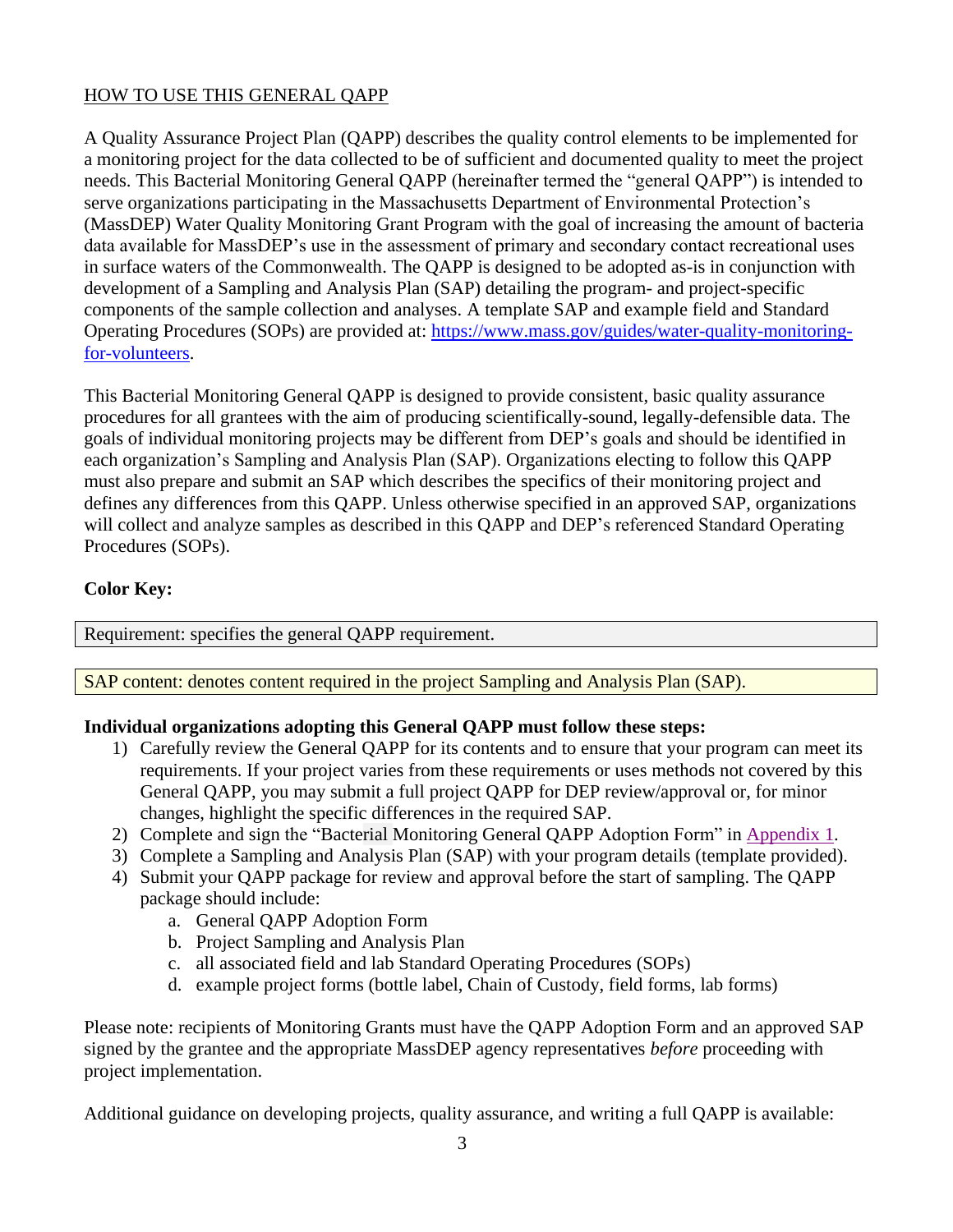- MassDEP<https://www.mass.gov/guides/water-quality-monitoring-for-volunteers>
- Massachusetts Water Watch Partnership:<https://www.umass.edu/mwwp/resources/qa.html>
- EPA Citizen Science: [https://www.epa.gov/citizen-science/quality-assurance-handbook-and](https://www.epa.gov/citizen-science/quality-assurance-handbook-and-guidance-documents-citizen-science-projects)[guidance-documents-citizen-science-projects](https://www.epa.gov/citizen-science/quality-assurance-handbook-and-guidance-documents-citizen-science-projects)

Planning/Timing: In general, program planning (including QAPP adoption/development and drafting the Sampling and Analysis Plan) should begin approximately five to six months before the anticipated start of field work. QAPPs and SAPs must be approved before the start of sampling (MassDEP can generally review a QAPP/SAP submission within 30 days, but allow additional time for revisions.)

QAPP Format: This General QAPP follows the format and guidance recommended in "EPA Requirements for Quality Assurance Project Plans" EPA QA/R-5. March 2001. Downloaded from: [https://www.epa.gov/sites/production/files/2016-06/documents/r5-final\\_0.pdf](https://www.epa.gov/sites/production/files/2016-06/documents/r5-final_0.pdf)

## **Acknowledgements**

This General QAPP was prepared in support of bacterial monitoring projects funded by grants from MassDEP's Water Quality Monitoring Grant Program. Reviewers of the QAPP included Richard Chase and Megan Selby, Massachusetts Department of Environmental Protection (MassDEP). Prepared by: Suzanne Flint, MassDEP.

## **Version**

Last updated 1/28/2020.

## **Disclaimer**

Reference to trade names, commercial products and manufacturers in this General QAPP does not constitute endorsement by EEA and/or MassDEP.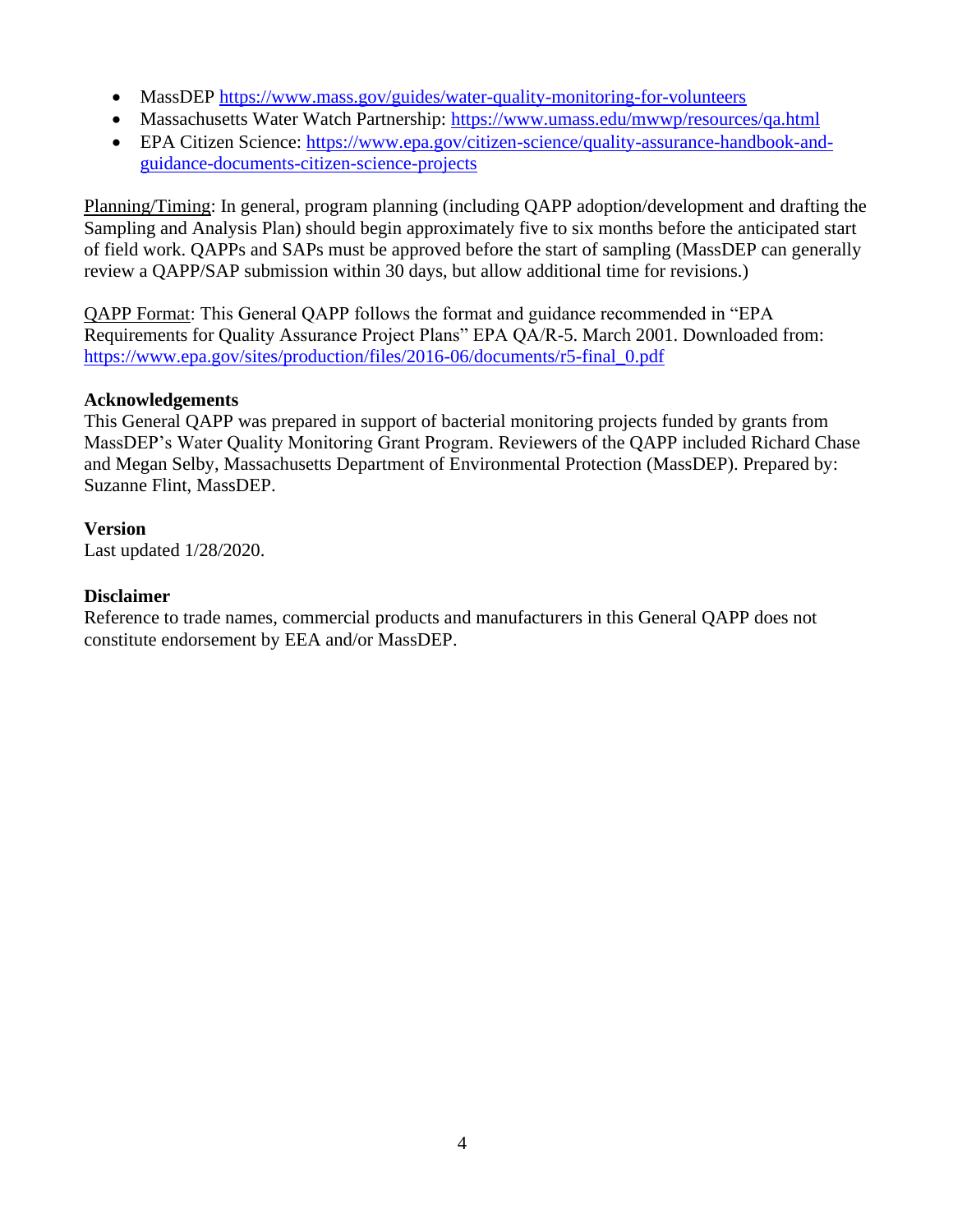## <span id="page-4-0"></span>GROUP A: PROJECT MANAGEMENT

## <span id="page-4-1"></span>**A3. Distribution List**

This QAPP shall be posted on the MassDEP's public-facing website at

[https://www.mass.gov/guides/water-quality-monitoring-for-volunteers.](https://www.mass.gov/guides/water-quality-monitoring-for-volunteers) Projects funded through MassDEP's Water Quality Monitoring Grants will receive electronic notification of the document and subsequent revisions. The official signed document will be on file at the MassDEP Watershed Planning Program offices at 8 New Bond Street, Worcester, MA. The QA Officer may make revisions to this plan, which shall be approved by the signatories in section A1 above. MassDEP is not responsible for the control of reprinted copies from the web sites or photo copies of the original plan. It is the responsibility of the reader to ensure that they are using the most current general QAPP.

## **The General Bacterial Monitoring QAPP, signed QAPP Adoption Form (Appendix 1), and approved Program SAP must be distributed to major project participants, e.g.:**

- Project Manager
- Project Monitoring Program Coordinator
- Project Field Coordinator
- **Project Lab Coordinator**
- Project QA Officer
- **Project Technical Advisory Committee**
- Contract analytical lab(s) manager/director

#### **In addition, the signed QAPP Adoption Form and the approved Program SAP must be distributed to:**

- MassDEP Quality Assurance Officer, Suzanne Flint, [suzanne.flint@mass.gov](mailto:suzanne.flint@mass.gov)
- MassDEP Water Quality Planning Grants Coordinator, [meghan.selby@mass.gov](mailto:meghan.selby@mass.gov)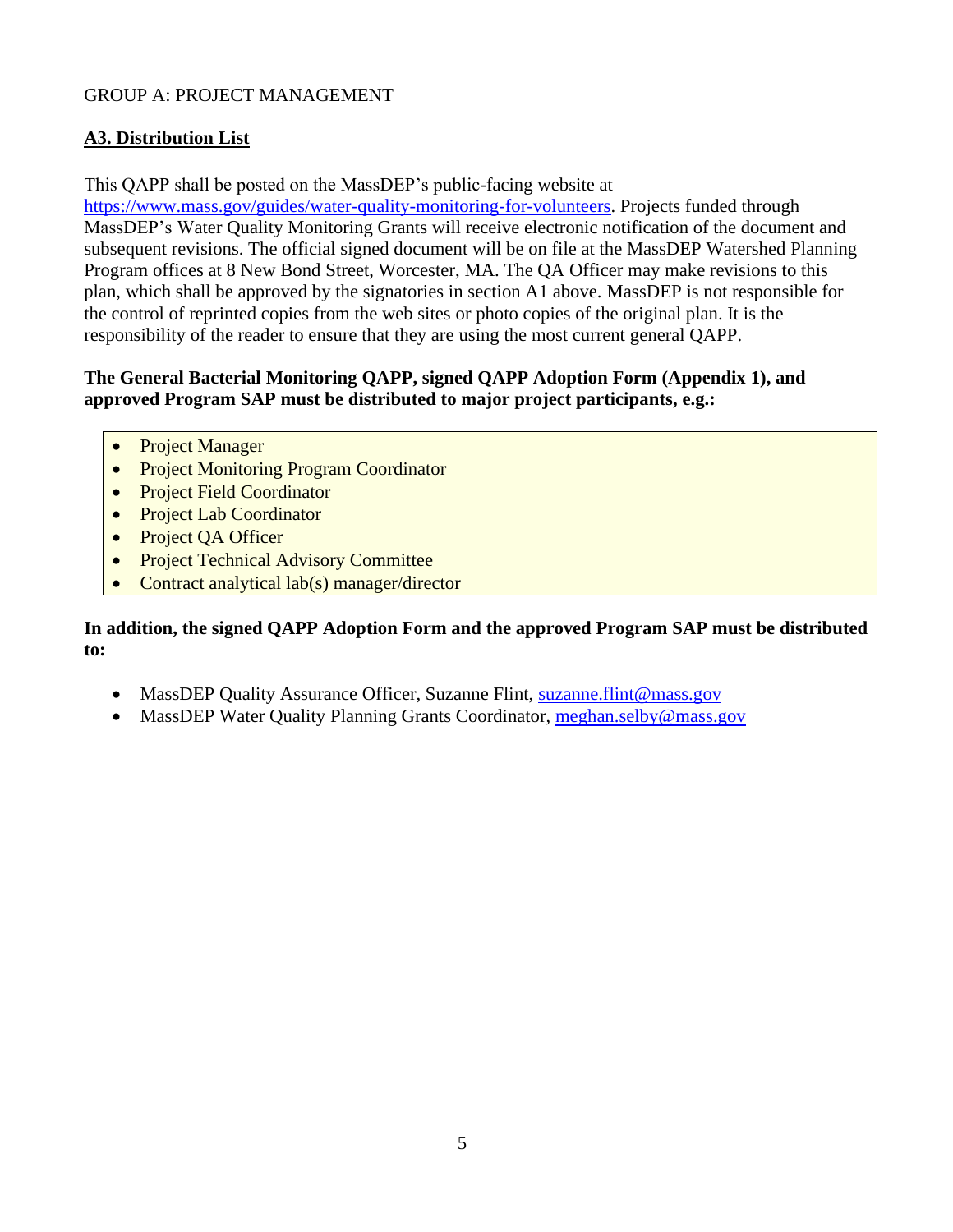# <span id="page-5-0"></span>**A4. Project/Task Organization**

Requirement: The project must have an organized structure for effective communication and completion of tasks.

| Name(s)                       | <b>Project Title/Responsibility</b>                                                                                                                                                                                                                                                                                     |  |  |
|-------------------------------|-------------------------------------------------------------------------------------------------------------------------------------------------------------------------------------------------------------------------------------------------------------------------------------------------------------------------|--|--|
| <b>Specify in Project SAP</b> | <b>Project Manager</b> – Oversees all aspects of project that incorporate the<br>monitoring program including: fiscal management, project objectives,<br>data uses, reporting, program changes, etc.                                                                                                                    |  |  |
| <b>Specify in Project SAP</b> | Technical Advisory Committee – Program oversight and advice.                                                                                                                                                                                                                                                            |  |  |
| <b>Specify in Project SAP</b> | <b>Monitoring Program Coordinator</b> – Volunteer recruitment and<br>training, coordination with TAC (as applicable). Adopts the General<br>QAPP and develops the Program SAP. Manages data, conducts initial<br>QA/QC, and produces final monitoring report.                                                           |  |  |
| <b>Specify in Project SAP</b> | Lab Coordinator - Oversees laboratory analysis and QC and/or<br>arranges with contract lab(s) to perform analyses according to QAPP.<br>Ensures correct analysis and QC procedures are used, holding times are<br>met, and adequate documentation is provided.                                                          |  |  |
| <b>Specify in Project SAP</b> | <b>Field Coordinator</b> – Responsible for training and supervising<br>volunteers in field work; ensures field forms are properly filled out,<br>samples and forms are transported to laboratories as needed; and works<br>with project coordinators and QA Officer to ensure QA compliance.                            |  |  |
| Specify in Project SAP        | Data Management Coordinator (if separate from Monitoring<br><b>Program Coordinator</b> ) – Maintains the data systems for the program,<br>performs/oversees data entry, and checks entries for accuracy against<br>field and lab forms.                                                                                 |  |  |
| Specify in Project SAP        | Project QA Officer - Ensures that all project QA/QC procedures are<br>followed. <i>Note:</i> Because of a <i>potential conflict of interest</i> , this person<br>should not fill the roles of Monitoring Program Coordinator, Field or<br>Lab Coordinator. However, this person may be involved in writing the<br>QAPP. |  |  |
| <b>Specify in Project SAP</b> | Volunteers - Conduct sampling, perform field analyses, and assist in<br>laboratory analyses and/or data entry.                                                                                                                                                                                                          |  |  |
| Specify in Project SAP        | Contract Analytical Lab Manager(s)/Director(s) - Responsible for<br>analytical procedures performed under contract (or other arrangement)<br>with monitoring organization.                                                                                                                                              |  |  |
| <b>Meghan Selby</b>           | <b>MassDEP Water Quality Planning Grant Coordinator - Oversees</b><br>grant administration and ensures reporting requirements are met.                                                                                                                                                                                  |  |  |
| <b>Suzanne Flint</b>          | <b>MassDEP Quality Assurance Officer</b> – Reads QA reports, reviews the<br>Project SAPs, confers with program QA officer on <i>quality control</i><br>issues that arise during a monitoring program.                                                                                                                   |  |  |
| <b>Richard Chase</b>          | <b>MassDEP Technical Reviewer</b> – Reviews and approves General<br>Bacterial Monitoring QAPP.                                                                                                                                                                                                                          |  |  |

# <span id="page-5-1"></span>**Table 1: Project Organization (typical roles):**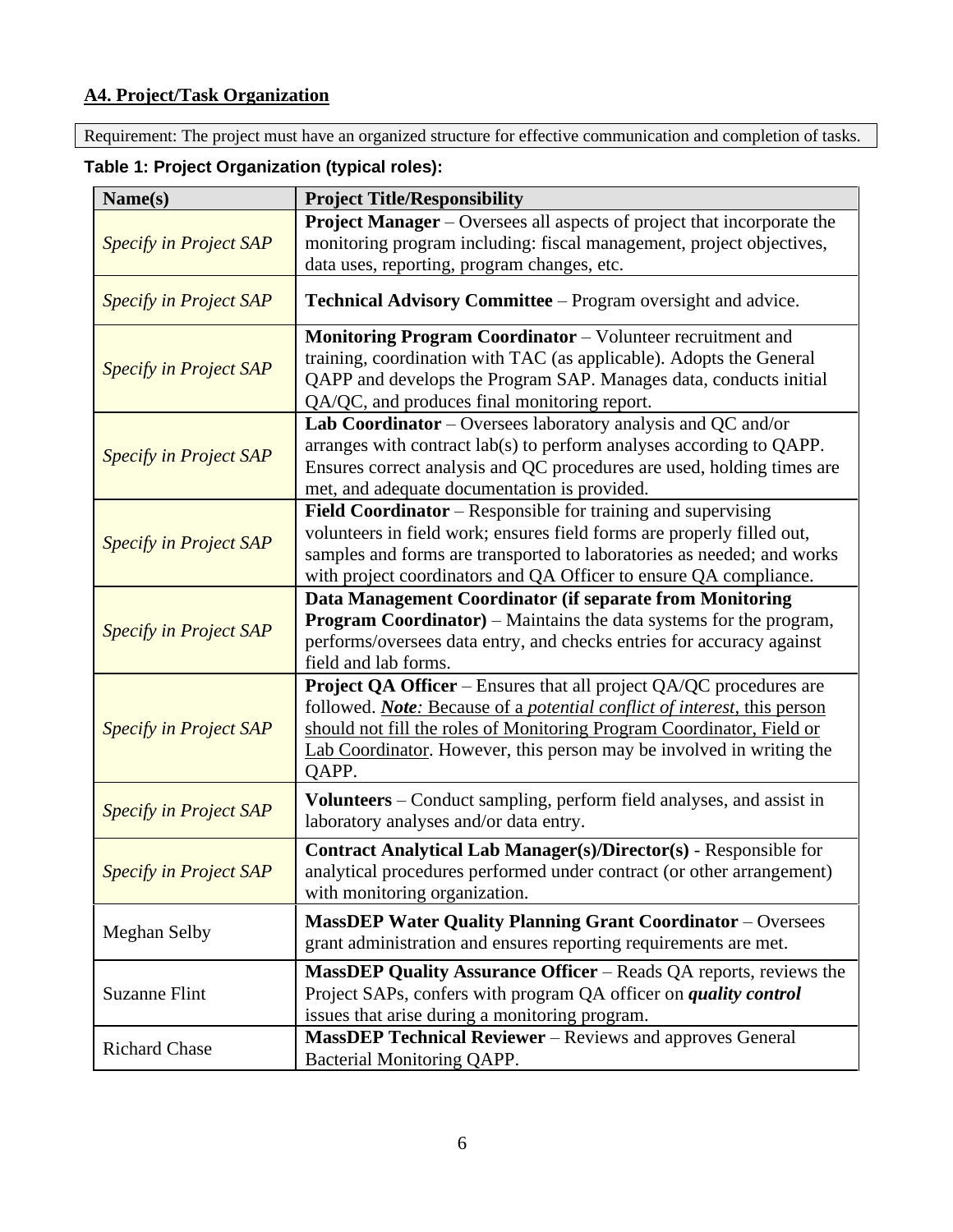# **Figure 1: Typical Organizational Chart**

Lines between boxes indicate who communicates directly with whom.

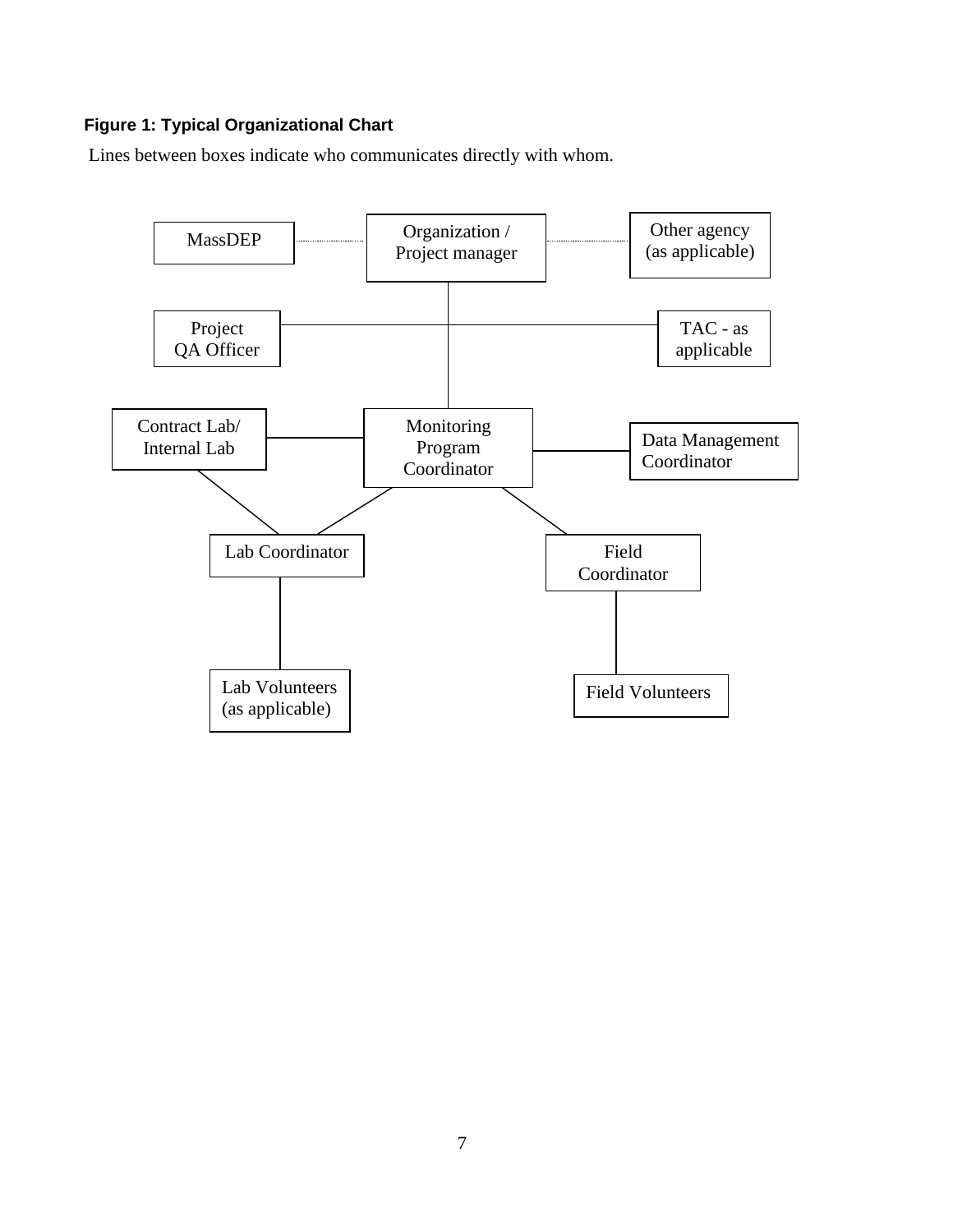## <span id="page-7-0"></span>**A5. Problem Definition/Background**

Requirement: must document background knowledge, the need for the proposed work, and defined objectives.

Water quality and biological data, including bacterial data, form the basis for assessing surface water quality in accordance with the requirements set forth in §305(b) and §303(d) of the federal Clean Water Act. Use-attainment determinations (e.g. whether a waterbody is clean enough for swimming and boating) are made for each waterbody for which adequate data and information are available. However, with more than 3,000 lakes and ponds and 12,000 miles of streams and rivers in the state, MassDEP's Watershed Planning Program (WPP) can sample only a fraction of these surface waters in any given year.

Therefore, in addition to the data collected by its own staff, WPP also considers reliable data from other state and federal agencies, local governments, volunteer organizations, and other sources ("external data") in making water quality assessments. MassDEP's aim in offering funding for bacterial sampling by non-DEP groups is to increase the amount of reliable indicator data available for making assessments (specific bacteria analytes are sampled as surrogates and indicators of the relative potential for pathogenic organisms to be present). In addition to water body health assessments, data also may be used for Total Maximum Daily Load (TMDL) programs, municipal infrastructure improvements, Clean Water Act Section §319 projects, MA Wetlands Restoration Program projects, and to advise local-level decision makers and inform the public on the condition of local waters. For more information on MassDEP's water quality assessment process, see DEP's 2018 Consolidated Assessment and Listing Methodology *Guidance* at: <https://www.mass.gov/service-details/water-quality-assessments>

SAP content: describe project-specific objectives, relevant background information and how the data will be used.

## <span id="page-7-1"></span>**A6. Project/Task Description**

This Bacterial Monitoring General QAPP covers grab sampling (by wading or using a sample collector such as a sampling pole) for *E. coli* and/or enterococci to evaluate health risks associated with recreation. Note that both *E. coli* and enterococci can be bacterial indicators for fresh water (*E. coli* is preferred). Enterococci is the preferred indicator for marine or brackish waters. Fecal coliform bacteria are the indicator for shellfishing areas. Analytical methods covered here include:

- SM 9223B, EPA 1603 (for *E. coli*)
- SM 9223B, EPA 1600, and ASTM D6503-99 (for enterococci).
- SM 9221 (C, E) (for Fecal coliform)

Each organization's SAP will define their monitoring goals, describe specifics of where and when samples (including frequency) will be collected, by whom (and how samplers will be trained and supervised), which analytes will be collected, how samples will be analyzed, and a timetable for the monitoring program (see example in Table 3).

In general, sites should be selected to reflect representative average conditions in a water body – at least one site per river reach, lake, or wetland. Lake sampling is typically done at a beach or from the shoreline. Analysis can be conducted "in-house" (e.g., SM9223B by Colilert system) or by a contract lab using any of the listed analysis methods.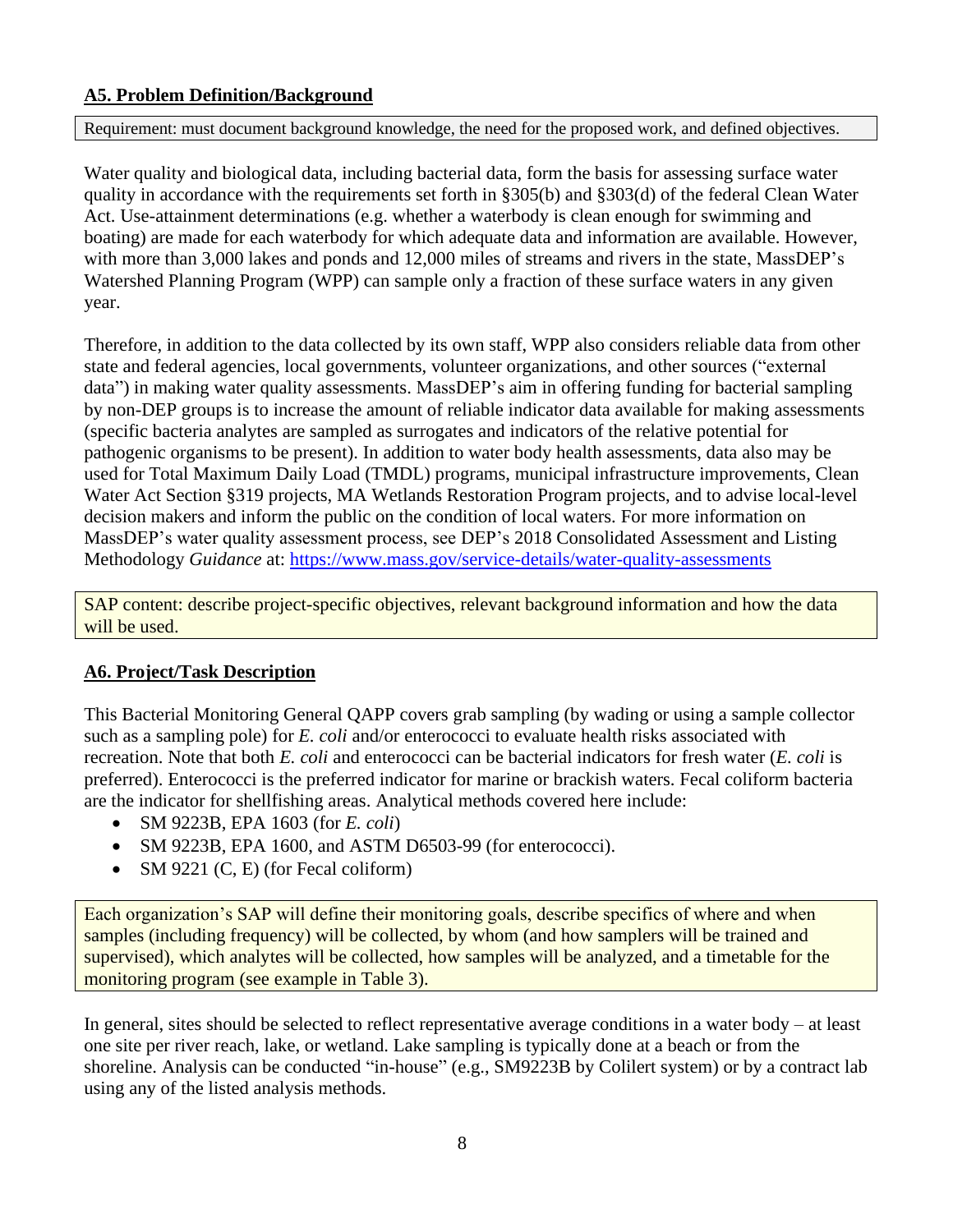Samples should be collected bi-weekly (every other week) for all non-bathing waters during the contact season (June  $1<sup>st</sup>$  to September 30<sup>th</sup> (preferred) or April  $1<sup>st</sup>$  to October 15<sup>th</sup>). These frequencies are designed to ensure that an adequate number of valid samples are collected within the 90-day averaging period to determine criteria evaluations. Time of day for sampling is flexible within required hold-times (6 hours from sample collect to delivery to the lab; a total of 8 hours between sampling and start of analysis). Sampling can be regularly scheduled (rain or shine), although dry weather sampling (e.g., no or < 0.25 inches antecedent rainfall in prior 72 hours) is preferred and significant storm events should be avoided. In tidal areas, the tide cycle influence must be taken into account when planning sampling (aiming to sample on an ebb tide) and conducting impact assessments.

Data may be compared to current state water quality standards [\(https://www.mass.gov/doc/314-cmr-](https://www.mass.gov/doc/314-cmr-400-surface-water-quality-standards/download)[400-surface-water-quality-standards/download\)](https://www.mass.gov/doc/314-cmr-400-surface-water-quality-standards/download).

| Type/Class                  | Indicator             | Criteria                                                                      |
|-----------------------------|-----------------------|-------------------------------------------------------------------------------|
| <b>FRESHWATER</b>           |                       |                                                                               |
| <b>Class A Public Water</b> | <b>Fecal Coliform</b> | 20 cfu/100 ml in all samples in any six-month period                          |
| Supply                      | <b>Total Coliform</b> | 100 cfu/100 ml in 90% of samples in any six-month period                      |
| Bathing beaches in          | E. coli               | geometric mean of 126 cfu/100ml in most recent 5 samples, and<br>$\bullet$    |
| bathing season              |                       | 235 cfu/100ml in any single sample                                            |
|                             | Enterococci           | geometric mean of 33 cfu/100ml in most recent 5 samples, and<br>٠             |
|                             |                       | 61 cfu/100ml in any single sample                                             |
| Class A and B waters        | E. coli               | geometric mean of 126 cfu/100 ml of all samples within 6-month                |
| and all bathing             |                       | period, and                                                                   |
| beaches during non-         |                       | • 235 cfu/100 ml in any single sample                                         |
| bathing season              | Enterococci           | 33 cfu/100 ml typically based on a minimum of five samples, and<br>$\bullet$  |
|                             |                       | 61 cfu/100 ml in any single sample<br>$\bullet$                               |
| Class <sub>C</sub>          | E. coli               | • 630 cfu/100 ml typically based on a min. of five samples, and               |
|                             |                       | 1260 cfu/100 ml in 10% of samples<br>$\bullet$                                |
| <b>COASTAL AND MARINE</b>   |                       |                                                                               |
| Class SA shellfishing       | <b>Fecal Coliform</b> | geometric mean of 14 MPN/100 ml, and                                          |
|                             |                       | 28 MPN/100 ml in 10% of samples                                               |
| Class SB shellfishing       | Fecal Coliform        | • median or geometric mean of 88 MPN/100 ml, and                              |
|                             |                       | 260 MPN/100 ml in 10% of samples                                              |
| <b>Bathing beaches</b>      | Enterococci           | geometric mean of 35 cfu/100 ml of five most recent samples                   |
| during bathing season       |                       | within a bathing season, and                                                  |
|                             |                       | 104 cfu/100ml in any single sample<br>$\bullet$                               |
| Class SA and SB             | Enterococci           | geometric mean of 35 cfu/100ml of all samples in the most recent<br>$\bullet$ |
| waters and bathing          |                       | 6 months typically based on five samples, and                                 |
| beaches during non-         |                       | 104 cfu/100ml in any single sample<br>٠                                       |
| bathing season              |                       |                                                                               |
| Class SC                    | Enterococci           | geometric mean of 175 cfu/100ml in all samples in the most                    |
|                             |                       | recent six months, typically based 5 most recent samples, and                 |
|                             |                       | • 350 cfu/100 ml in 10% of samples                                            |

<span id="page-8-0"></span>**Table 2: Massachusetts Water Quality Standards (as of 1/2/2020)**

The Project Monitoring Coordinator will develop findings and conclusions, which can be incorporated into a study report for dissemination to the QAPP distribution list, the local press, and other stakeholders via paper or electronic media. Provisional results may also be disseminated as needed throughout the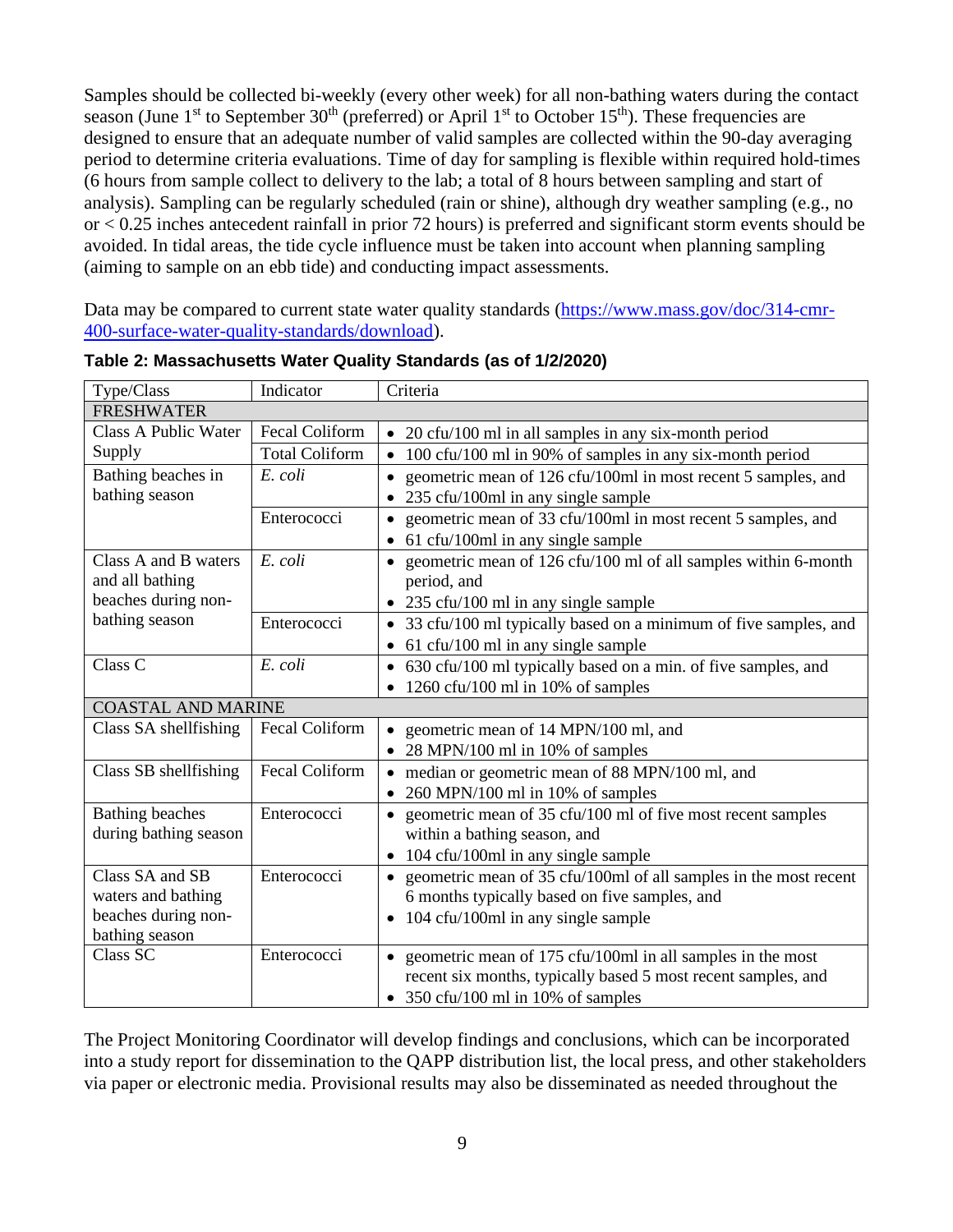sampling season via web sites, press announcements, or at informational kiosks at public water access locations, etc.

All grantees must submit data before November 15 after each sampling season. Data can be submitted to MassDEP through WPP's data portal; submission guidelines are here: [https://www.mass.gov/guides/external-data-submittals-to-the-watershed-planning-program.](https://www.mass.gov/guides/external-data-submittals-to-the-watershed-planning-program)

Alternatively, data can be submitted to EPA's WQX system [\(https://www.epa.gov/waterdata/water](https://www.epa.gov/waterdata/water-quality-data-wqx)[quality-data-wqx\)](https://www.epa.gov/waterdata/water-quality-data-wqx). Providing data to the WQX database makes the data available to the public via the national Water Quality Portal (WQP). The WQP is a cooperative service sponsored by the United States Geological Survey (USGS), the Environmental Protection Agency (EPA), and the National Water Quality Monitoring Council (NWQMC). For access to the user's guide see this link: [https://www.waterqualitydata.us.](https://www.waterqualitydata.us/) MassDEP staff can access external water quality data submitted through the National WQP.

If submitting via the WQX/WQP (and not via DEP's data portal), notification of data uploads must be sent to WOData.Submit@mass.gov. Please include:

- the MassDEP Data Integrity Form
- any OC data that is part of the project but not uploaded to WOX.

SAP content: Grantees should specify which method they plan to use for data submittal.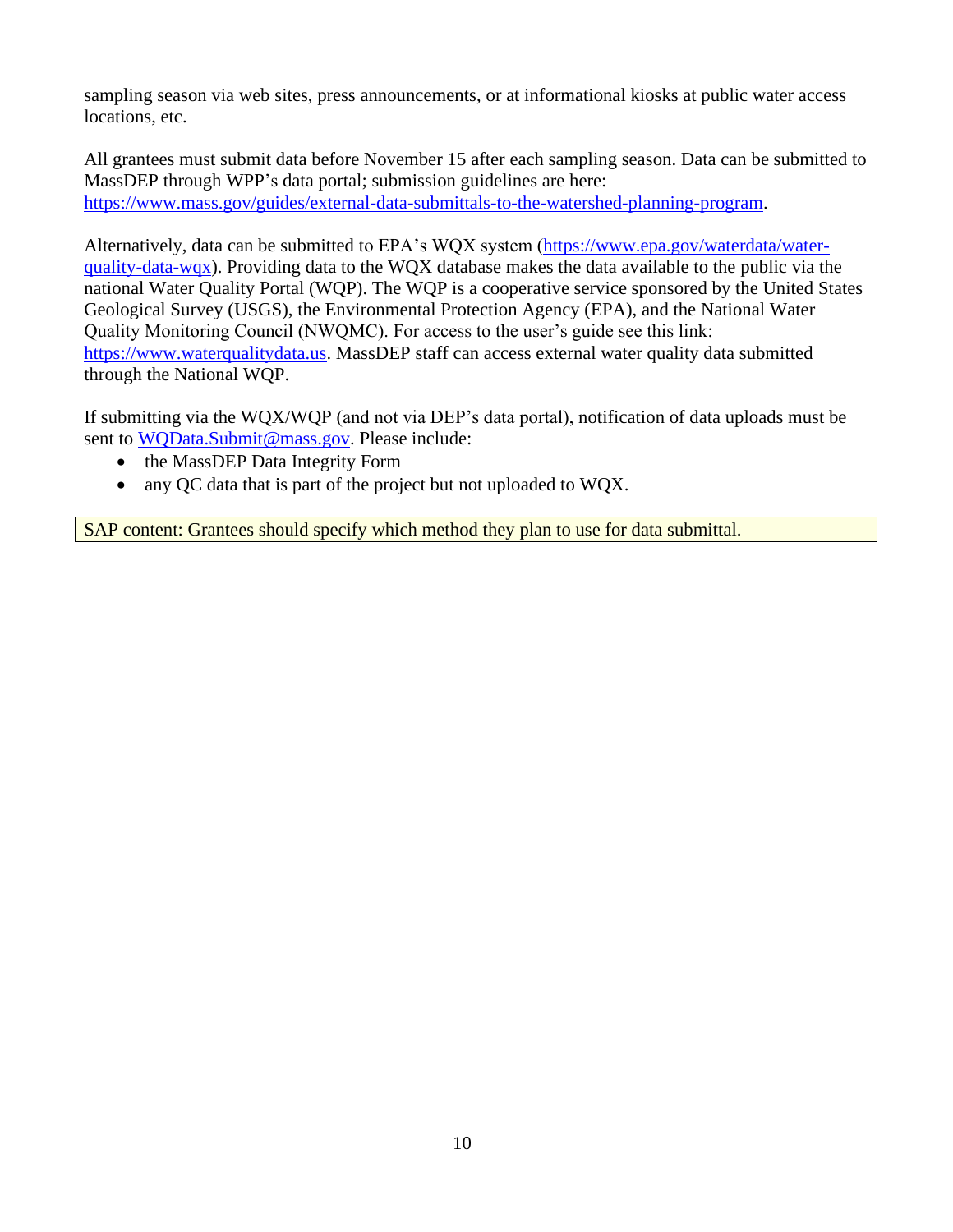# Annual Task Calendar

This represents a typical revolving calendar. Some tasks may continue into the following year.

SAP content: Project-specific timetables must be included in project SAPs.

## **Table 3: Typical Project Schedule**

<span id="page-10-0"></span>

| Activity                                                                            | F           | M           | $\mathbf{A}$ | M | J           | J           | A            | S | $\Omega$     | N            | D           |
|-------------------------------------------------------------------------------------|-------------|-------------|--------------|---|-------------|-------------|--------------|---|--------------|--------------|-------------|
| Develop monitoring objectives and study<br>design with Technical Advisory Committee | $\mathbf X$ |             |              |   |             |             |              |   |              |              |             |
| Review the General QAPP                                                             | $\mathbf X$ |             |              |   |             |             |              |   |              |              |             |
| Develop project-specific SAP                                                        | $\mathbf X$ | X           |              |   |             |             |              |   |              |              |             |
| Submit QAPP Adoption Form and SAP to<br>Mass DEP for approval                       | $\mathbf X$ | $\mathbf X$ | X            |   |             |             |              |   |              |              |             |
| Equipment inventory, purchase, inspection,<br>and testing                           |             | $\mathbf X$ | X            | X |             |             |              |   |              |              |             |
| Field training for samplers                                                         |             | $\mathbf X$ | X            | X | $\mathbf X$ |             |              |   |              |              |             |
| Lab training sessions (in-house analyses)                                           |             |             | $\mathbf X$  | X |             |             |              |   |              |              |             |
| Sampling surveys                                                                    |             |             | X            | X | $\mathbf X$ | X           | $\mathbf X$  | X | $\mathbf X$  |              |             |
| Data entry                                                                          |             |             |              | X | $\mathbf X$ | X           | $\mathbf{X}$ | X | $\mathbf X$  | X            |             |
| Data review and validation                                                          |             |             |              | X | $\mathbf X$ | X           | $\mathbf{X}$ | X | $\mathbf X$  | X            |             |
| Field audit(s)                                                                      |             |             |              | X | $\mathbf X$ | $\mathbf X$ | $\mathbf X$  | X | $\mathbf X$  |              |             |
| Lab audit $(s)$                                                                     |             |             |              | X | $\mathbf X$ | X           | $\mathbf{X}$ | X |              |              |             |
| Assess and interpret findings                                                       |             |             |              |   |             |             |              | X | $\mathbf{X}$ | $\mathbf{X}$ |             |
| Report results and findings                                                         |             |             |              |   |             |             |              |   | $\mathbf X$  | X            | $\mathbf X$ |
| Submit final data to MassDEP or upload to<br><b>WQX</b>                             |             |             |              |   |             |             |              |   |              | $\mathbf X$  |             |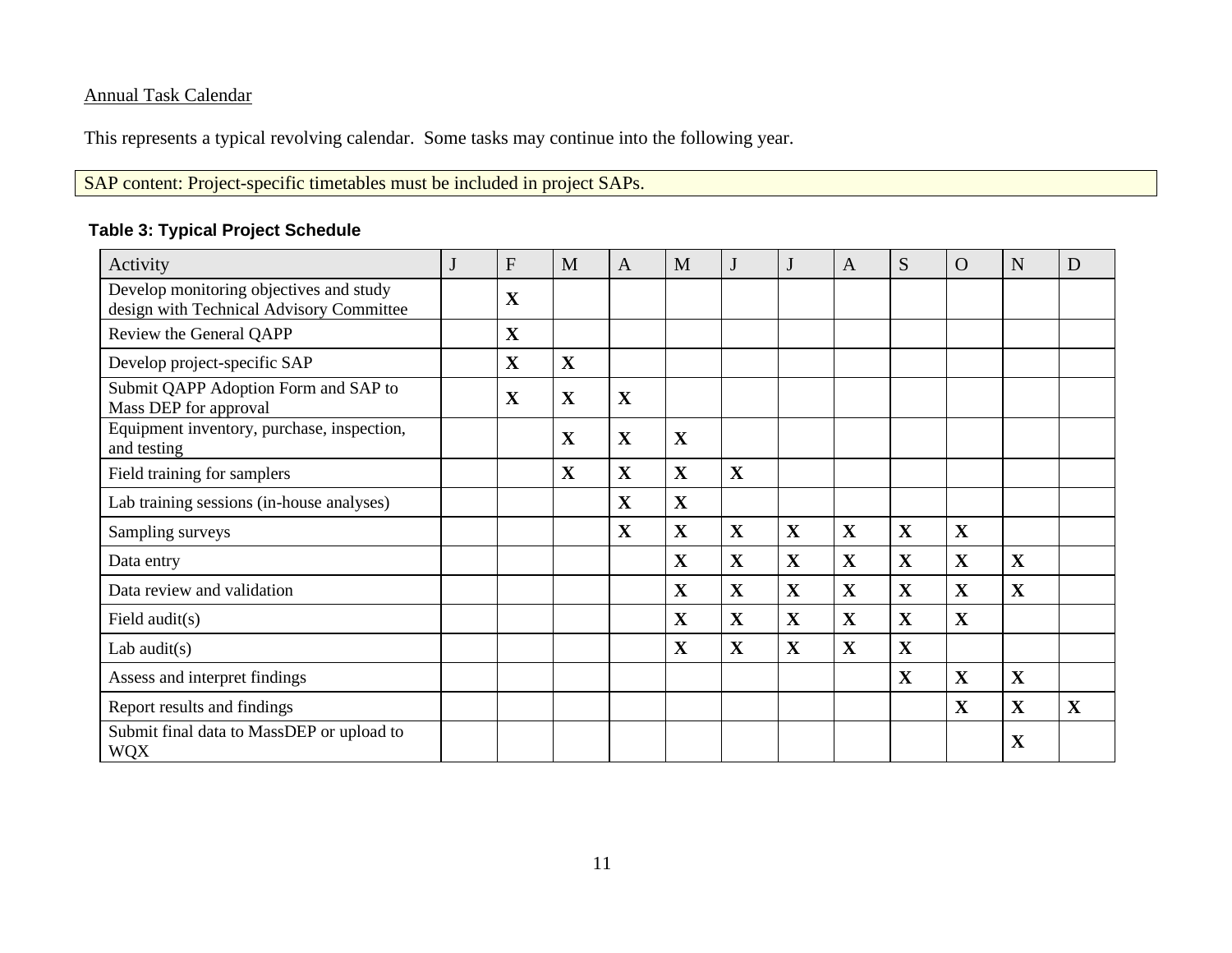# <span id="page-11-0"></span>**A7. Data Quality Objectives (DQOs)**

#### Requirement: Clear and achievable *data quality objectives* for each parameter to be measured in the project.

For water quality data to inform decision making it is critical that the quality of the results themselves be assessed in order to understand the sampling error and the error of the measurements themselves. Organizations are responsible for collecting, analyzing, and reporting the QC data needed for determining whether their data quality objectives are met. When data is submitted, MassDEP reviews this QC information (among other things) to assign data quality scores and assess whether data is of sufficient quality to be used in assessments (see Appendix III for a description of the data review process).

Taken together, *precision*, *accuracy*, *representativeness*, *completeness*, and *comparability* comprise the major data quality indicators used to assess the quality of the program's data. Typical QC samples are listed in [Table 4](#page-12-0) and data quality objectives (DQOs) for each of these indicators are listed in Table 5. (Additional discussion of data quality objectives can be found in the resources listed above on page 4).

- **Precision** is the ability of a measurement to consistently be reproduced. Repeated measurements (e.g. duplicates) are usually used to determine precision. **Field duplicates** should be taken for at least 10% of samples (or once per sampling event whichever is more frequent). **Laboratory splits or duplicates** are used to evaluate laboratory precision. Consult with any contract lab to determine their split frequency. For projects doing in-house bacterial analysis, laboratory splits should be done for at least 10% of samples (a larger volume field sample should be taken to allow laboratory splits to be conducted).
- **Accuracy** is the degree of confidence in a measurement. The smaller the difference between the measurement of a parameter and its "true" or expected value, the more accurate the measurement. Accuracy for water quality monitoring is usually estimated using laboratory QC data (**blank results**, **known** QC samples, etc.).
- **Representativeness** is how well the collected data depict the true system. Most sampling sites are selected to be representative of the waterbody (or in the case of hotspot monitoring, of the pollution source of interest). Sample collection timing and frequency is selected to capture data that are representative of target conditions (e.g. a range of water levels, weather, seasons, etc.). How the project sampling site selection and collection timing to be representative of the system should be described the project SAP.
- **Comparability** is the extent to which data from one data set can be compared directly to another data set. Comparability can be assured by using **known protocols** and **documenting methods**, analysis, sampling sites, times and dates, sample storage and transfer, as well as laboratories and identification specialists used so that future surveys can produce comparable data by following similar procedures.
- **Completeness** is the amount of data that must be collected to achieve the project goals. At least 80% of the anticipated number of samples are typically collected, analyzed and determined to meet data quality objectives for the project to be considered fully successful. A report detailing the number of anticipated samples, number of valid results, and percent completion (number of valid samples / number of anticipated samples) for each parameter is typically produced.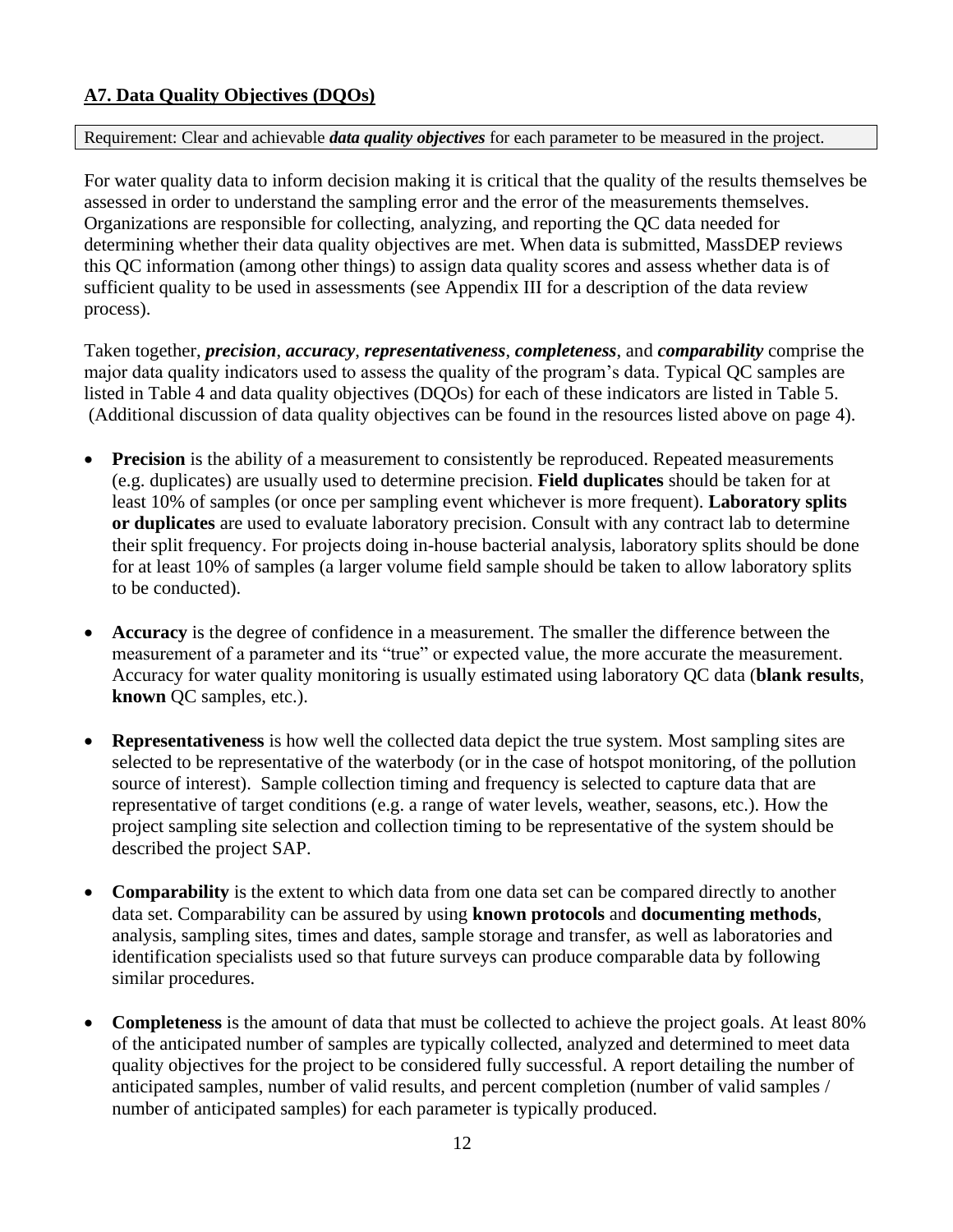Detection Limits are defined in several different ways. See Appendix II for definitions of level of quantitation, lower level of detection, and instrument, method, practical quantitation and reporting detection limits.

| QC Sample Type     | Description / Recommended Frequency                                        | Indicator of |
|--------------------|----------------------------------------------------------------------------|--------------|
| <b>Field Blank</b> | A "clean" sterile sample, produced in the field, used to detect            | Accuracy     |
|                    | contamination during the sampling process (sampling, transport,            |              |
|                    | and lab analysis). Typically taken by taking sterile water into the        |              |
|                    | field and transferring it to a sample bottle under field conditions.       |              |
|                    | Frequency: 10% of samples or once per sampling event                       |              |
|                    | (whichever is more frequent).                                              |              |
| Equipment or       | Field equipment blanks are only necessary if water samples are             | Accuracy     |
| rinse blank        | collected in another sampling device and transferred into the              |              |
|                    | sample container. A field equipment blank uses sterile water               |              |
|                    | rinsed through the sampling devices to detect cross-contamination          |              |
|                    | between sites. A field equipment blank is collected and transferred        |              |
|                    | in the same manner as the stream water sample. Frequency: 10%              |              |
|                    | of samples or once per sampling event (whichever is more                   |              |
|                    | frequent).                                                                 |              |
| Known samples      | For bacterial testing, known samples (e.g. E. coli and                     | Accuracy     |
|                    | Pseudomonas aeruginosa as positive and negative controls) can be           |              |
|                    | purchased and analyzed alongside field samples. Frequency: once            |              |
|                    | per new batch of reagents for in-house analysis; once per                  |              |
|                    | laboratory analysis batch (see manufacturer's instructions).               |              |
| Split sample       | Sample that is divided equally into two or more sample containers          | Lab          |
|                    | and analyzed. E.g. a 290-ml sample is split into two 120-ml                | precision    |
|                    | samples in the lab and analyzed as separate samples. Splitting can         |              |
|                    | be done in the field (field split) or in the lab (lab split). Field splits |              |
|                    | can be sent to separate labs to assess inter-lab precision.                |              |
|                    | Frequency: 10% of laboratory samples.                                      |              |
| Field duplicate    | Two samples taken at the same time (one immediately after the              | Field        |
| sample             | other), at the same site, and analyzed by the same lab using the           | precision    |
|                    | same methods. Duplicates can be used to detect both the natural            |              |
|                    | variability in the environment and that caused by field sampling           |              |
|                    | methods. Frequency: 10% of samples or once per sampling event              |              |
|                    | (whichever is more frequent).                                              |              |

# <span id="page-12-0"></span>**Table 4: Typical QC sample types and uses**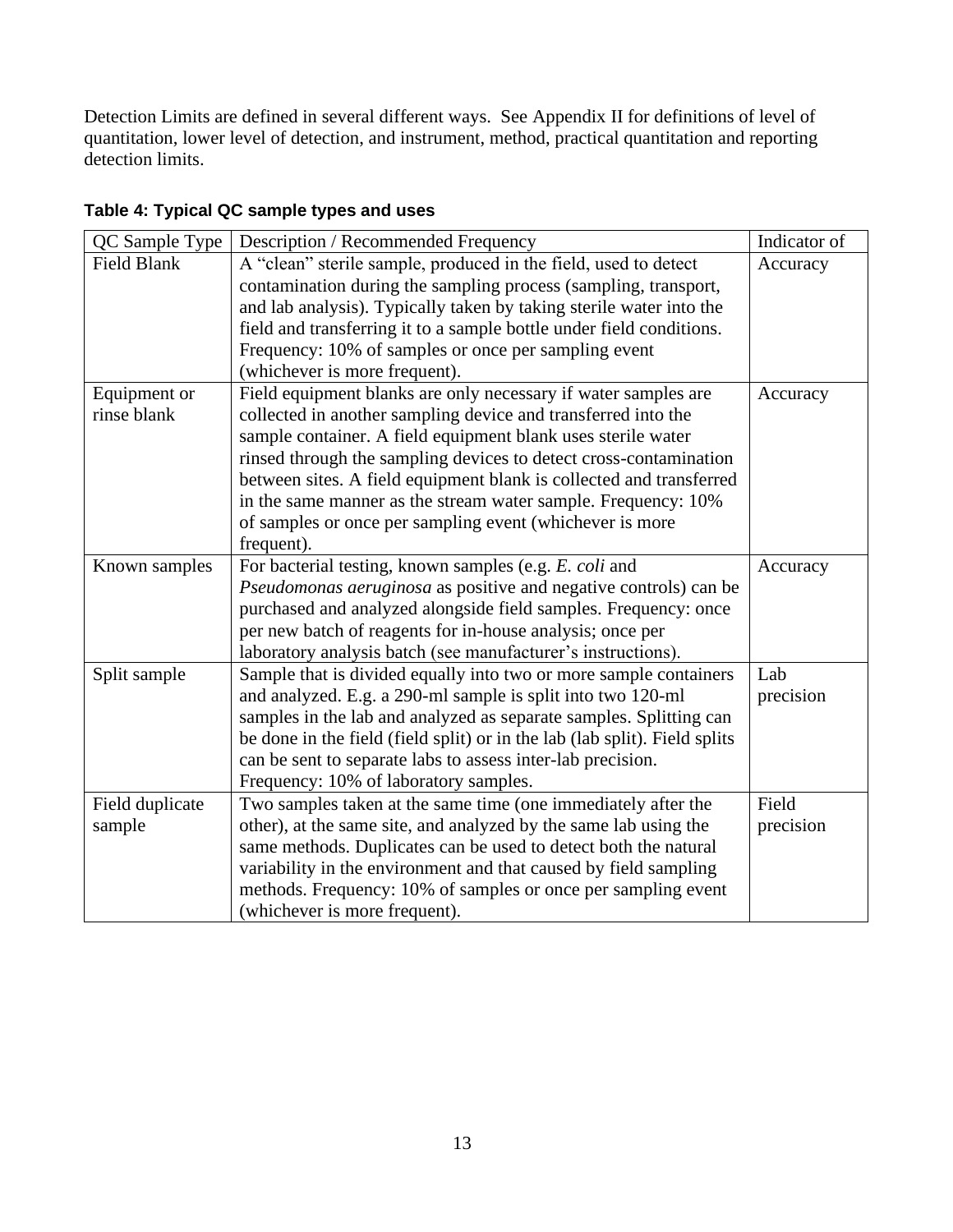| Parameter                                  | Units                                          | Accuracy                                                                       | Precision (RPD)                                                                                                                                                                                       | Approx.               |
|--------------------------------------------|------------------------------------------------|--------------------------------------------------------------------------------|-------------------------------------------------------------------------------------------------------------------------------------------------------------------------------------------------------|-----------------------|
|                                            |                                                |                                                                                | (Field and Laboratory)                                                                                                                                                                                | <b>Expected Range</b> |
| E. coli,<br>enterococci,<br>Fecal coliform | Colonies or<br>$CFU/100$ ml or<br>$MPN/100$ ml | Blanks and negatives<br>show no colonies,<br><i>positives</i> show<br>colonies | For log <sub>10</sub> transformed field<br>duplicate or laboratory split data:<br><30% RPD (<50 CFU/ 100mls)<br>$<$ 20% RPD (50-500 CFU)<br>$<$ 10 % RPD (500-5000 CFU)<br>$<$ 5% RPD ( $>$ 5000 CFU) | $ 0-1,000,000$        |

<span id="page-13-1"></span>**Table 5: Data Quality Objectives (DQOs) for Bacterial Samples**

SAP content: note any proposed alternate or project-specific DQOs.

## <span id="page-13-0"></span>**A8. Training Requirements**

Requirement: Instruction in all aspects of project data collection and management shall be provided to participants

All members of the project team are required to attend training appropriate to the type of monitoring they will conduct. The Monitoring Coordinator shall ensure that volunteers receive appropriate training by organizing and conducting workshops (securing the services of expert trainers as needed) and/or arranging for volunteers to be trained at workshops held by other qualified personnel or organizations. Volunteers failing to attend required training sessions and/or not meeting expectations shall not participate in data collection under this General QAPP.

The Monitoring Coordinator enters training data into the project database and records the following information: subject matter, training course title, type of training materials, date and agenda, name and qualification of trainers, and names of participants trained.

SAP content: describe project-specific training.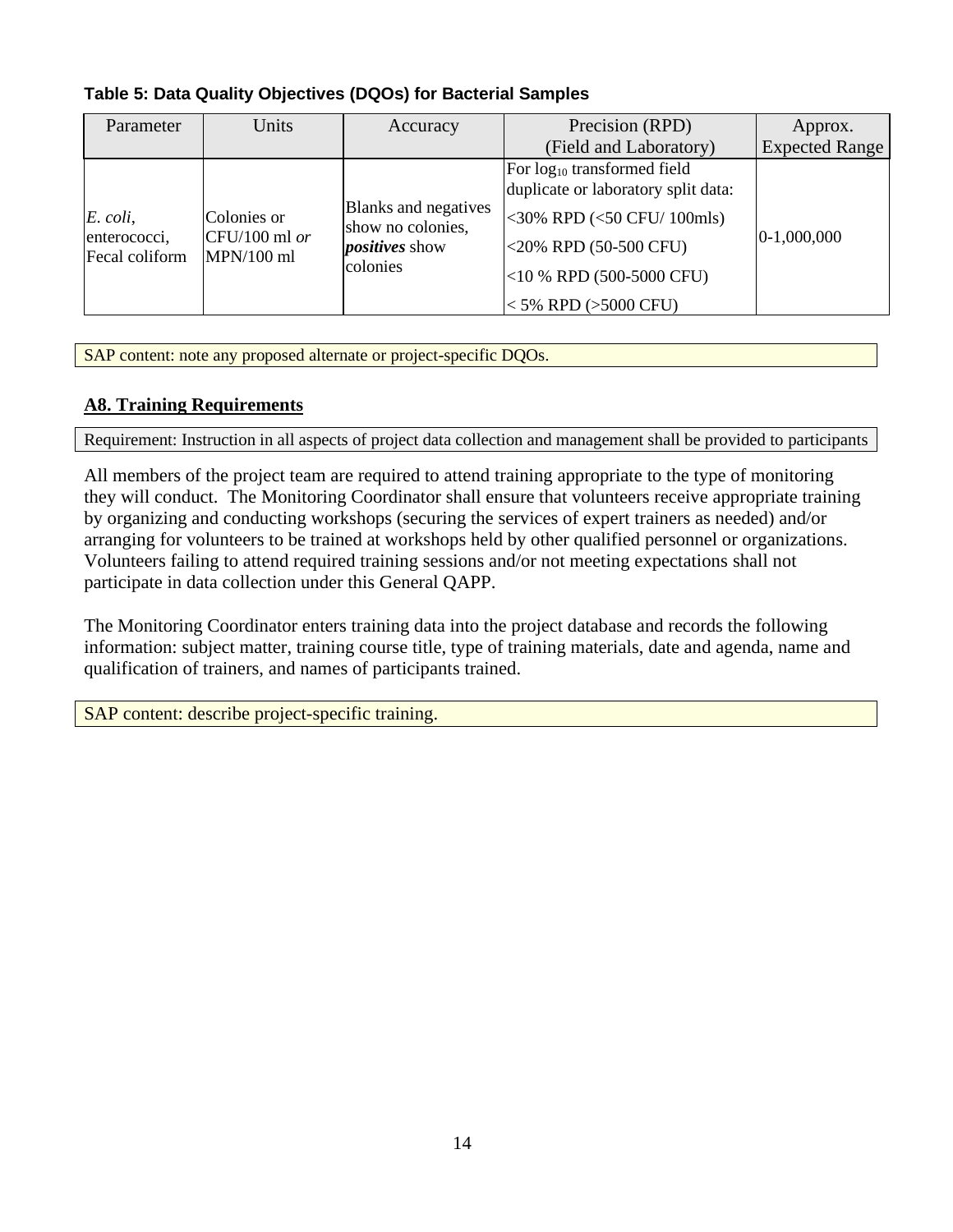## <span id="page-14-0"></span>**A9. Documentation and Records**

Requirement: Documentation and record-keeping for all project activities related to data collection and data quality shall be implemented for the duration of the project.

#### <span id="page-14-3"></span>**Table 6: Documents and Document Retention (typical)**

Project documents should be retained consistent with Massachusetts state polices on document retention or at least six years after the project becomes inactive.

| Document Name / Description                                       | <b>Storage Location</b> | <b>Storage Time</b> |
|-------------------------------------------------------------------|-------------------------|---------------------|
| <b>General Bacterial Sampling Quality Assurance Project Plan</b>  | MassDEP electronic      | Indefinite          |
| (QAPP) QAPP project description and assurance procedures.         | files (copy to          |                     |
|                                                                   | organization's files)   |                     |
| <b>General Bacterial Sampling QAPP Adoption Form (signed)</b>     | Organization's office   | 6 years             |
|                                                                   | (copy to MassDEP)       |                     |
| Sampling Analysis Plan- specific sampling information for         | Organization's office   | 6 years             |
| each organization's activities.                                   | (copy to MassDEP)       |                     |
| Water Quality Monitoring Guidebook- Methods manual for            | Organization's office   | 6 years             |
| volunteers detailing field methods                                |                         |                     |
| <b>Training Records</b>                                           | Organization's office   | 6 years             |
| Equipment Notebooks - records of quality control checks,          | Organization's office   | 6 years             |
| calibrations and maintenance.                                     |                         |                     |
| Field Data Sheets - Field forms containing sampling meta data     | Organization's office   | 6 years             |
| and raw field data.                                               |                         |                     |
| Chain of Custody Records accompanies samples from                 | Organization's office   | 6 years             |
| collection to laboratories. Sample collectors, all individuals    |                         |                     |
| who take custody of the samples, and laboratory intake will       |                         |                     |
| sign COC forms. Information included: sample ID, date, time,      |                         |                     |
| type of sample, and sampler's names.                              |                         |                     |
| Sample Labels will be placed on all sample containers, and        | Organization's office   | Temporary           |
| will include the site name, date, time, location, type of sample, |                         |                     |
| and sampler's name.                                               |                         |                     |
| Final Reports and QC Summary Reports - Summarizing                | Organization's office   | 6 years             |
| project data and findings. Summarizing all QC data available      |                         |                     |
| for a project during the dates relevant to the data submittal.    |                         |                     |
| <b>External Data</b> submitted to MassDEP by organization for     | MassDEP electronic      | Indefinite          |
| review, reformatting and upload into External Database            | files                   |                     |

SAP content: population Table 4 in the SAP with project-specific details.

## <span id="page-14-1"></span>GROUP B: DATA GENERATION AND ACQUISITION

## <span id="page-14-2"></span>**B1. Sampling Process Design**

Requirement: explain the thought process behind the sampling plan; provide detailed information regarding the "what, when, how, where and why"; address safety issues

SAP content: The sampling design (i.e. parameters, number and location of sampling sites, sampling time of day, frequency, and season) should be selected to meet the monitoring objectives as described in the project SAP. Bacterial samples should be collected bi-weekly (every other week) during the contact season (June 1st to September 30th (preferred) or April 1st to October 15th). Any specific environmental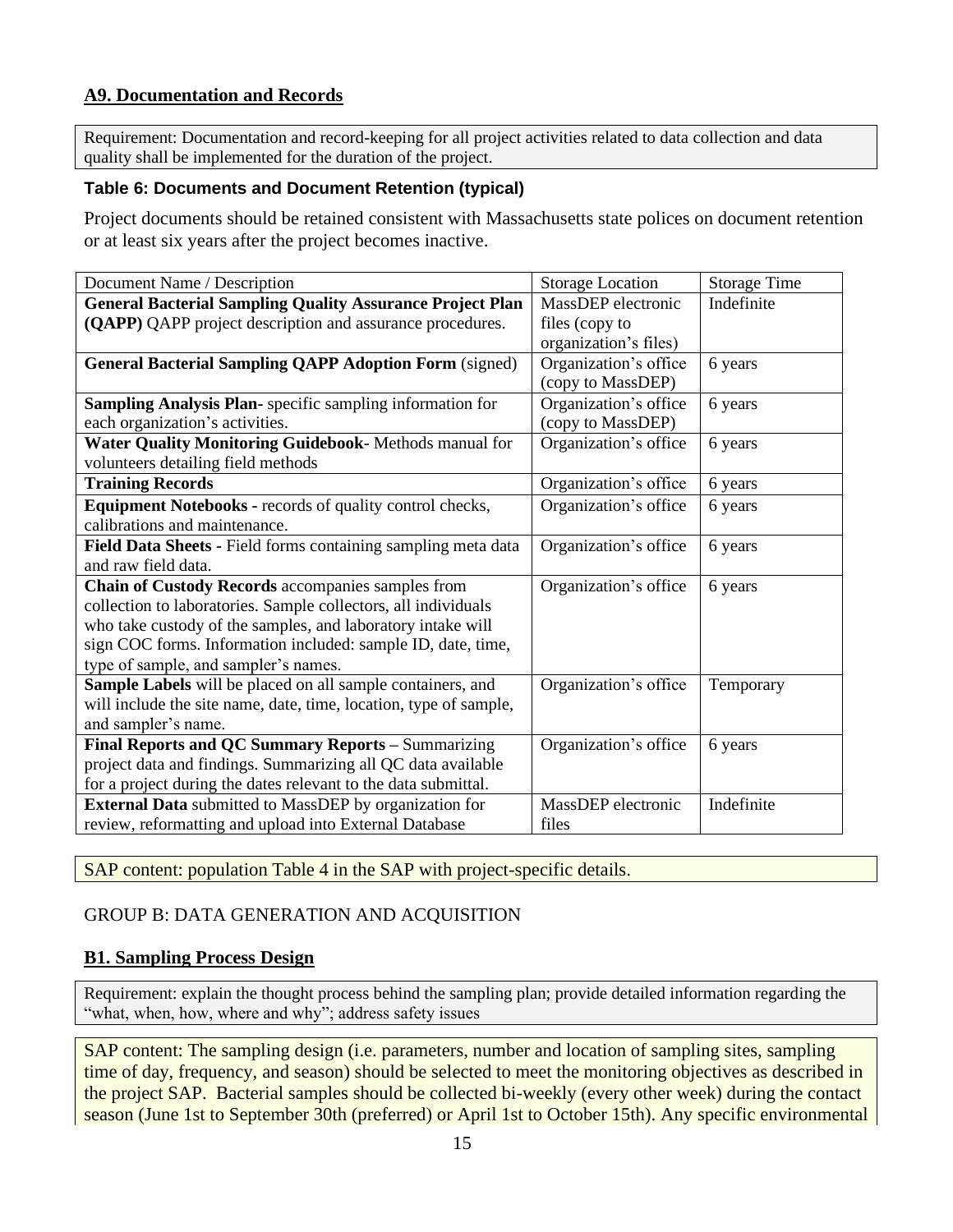conditions, ambient, summer base flow, runoff events, etc. needed to answer the organization's specific monitoring question should be identified in their SAP.

Stations must be located so samples and other data can be collected that are representative of the conditions being monitored according to project objectives. In practice, this means that stream stations should be located on relatively straight runs, away from obvious eddies or backwaters, far enough from major obstructions that prevent adequate mixing, and far enough downstream of tributary or other inputs to ensure complete mixing before samples are collected. Lake stations should be located far enough into open water to avoid obvious near-shore influences and outside of confined embayments unless nearshore or embayment conditions are of primary interest. In lakes of complex morphometry, multiple sampling stations may be required to collect representative data. Beach sites should be representative of the recreational use area. Other site location considerations include: ease of access, safety, and permission.

**Project-specific design** shall be described in a project-specific SAP. The SAP must include:

- the *logic* for selecting their sampling design (locations, sampling time, frequency)
- a list of monitoring locations including: site ID, site name, water body, short description, and GPS coordinates (Table in SAP)
- map of the sampling locations
- photographs of sampling sites are recommended
- identify how sites will be accessed
- identify the total number of sites
- what parameters will be measured at each site
- when (time of year/day, environmental conditions, etc.).

**Sampling Safety.** Personal safety shall be a primary consideration in all activities, including selection of sampling sites, dates, and training programs. Safety procedures shall include, but not be limited to:

- No sampling shall occur when personal safety is thought to be compromised.
- The Monitoring Coordinator and Field Coordinator shall confer before each sampling event to decide whether adverse weather or other conditions pose a threat to safety and will cancel/postpone sampling when necessary.
- Communication plan in case of cancellation/postponement should be specified in the SAP.
- Sampling shall take place in teams of two or more.
- Samplers shall wear life vests when sampling from boats or wading in waters under difficult conditions.
- Samplers shall wear proper clothing to protect against the elements as applicable, especially footwear and raingear.

IMPORTANT! When sampling in rivers, samplers shall estimate flow conditions and avoid sampling when river depth (in feet) times velocity (feet per second) are equal to 5 or greater (e.g. 1.5 foot depth  $*$ 4 feet/second velocity =  $6$  = unsafe conditions!).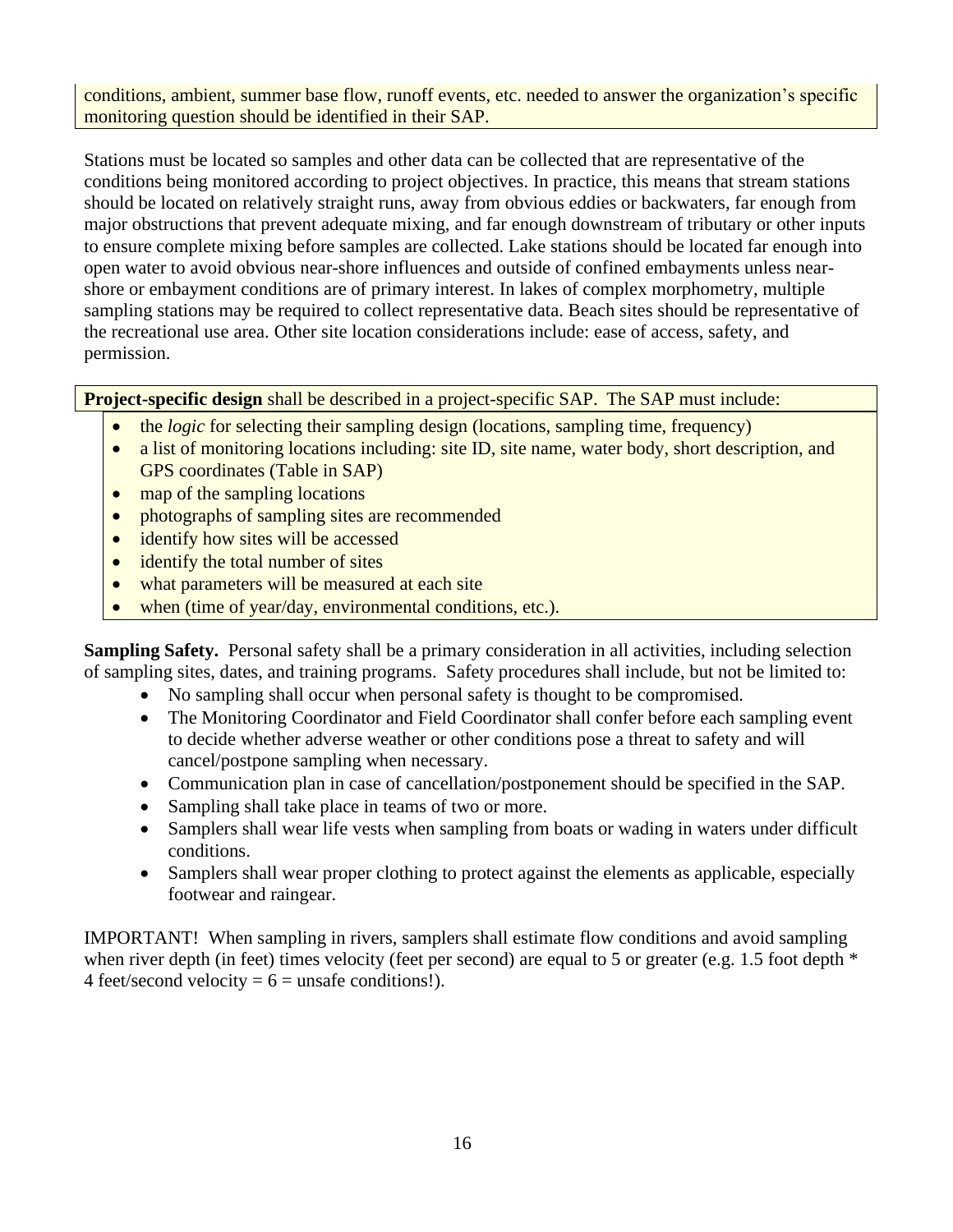#### **B2. Sampling Method Requirements**

Requirement: All sample collections shall follow specific *Standard Operating Procedures (SOPs)*

All sample collections shall follow project-specific *Standard Operating Procedures (SOPs)*, as contained or referenced in a project-specific Sampling and Analysis Plan.

It is recommended that pre-sampling coordination with a laboratory take place to ensure that proposed sample collection procedures (found in the SOPs) meet the needs of the chosen laboratory.

General sampling method for bacterial samples: Place upright, capped sample bottle under the surface of the water about six inches. Do not rinse bottle. Slowly uncap and let it fill to capacity under the water. With hands away from the bottle opening, bring the bottle up and out of the water, pour sufficient water to leave approximately 1/2 inch air space in the bottle. Cap bottle and tighten. Care should be taken to avoid loss of any dichlorination reagent inside the sample container. Latex gloves should be worn when sampling in waters suspected of contamination.

<span id="page-16-0"></span>

| <b>Parameter(s)</b>                                     | <b>Container Type(s) and</b> | Minimum                                             | <b>Sample Preservation</b>                                        | <b>Maximum Holding</b>                                                                                        |
|---------------------------------------------------------|------------------------------|-----------------------------------------------------|-------------------------------------------------------------------|---------------------------------------------------------------------------------------------------------------|
|                                                         |                              |                                                     |                                                                   | Time                                                                                                          |
|                                                         |                              |                                                     |                                                                   |                                                                                                               |
| E. coli bacteria<br>Enterococci<br>Fecal coliform<br>╻┏ | sealed or autoclave-sealed)  |                                                     | residual suspected                                                | within six hours<br>$\blacksquare$ Analyze within 8<br>hours of collection                                    |
|                                                         |                              | <b>Preparation</b><br>■ 120-ml sterile bottle (new- | <b>Sample</b><br>Quantity <sup>2</sup><br>$120$ ml per<br>analyte | Sodium thiosulfate if chlorine $\blacksquare$ Transport to lab<br>Refrigerate on ice to $\langle 4^{\circ}$ C |

1) This table highlights field sampling specifications that should be contained in project-specific SOPs in greater detail.

<span id="page-16-1"></span>2) Coordinate with lab regarding sample volume requirements and other issues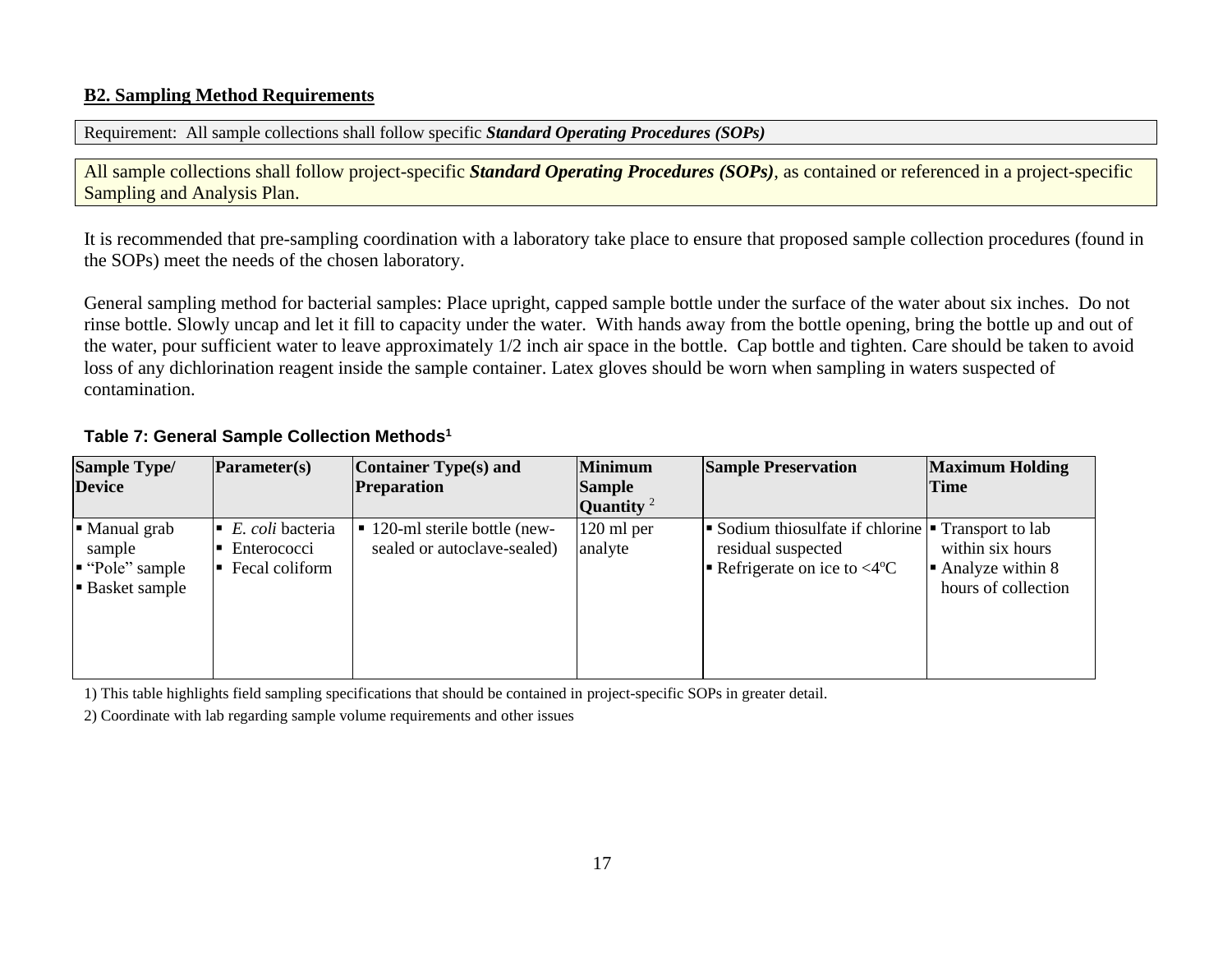#### <span id="page-17-0"></span>**B3. Sample Handling and Custody Requirements**

Requirement: document procedures used to label, transport, store and track custody of samples

**Sample container labels** should be attached to dry bottles (before delivery to the field) with the following information: Site ID#, sample type, date and time, preservation (if any), name of sampler, name of organization conducting sampling. All sample containers will be labeled before delivery to the field samplers.

In the field, the samplers should check the pre-labeled information against the chain of custody form, add their initials and time of collection to the bottle label, and record the time of collection on the chain of custody form. Samples should be put immediately on ice in a cooler (i.e.  $\langle 4^{\circ}$ C in the dark).

**Transport temperature**: Each cooler should be supplied with a clearly labeled "temperature blank," a sample bottle with distilled water that is placed in the cooler at the start of the sampling. Using a temperature blank allows the cooler temperature to be checked on arrival at the lab and avoids the possibility of thermometer breakage from being placed directly in the cooler or sample contamination by checking the temperature of a real sample. All samples must be delivered to the lab for analysis within 6 hours of collection.

**Chain of Custody forms** will be used to record time of collection and all transport and storage information. Completed Chain of Custody forms are permanently archived at the organization's office.

SAP content: note any differences.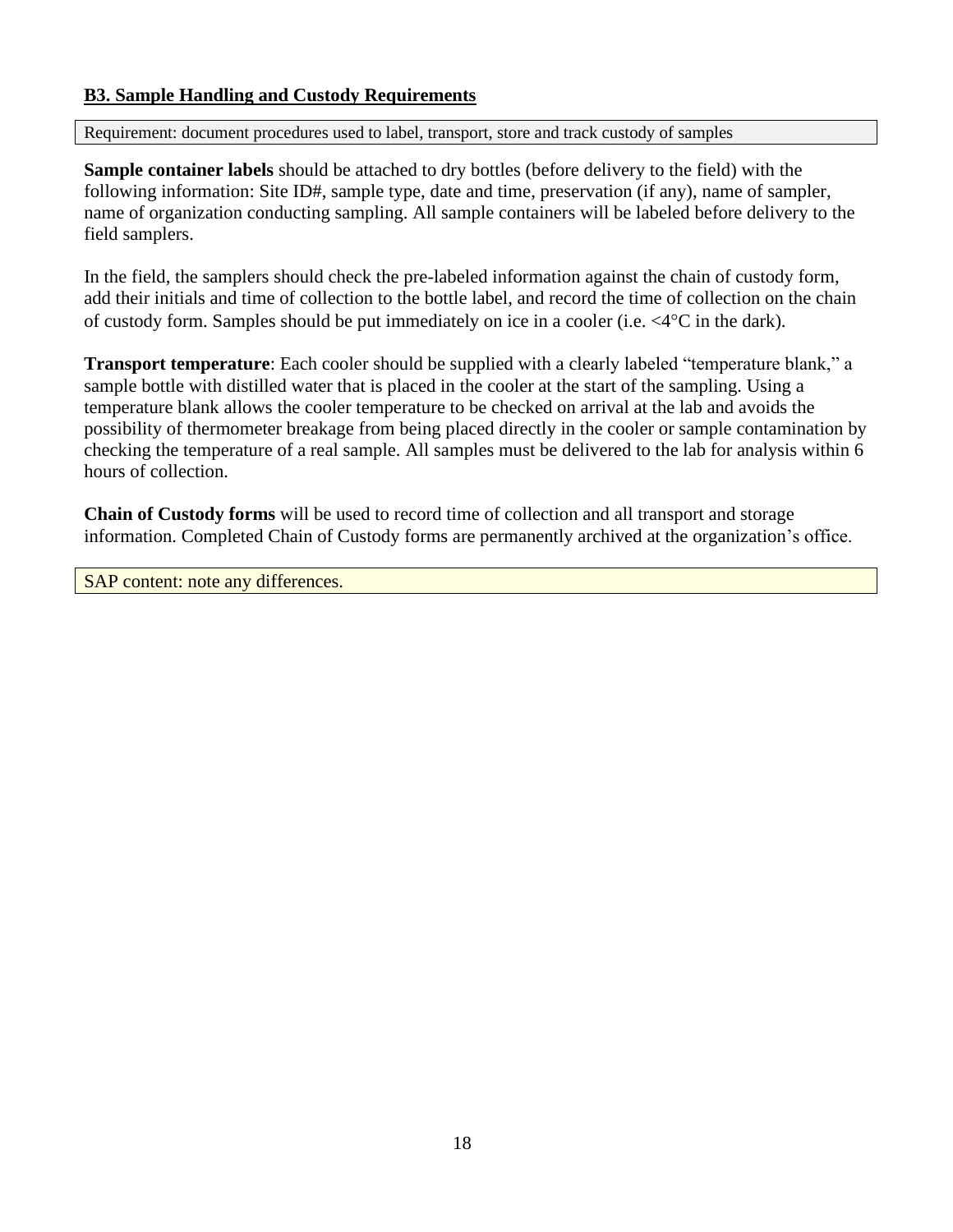#### **B4. Analytical Methods Requirements**

Requirement: identify analytical methods used in the project; must be based on standardized laboratory methods that are specifically referenced in the SAP

The submitted SAP shall include Standard Operating Procedures (SOPs) written by the laboratory for all methods used. These SOPs may reference a published method (e.g. SM 4500 P), but citing a method alone is not sufficient. Method detection and reporting limits must be ascertained for each analyte from the lab being employed.

#### **Table 8: Bacteria Analytical Methods**

<span id="page-18-0"></span>

| <b>Parameter</b> | Method #                                              | <b>Source of</b><br><b>Method</b>     | MDL <sup>1</sup>                             | <b>Special Considerations</b>                      |
|------------------|-------------------------------------------------------|---------------------------------------|----------------------------------------------|----------------------------------------------------|
|                  | EPA 1603 (Modified mTEC)                              | <b>EPA</b>                            | 5 CFU/100 mL                                 |                                                    |
| $E.$ coli        | SM 9213-D (mTEC)                                      | Standard Methods,<br>21st             | 1 CFU/100 mL                                 | preferred indicator for fresh waters               |
|                  | SM 9223-B (enzyme substrate,<br>Coliler <sup>TM</sup> | Standard Methods,<br>21st             | 1 MPN/100 mL                                 |                                                    |
| Enterococci      | EPA 1600 (Membrane<br>Filtration)                     | <b>EPA</b>                            | 5 CFU/100 mL                                 |                                                    |
|                  | SM 9230-B, SM 9230-C                                  | Standard Methods,<br>21st             | lower reporting $limit < 10$<br>$MPN/100$ mL |                                                    |
|                  | ASTM D6503-99 (enzyme<br>substrate)                   | <b>ASTM</b>                           | 1 MPN/100 mL                                 | preferred indicator for marine and brackish waters |
|                  | SM 9223-B (Enterolert™)                               | Standard Methods,<br>21st             | 1 MPN/100 mL                                 |                                                    |
| Fecal coliform   | SM9221-C, E                                           | Standard Methods,<br>$21^{st}$        | lower reporting limit $<$ 10<br>$MPN/100$ mL |                                                    |
|                  | SM 9222-D                                             | Standard Methods,<br>21 <sup>st</sup> | $< 10$ CFU/100 mL                            | Preferred indicator for shellfishing areas         |

<span id="page-18-1"></span>1) MDLs may vary from those proposed in the General QAPP. Consult your laboratory and include the appropriate MDL in the project SAP.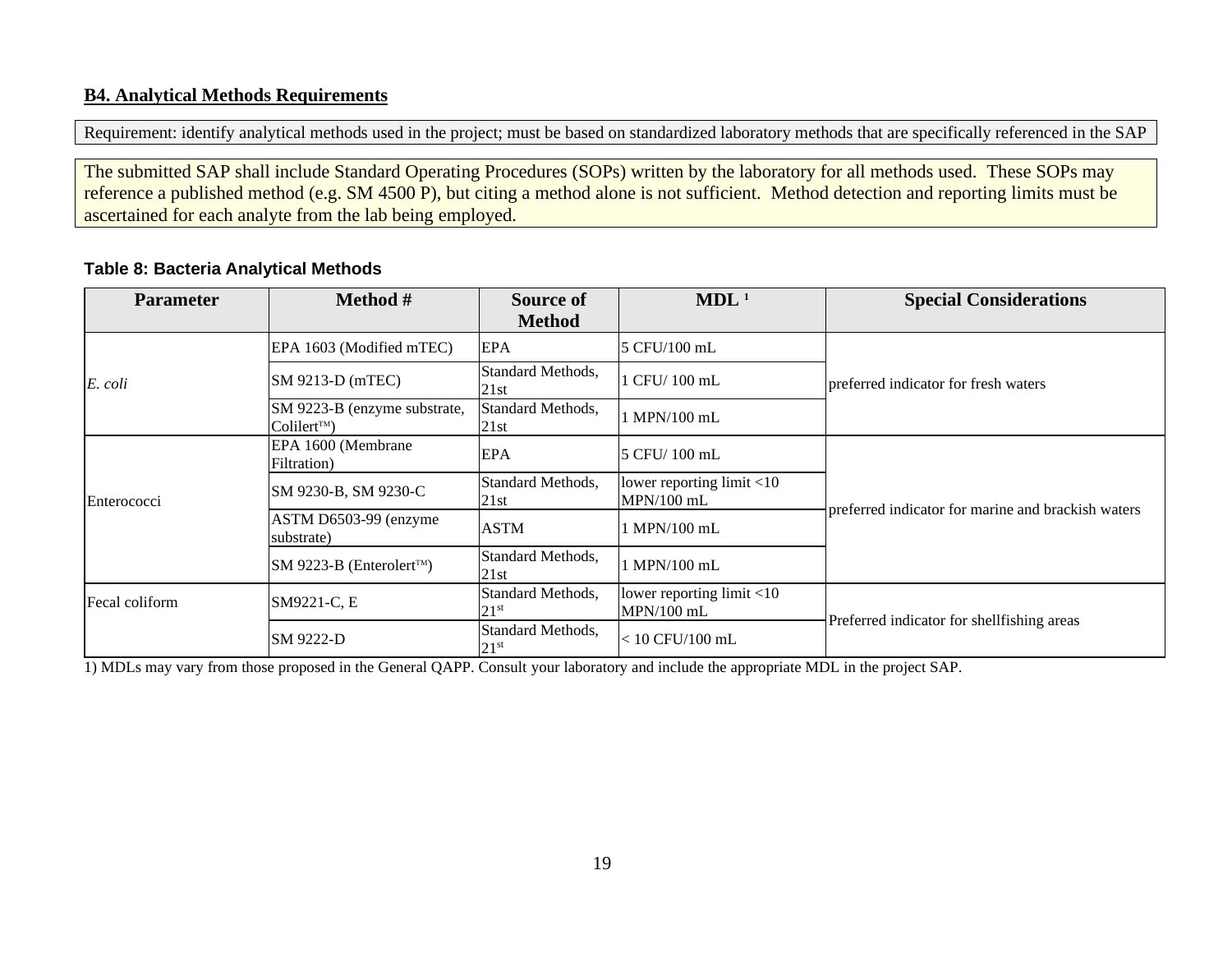#### <span id="page-19-0"></span>**B5. Quality Control Requirements**

Requirement: the project shall include sufficient quality control measures to assess general data quality issues, as well as specific data quality objectives

#### **Field Audit of Volunteers**

One or more trainers from among the Project Coordinator, QA Officer, or Field Coordinator will accompany each field crew on a sampling session once a season. Trainers will observe sampling activities and check sampling techniques and field data sheets for accuracy. Trainers will submit brief written reports of audits to the Project Coordinator for review and storage.

#### **Field QC Checks**

At least one field duplicate and one field blank will be submitted for every ten samples collected or for each sampling day, whichever is more frequent. For projects collecting only 1-2 samples per sampling survey, all parameters must be duplicated on their first sampling expedition. After the first duplicate, then duplicates should be collected at a rate of one every ten samples or at least once every 2 months, whichever generates more duplicates.

Blanks and duplicates should be submitted "blind" to the laboratory (i.e. the sample label and number should not identify the sample as a QC sample or indicate where it was taken).

SAP content: project-specific procedures for taking ambient **field blank** QC samples and **field duplicate QC** samples shall be stated in the project SAP or SOPs.

#### **Laboratory QC**

One lab duplicate will be analyzed for every 10 samples or once/sampling day (whichever is greater). The lab will split a sample (field samplers will have to collect a larger-volume sample for splitting) and analyze both subsamples.

When using SM9223B with the IDEXX Colilert<sup> $M$ </sup> system, reagents will be tested with IDEXX Quanti-Cult<sup> $M$ </sup> culture at the start and end of the monitoring year. Incubator temperatures will be checked at the beginning and end of each incubation and recorded in a log book kept with the incubator along with date, time and who completed the check the equipment.

Any contract lab's QC protocols shall be discussed with the lab prior to sampling to ensure acceptability. Organizations should request that the laboratory report include, in addition to sample results, results of laboratory QC for duplicates, spikes, and blanks.

## **QC Calculations**

The following indicators will be calculated and recorded with the associated data: relative percent difference (RPD) between field duplicates, RPDs between laboratory duplicates, results of positive and negative known samples, field and laboratory blank results, and % completeness.

Because of the relatively high natural variability of bacterial data, Relative Percent Difference (RPD) for bacterial samples is usually calculated as the absolute value of the difference in *log base 10* result between the two duplicates divided by the mean of the duplicates  $\times 100$ :

=ABS(LOG10(A)-LOG10(B))/AVERAGE(LOG10(A),LOG10(B))\*100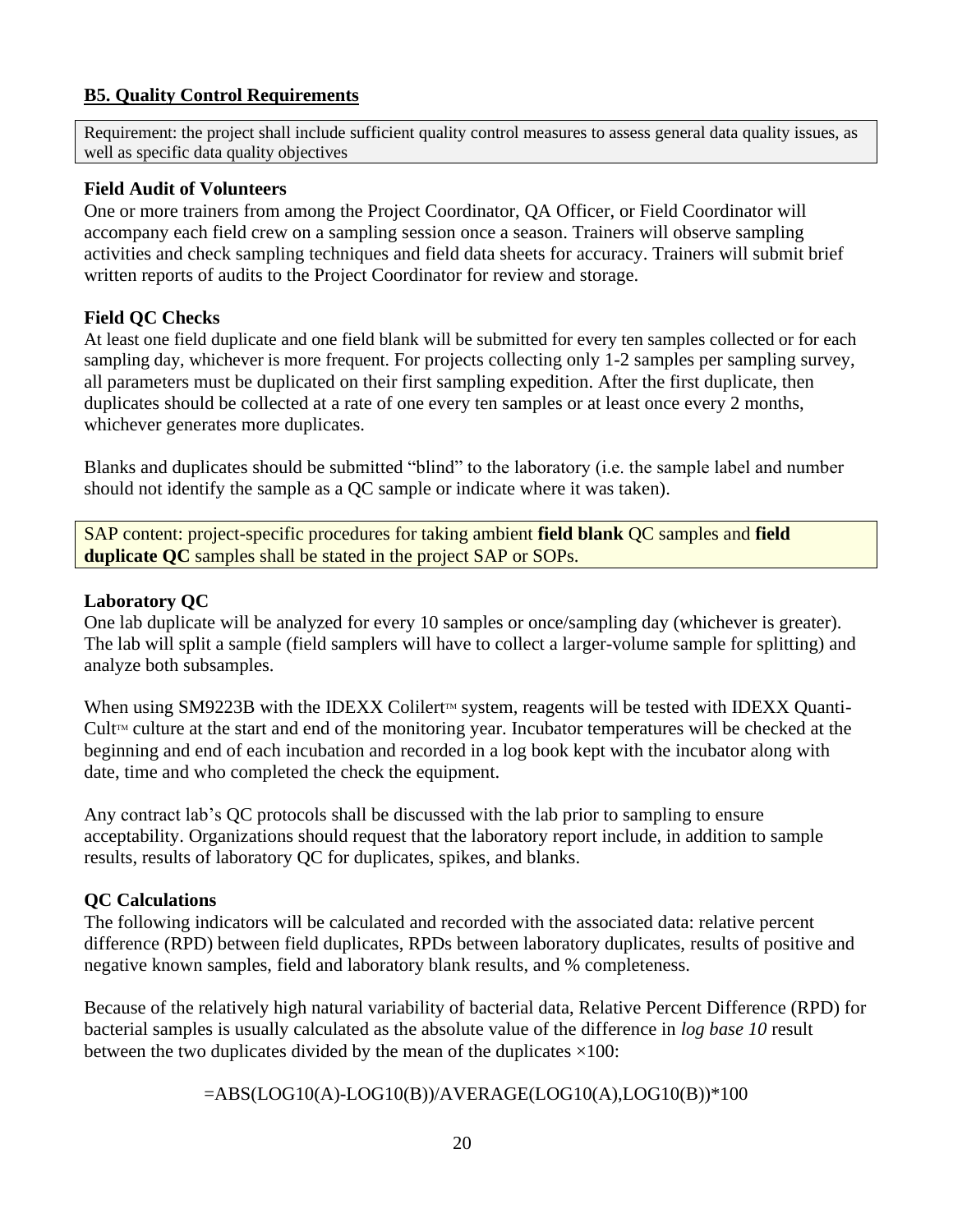Where  $A = original result$ ,  $B = duplicate or split result$ 

Completeness is the ratio of the number of valid sample results to the total number of samples analyzed with a specific matrix and/or analysis. At the end of each sampling season, the percent completeness will be calculated by the following equation:

=COUNT(valid measurements)/COUNT(planned measurements)\*100

## **Corrective Actions**

If measurements are determined to be out of QC acceptance range those measurements will be flagged "qualified" and/or may be excluded from reports. Corrective actions may include: repeat sampling when feasible, recalibration of instruments, and retraining of water quality samplers.

SAP content: note specific corrective actions to be taken in project.

#### **Documenting QC Results**

All QC results for water quality measurements will be recorded in the project database. Instrument calibration records will be recorded and stored in Excel spreadsheets.

Quality control tests described here must be followed and the results of these QC tests reported with the submitted data.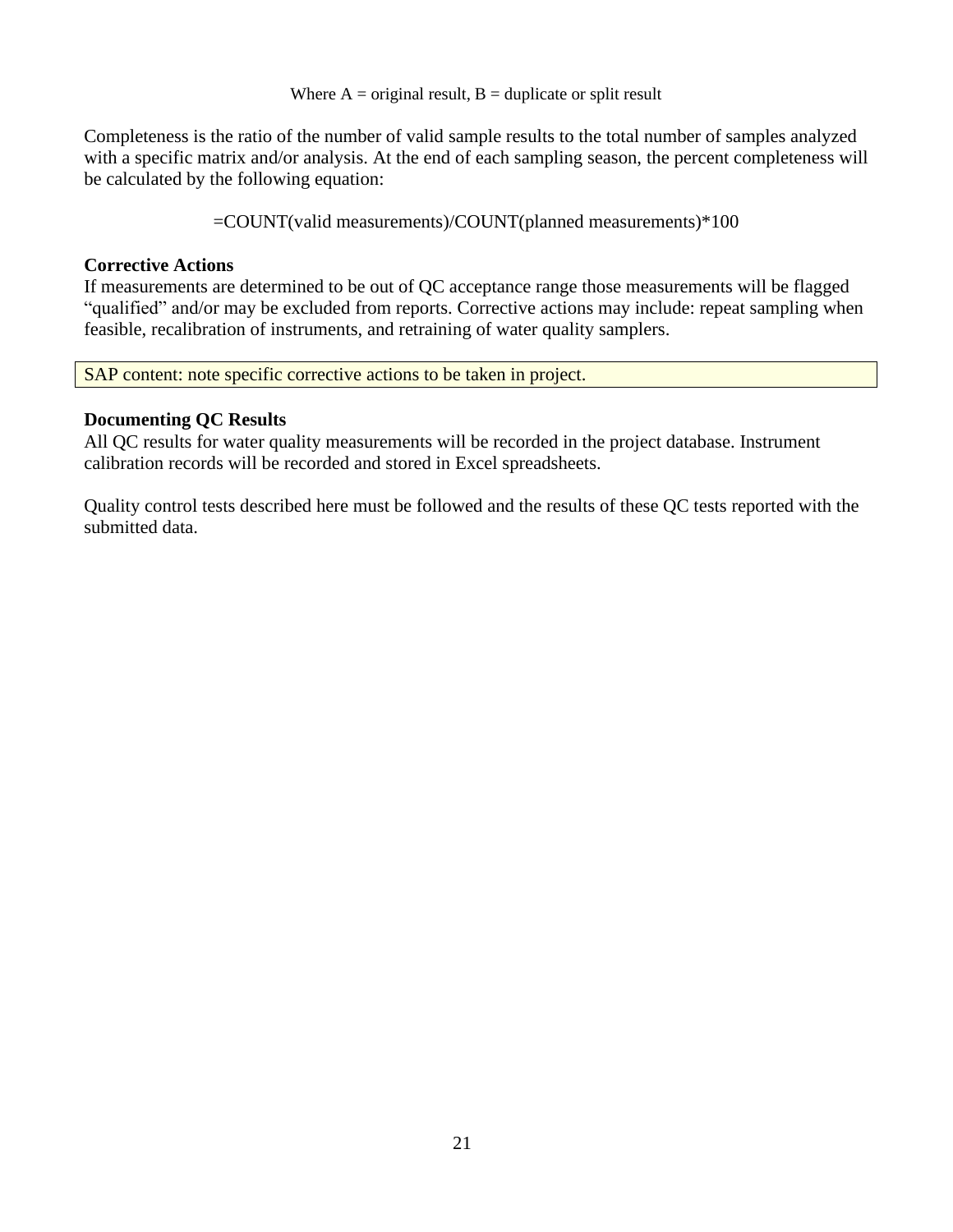## <span id="page-21-0"></span>**B6 and B7. Instrument/Equipment Inspection, Calibration and Frequency**

Requirement: All instruments shall be calibrated and maintained at a pre-determined frequency to ensure instrument accuracy and precision

Maintenance shall occur as needed. Records of equipment inspection, maintenance, repair and replacement shall be kept in a logbook. In addition to following a manufacturer's recommendations, project-specific SOPs for instrument maintenance shall be followed.

| <b>Equipment Type</b>                                                                   | <b>Inspection</b><br><b>Frequency</b>                                | <b>Type Inspection</b>                                                                                                                    | <b>Maintenance, Corrective</b><br><b>Action</b>                                      |
|-----------------------------------------------------------------------------------------|----------------------------------------------------------------------|-------------------------------------------------------------------------------------------------------------------------------------------|--------------------------------------------------------------------------------------|
| Autoclave (bacterial<br>analysis)                                                       | Weekly                                                               | Inspect and clean as needed. Spore<br>check is run with a batch to ensure<br>the autoclave is reaching proper<br>temperature and pressure | Clean, lubricate surfaces;<br>maintain water surfaces<br>according to user's manual. |
| Sample prep equipment<br>(e.g., sealer for<br>Colilert <sup>®</sup> bacteria<br>method) | Prior to each sampling                                               | Visual inspection, clean, and<br>maintain according to<br>manufacturer's recommendations.                                                 | Take apart and clean                                                                 |
| Incubator (bacteria<br>analysis)                                                        | Prior to each sampling                                               | Check temperature with max/min<br>electronic thermometer (traceable<br>to NIST)                                                           | Spare batteries, electrolyte                                                         |
| <b>NIST Traceable</b><br>Thermometer                                                    | Annually                                                             | Check thermometer reading at $0^{\circ}$ C<br>and room temperature against<br>another thermometer                                         | Send for certified re-calibration<br>when $>0.5$ °C difference                       |
| Life Preservers (PFDs)                                                                  | Before each use                                                      | Visual for integrity                                                                                                                      | Keep spares                                                                          |
| Cooler                                                                                  | Before each sampling<br>date                                         | <b>Cleanness</b>                                                                                                                          | Replace                                                                              |
| Waders                                                                                  | Before each sampling<br>date and whenever<br>leaving a body of water | Visual inspection for damage,<br>presence of plant or animal<br>material on waders                                                        | Patch or replace                                                                     |

<span id="page-21-1"></span>

|  |  | Table 9: Typical Instrument/Equipment Inspection, Testing Procedures |  |  |  |  |
|--|--|----------------------------------------------------------------------|--|--|--|--|
|--|--|----------------------------------------------------------------------|--|--|--|--|

SAP content: note any differences.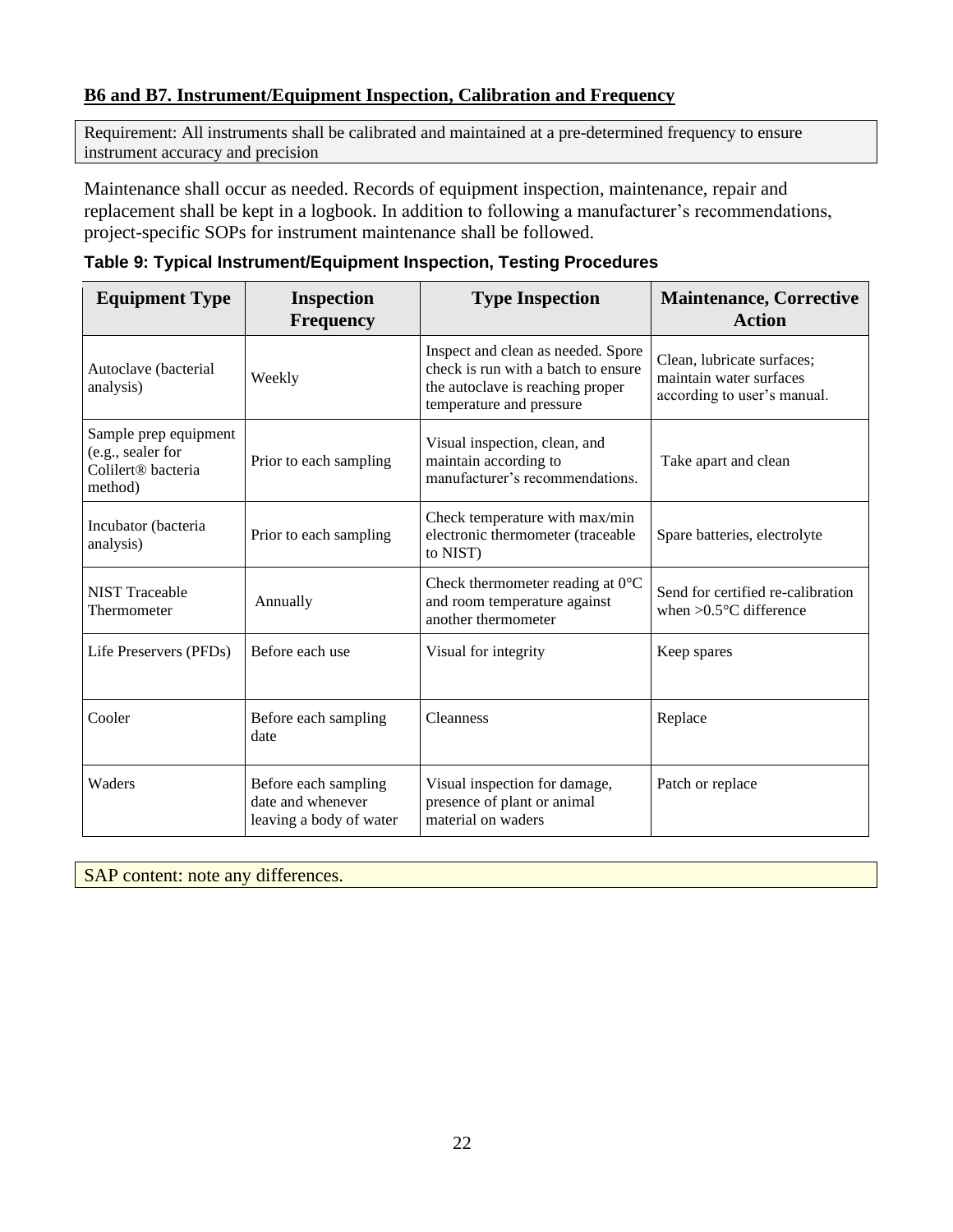# <span id="page-22-0"></span>**B8. Inspection & Acceptance Requirements for Supplies**

Requirement: procurement, inspection and acceptance of sampling, analytical and ancillary project supplies shall occur in a consistent, timely manner. (Supplies are generally considered things that are "used up."

| <b>Supplies</b>                | <b>Inspection</b><br><b>Frequency</b> | <b>Type of Inspection</b>                                          | <b>Available Parts</b>      | <b>Maintenance</b>                                                                                                  |
|--------------------------------|---------------------------------------|--------------------------------------------------------------------|-----------------------------|---------------------------------------------------------------------------------------------------------------------|
| <b>IDEXX</b> reagents          | With each new<br>batch                | Visual inspection of<br>quantity and expiration<br>date            | Spare, fresh reagents       | Storage according to<br>manufacturer's<br>recommendations. Annual<br>replacement at beginning of<br>sampling season |
| Quanti-Tray                    | Before each<br>laboratory batch       | Visual inspection for<br>damage and<br>cleanliness                 | Spare trays                 | NA                                                                                                                  |
| Sterile water                  | Before each use                       | Visual inspection for<br>cleanliness                               | Spare water                 | <b>NA</b>                                                                                                           |
| Field and Lab<br>sample sheets | Before each<br>sampling date          | Visual                                                             | Additional copies           | <b>NA</b>                                                                                                           |
| Sample Bottles                 | Before each<br>sampling date          | Integrity, cleanness,<br>verified sterility and<br>seal            | One set of spare<br>bottles | <b>NA</b>                                                                                                           |
| First aid kit/field<br>kits    | Before each<br>sampling date          | Visual for integrity,<br>adequate<br>number/amount of all<br>items | Extras all supplies         | Replace supplies as needed.                                                                                         |

#### <span id="page-22-1"></span>**Table 10:Typical Supplies Inspection, Acceptance Procedures**

SAP content: note any differences.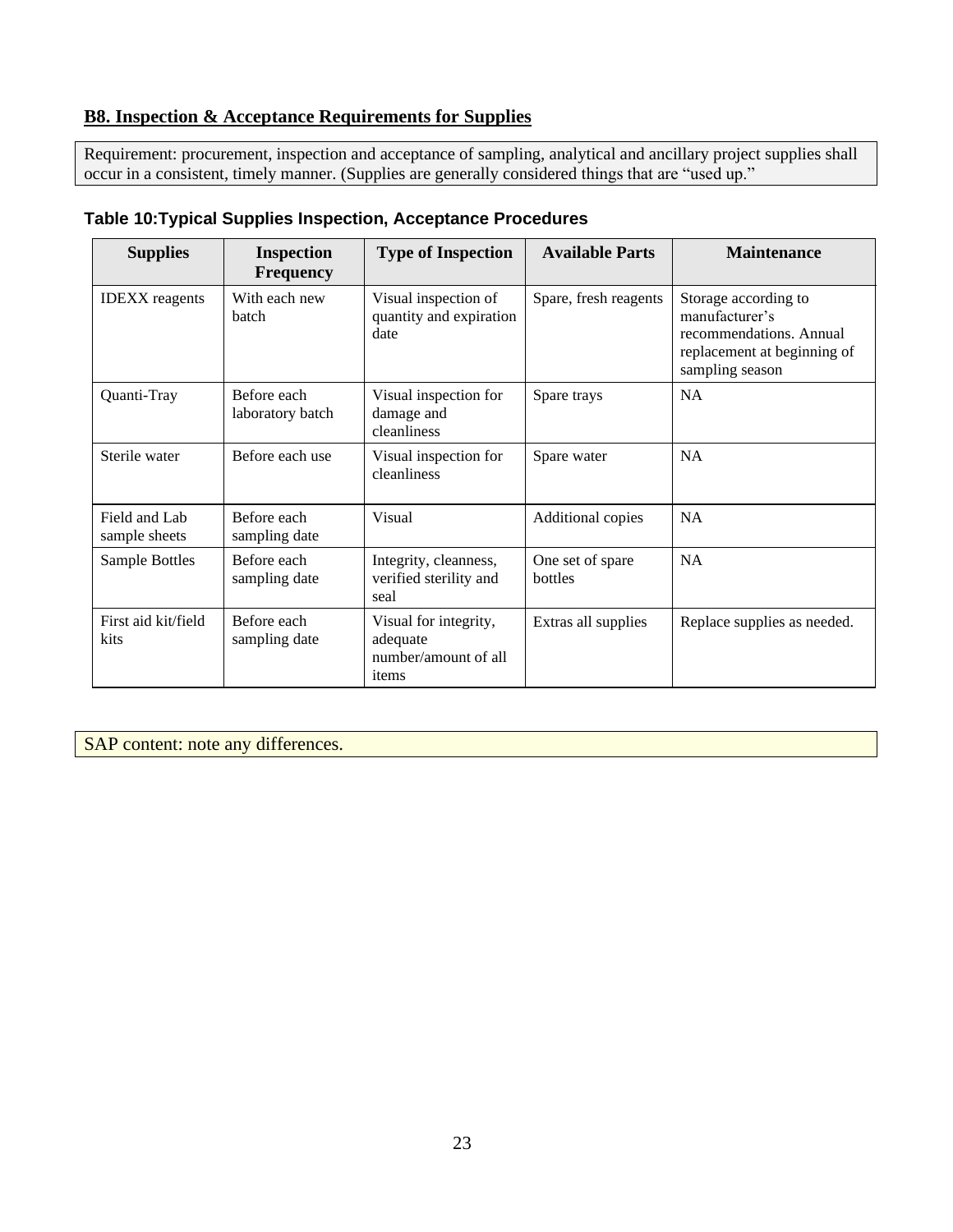#### <span id="page-23-0"></span>**B9. Data Acquisition Requirements**

#### Requirement: provide detailed information for any non-project data used

Any data from *other* sources used by this project should be of documented quality and should be consistent with project data quality objectives. Typical external data sources include the USGS National Water Information System (for streamflow data), NOAA's Climate Data Online and Tides and Currents, and the NWS Cooperative Observer Program stations. To verify the quality of external data, the following "metadata" will be provided for each data source ("metadata" are defined as the important information associated with sample data; examples include sampling location, date, time, type of sample, etc.):

- Title of document or descriptive name of the information
- Source of information
- Internet sources should include the data downloaded
- Notes on quality of data, including whether it has a QAPP or some other means of demonstrating quality of the data
- As applicable, a statement on planned restrictions in use of the data because of questions about data quality.

Specific information regarding non-project data shall be provided in the project SAP.

#### <span id="page-23-1"></span>**B10. Data Management**

Requirement: the project shall include a data management system.

The internal data management procedures must be documented in the SAP for each project; include the elements described below. The project SAP shall describe any program-specific data management systems - e.g. spreadsheets, databases (preferably compatible with Microsoft Excel and Access), statistical or graphical software packages, location of data records (paper and electronic), and examples of forms and checklists.

#### **Data Recording**

Field observations will be recorded using permanent pen or marker on appropriate data sheets or logbooks for each sampling site. Corrections on original field sheets or logs will be made by crossing out the error and writing in the correct value; all corrections are initialed. Field sheets will be reviewed for legibility, errors, and questionable values; any questions are referred to the collector for clarification.

Analytical sampling results will be entered from lab reports into the project database or data files. Data management systems should be sufficient to track field data, lab data, and all associated metadata. Metadata should include: sampling date, sampling time, sample locations (including short description and GPS location), analytical methods used, MRLs, lab used, and associated QC samples. Data quality control steps will be taken at several stages, as outlined in [Table 12.](#page-24-4) Data quality indicators should be calculated and recorded with the project data as described in section B5.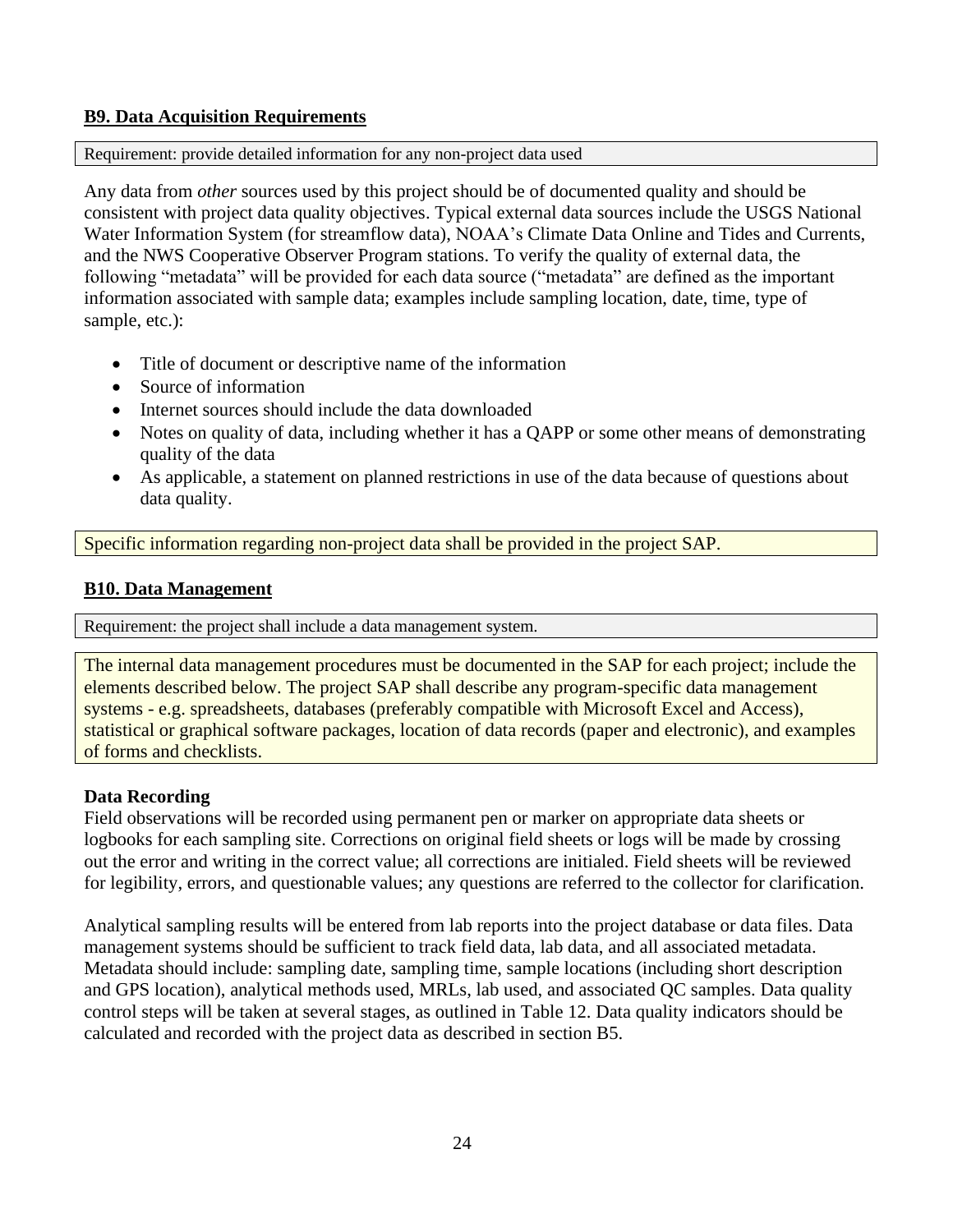#### **Data Tracking, Storage, Retrieval, and Delivery**

The organization will be responsible for data storage, management, and retrieval. The project-specific data storage, provisions for backup, and method for data submittal to MassDEP should be described in the project SAP.

## <span id="page-24-0"></span>GROUP C: ASSESSMENT AND OVERSIGHT

#### <span id="page-24-1"></span>**C1. Assessment and Response Actions**

Requirement: The project shall have a defined process for identifying and effectively addressing issues that affect data quality, personal safety, and other important project components.

The progress and quality of the monitoring program shall be continuously assessed to ensure that its objectives are being accomplished. Planned assessments should include the elements listed in [Table 11.](#page-24-3)

#### <span id="page-24-3"></span>**Table 11: Planned Assessments**

| <b>Assessment Type</b>                      | <b>Frequency</b>                      | <b>Person(s)</b> Responsible  |
|---------------------------------------------|---------------------------------------|-------------------------------|
| Project surveillance                        | Ongoing                               | <b>Monitoring Coordinator</b> |
| Field audit of volunteers                   | Annually or more frequently if needed | <b>Monitoring Coordinator</b> |
| <b>Laboratory Technical systems</b>         | Annually                              | <b>Laboratory Coordinator</b> |
| <b>Laboratory Performance</b><br>Evaluation | Annually                              | <b>Monitoring Coordinator</b> |
| Data Verification & Validation              | <b>Ongoing and Annually</b>           | <b>Monitoring Coordinator</b> |
| Data Quality Assessment                     | Annually                              | Project QA Officer            |
| MassDEP Review of Data<br>Submitted         | As submitted                          | MassDEP staff                 |

SAP content: specify project-specific planned assessments.

## <span id="page-24-2"></span>**C2. Reports**

Requirement: The project shall include a reporting mechanism for project data. Reporting shall include raw data, QC data and important metadata.

#### <span id="page-24-4"></span>**Table 12: Reports**

| <b>Type of Report</b> | <b>Frequency</b>     | <b>Delivery Date</b> | Person(s)<br>Responsible  | <b>Report Recipient</b> |
|-----------------------|----------------------|----------------------|---------------------------|-------------------------|
| Preliminary data      | As needed by project | As needed            | Monitoring<br>Coordinator | General Public          |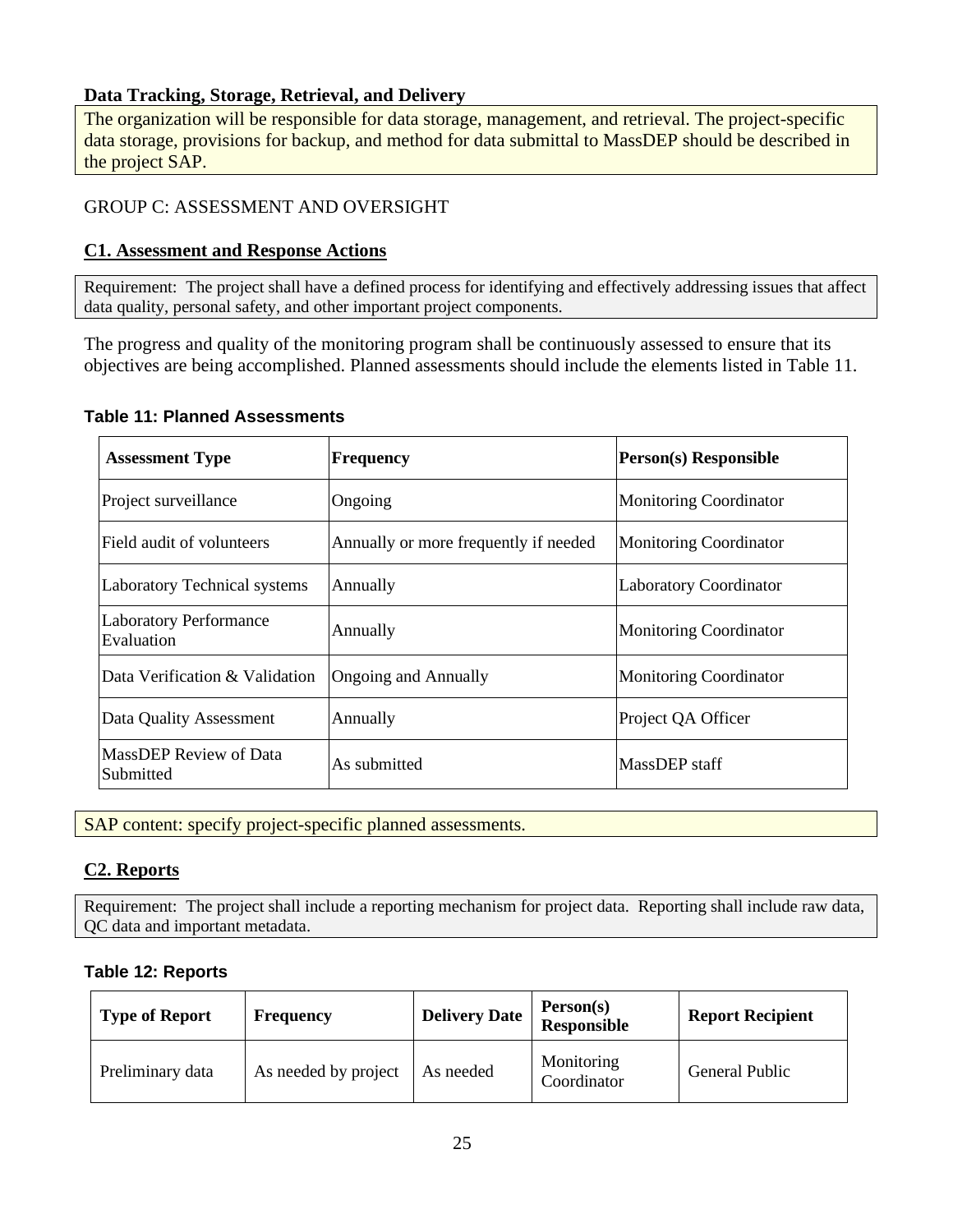| QC reports                                       | Annually                                                   | Annually | Monitoring<br>Coordinator                       | QA Officer, and<br>available upon<br>request        |
|--------------------------------------------------|------------------------------------------------------------|----------|-------------------------------------------------|-----------------------------------------------------|
| Final report                                     | Annually, on<br>completion of data<br>collection & reviews | Annually | Monitoring<br>Coordinator or<br>Project Manager | MassDEP, general<br>public, towns, other<br>funders |
| Electronic Data<br>Delivery                      | Annually                                                   | Annually | Monitoring<br>Coordinator or<br>Project Manager | <b>MassDEP</b>                                      |
| Electronic Data<br>Delivery via EPA's<br>WQP/WQX | Annually                                                   | Annually | Monitoring<br>Coordinator or<br>Project Manager | MassDEP/EPA                                         |

SAP content: specify project-specific planned reports.

Data that have passed preliminary QC analysis (data verification) may be posted on the organization's web site, shared with the local media, or shared at other venues as appropriate to the project. A caveat will accompany any data released on a provisional basis, explaining that they are subject to correction after completion of a full data review.

The written QC report will include: project quality objects, summary of major/critical problems encountered and their resolution, raw QC data and QC data summary, and reconciliation of project data with project quality objectives. Any censored data should not be included in final data reporting (but an indication of censored data should be reported, e.g. using the symbol ##).

Fully QC-checked data to be submitted to MassDEP should be emailed to [WQData.submit@mass.gov.](mailto:WQData.submit@mass.gov) Instruction and templates for data submittals are available at [https://www.mass.gov/guides/external](https://www.mass.gov/guides/external-data-submittals-to-the-watershed-planning-program)[data-submittals-to-the-watershed-planning-program.](https://www.mass.gov/guides/external-data-submittals-to-the-watershed-planning-program) Alternatively, fully QC-ed data may be submitted to MassDEP by uploading to the EPA National Water Quality Portal (WQX) and sending email notification to MassDEP WOData.Submit@mass.gov.

# <span id="page-25-0"></span>GROUP D: DATA VALIDATION AND UASBILITY

# <span id="page-25-1"></span>**D1. Data Review, Validation and Verification Requirements**

Requirement: All project data, metadata and quality control data shall be critically reviewed to look for problems that may compromise data usability.

The Monitoring Coordinator will review field and laboratory data after each sampling run and take corrective actions as described in [Table 13](#page-27-0)[Table 11.](#page-24-3) At least once during the season, at end of the season and if questions arise, the Monitoring Coordinator will share the data with the QA Officer to determine if the data appear to meet the objectives of the QAPP. Together, they will decide on any actions to take if problems are found.

SAP content: describe activity to be performed in the project SAP.

## <span id="page-25-2"></span>**D2. Validation and Verification Methods**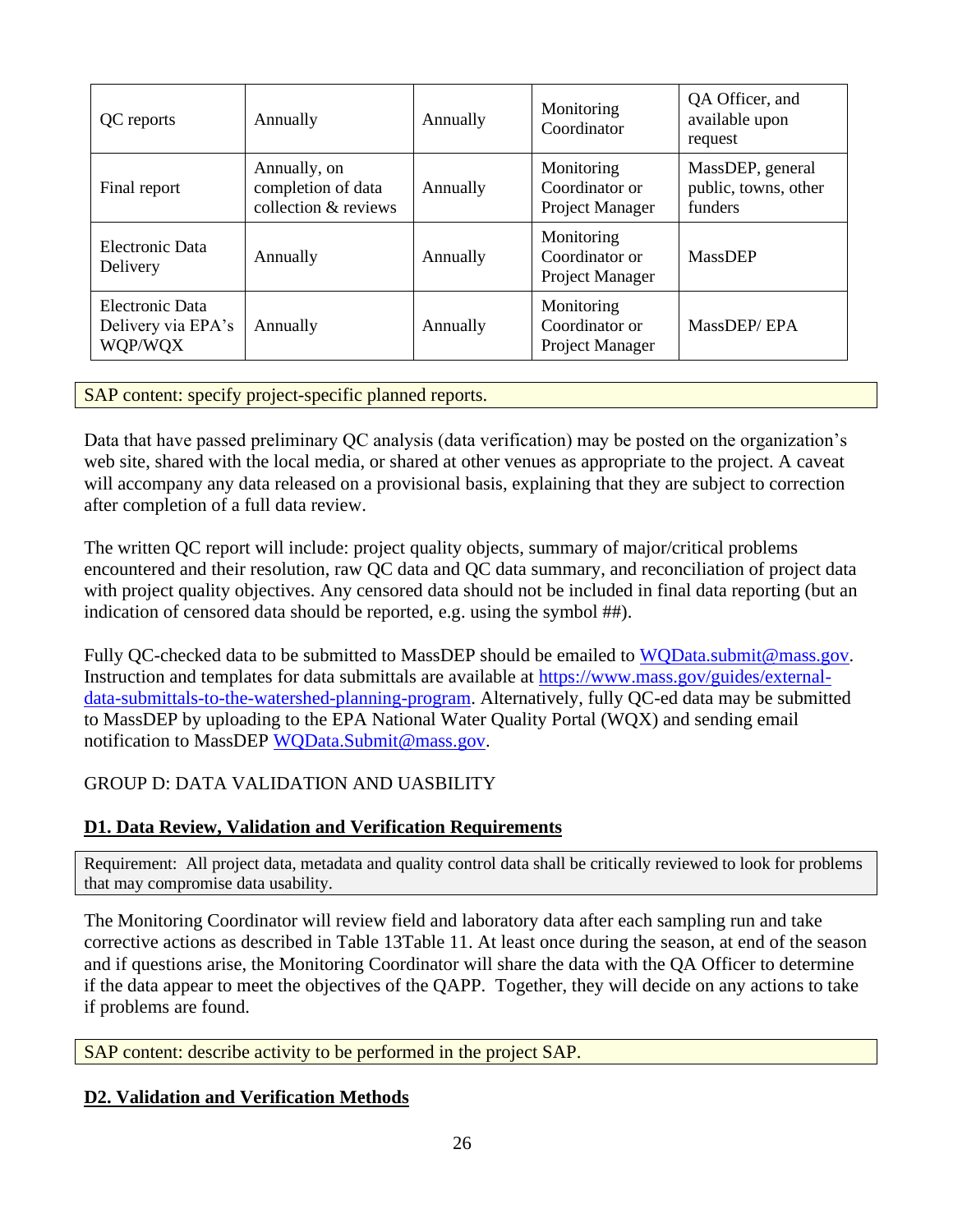Requirement: all project data and metadata are reviewed and approved as usable data (and as un-usable when the data are questionable for any reason).

The goal of data *verification* is to ensure that the data are what they purport to be, that is, that the reported results reflect what was done, and to document that the data fulfill applicable requirements. The goal of data *validation* is to identify and evaluate the impact of any technical non-compliance or quality control non-conformances on the complete data set. Data verification and validation for all data will be the combined responsibility of the Monitoring Program Coordinator and the project QA Officer.

Data validation and verification will occur as described in [Table 13.](#page-27-0)

SAP content: Verify activity to be performed using project SAP. The project SAP should list the data qualifiers that will be used to indicate QC non-compliance issues.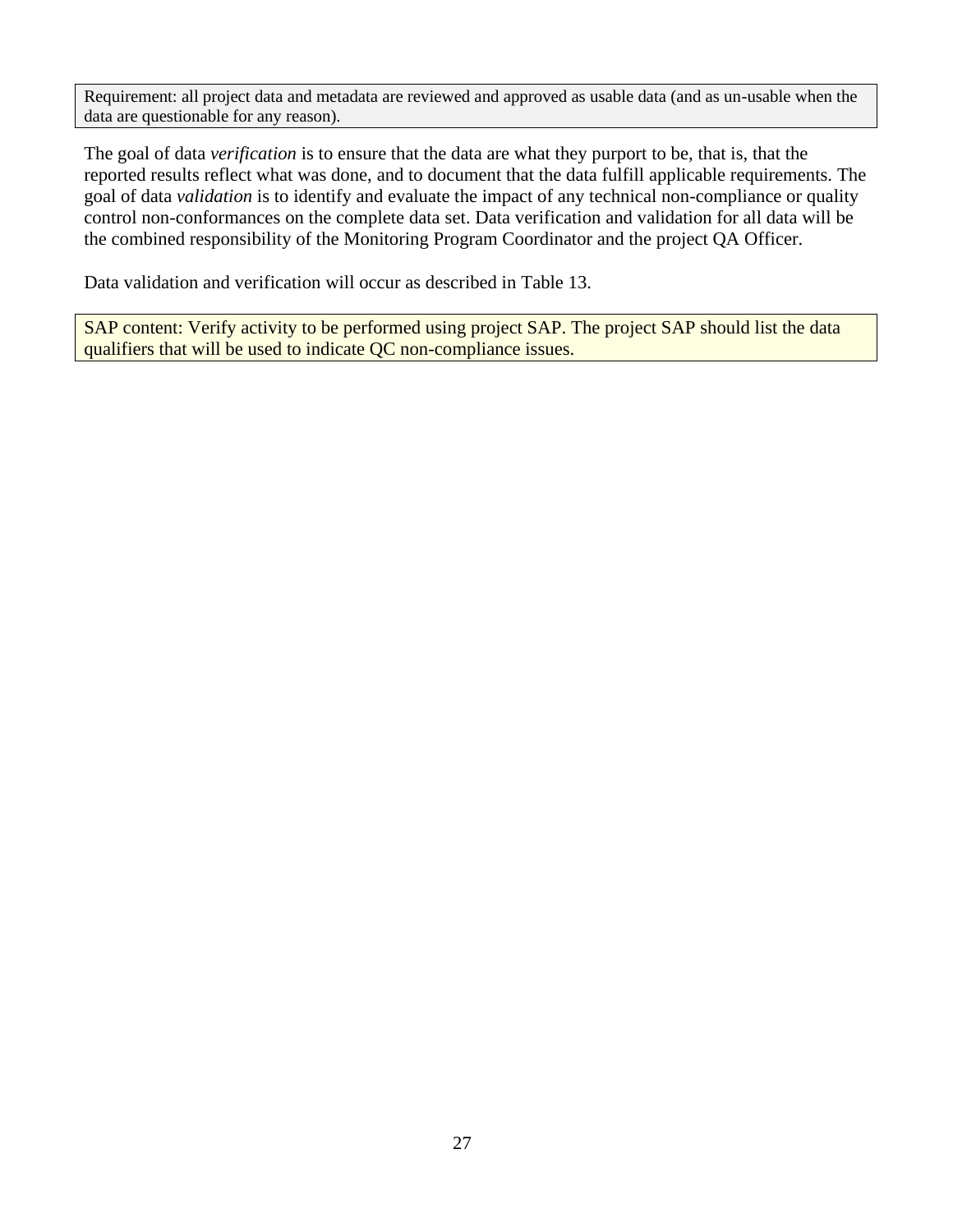# **Table 13: Data Verification/Validation Process**

<span id="page-27-0"></span>

| Input                   | <b>Action</b>                                                                                                                                                                                                                                      | <b>Responsible Parties</b>                             | <b>Corrective action, if needed</b>                                                                                                                                                                                                                                                        |
|-------------------------|----------------------------------------------------------------------------------------------------------------------------------------------------------------------------------------------------------------------------------------------------|--------------------------------------------------------|--------------------------------------------------------------------------------------------------------------------------------------------------------------------------------------------------------------------------------------------------------------------------------------------|
| <b>Field Forms</b>      | Check bottle labels just prior to sampling, to ensure<br>correct labeling. At time of sampling, record data,<br>sign field sheets. Fill out, sign chain of custody<br>(COC) forms for any samples going to lab.                                    | Field sampler                                          | Correct label or change container. Coordinate with<br>sampler on missing/unclear information. Correct<br>and initial field sheets.                                                                                                                                                         |
| Raw Field Data          | Initial data check: Upon receipt of field sheets,<br>check for reasonableness to expected range,<br>completeness, accuracy, and legibility.                                                                                                        | Field or Monitoring<br>Coordinator                     | Confer with field sampler(s) immediately or within<br>24 hours. Resample if feasible; otherwise, flag<br>suspect data.                                                                                                                                                                     |
| Sample<br>Documentation | Check COCs for completeness/correctness: Upon<br>receipt of samples and COC forms, check to see that<br>the number and condition of samples correspond to<br>the information on COC forms.                                                         | Lab Coordinator, Field<br>or Monitoring<br>Coordinator | Confer with field/monitoring coordinator. Contact<br>field samplers as needed to locate missing samples,<br>data records. In case of missing/spoiled samples or<br>data records, authorize resembling as needed and<br>feasible. If re-sampling is not feasible, flag all<br>suspect data. |
| Lab Data                | Initial lab data review: Upon completion of<br>laboratory analyses, fill out lab sheets, including<br>data on QC tests. Review for reasonableness to<br>expected range, completeness.                                                              | Lab Coordinator                                        | Re-analyze if possible. If not, confer with<br>monitoring coordinator. Flag all suspect data.                                                                                                                                                                                              |
| Lab Data                | Initial lab data review: review lab reports for<br>completeness and legibility.                                                                                                                                                                    | Monitoring/Data Mgt.<br>Coordinator                    | Confer with lab coordinator.                                                                                                                                                                                                                                                               |
| Preliminary<br>Data     | Data verification: Upon completion of data entry,<br>print out raw data. Compare with field/lab sheets for<br>accuracy. Data entry personnel may review their<br>own work, but a different person should perform the<br>final accuracy comparison. | Monitoring/Data Mgt.<br>Coordinator                    | Correct entered data; document corrections.                                                                                                                                                                                                                                                |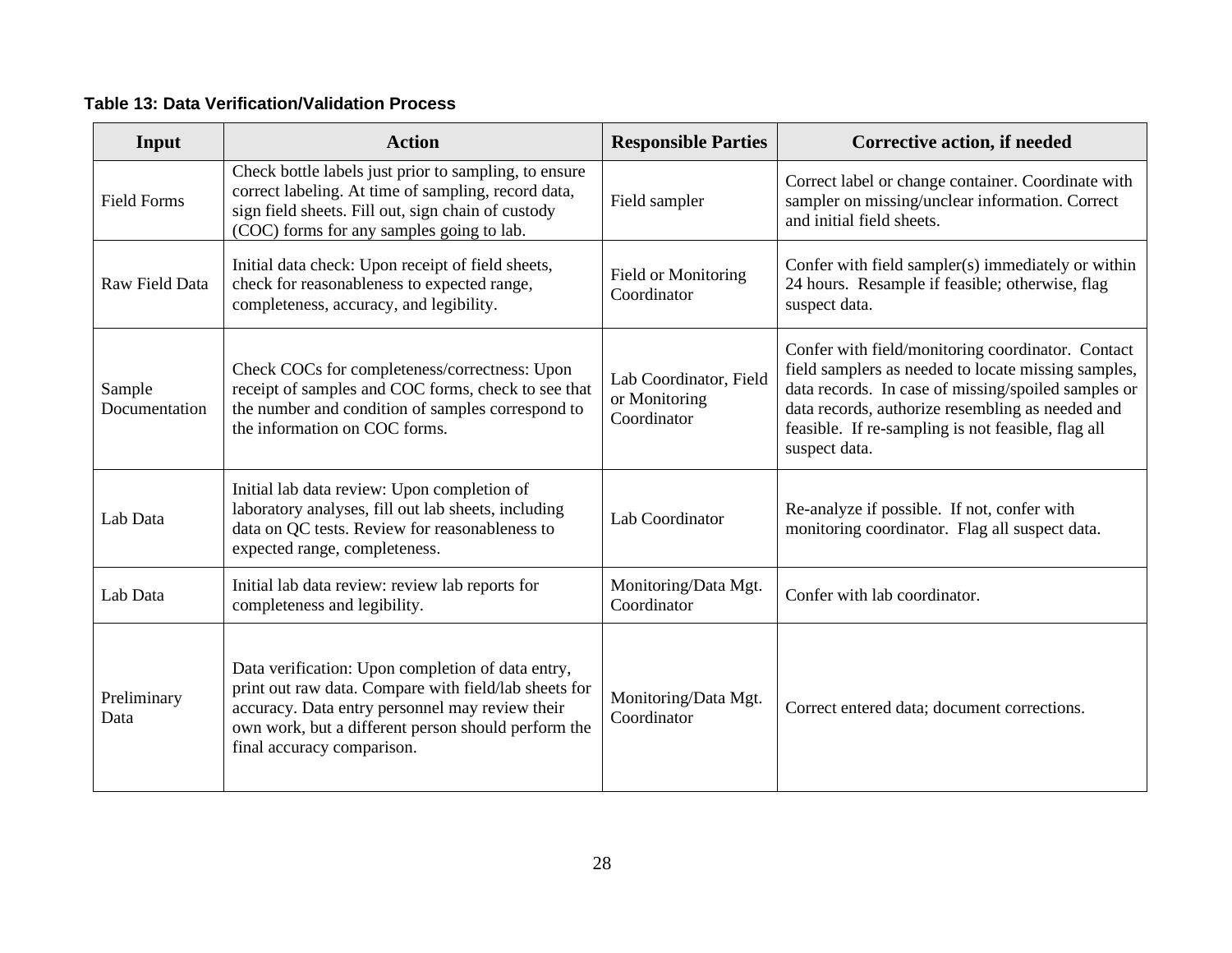| Input                     | <b>Action</b>                                                                                                                                                                                                              | <b>Responsible Parties</b>                                                      | Corrective action, if needed                                                                                                                                                                                          |
|---------------------------|----------------------------------------------------------------------------------------------------------------------------------------------------------------------------------------------------------------------------|---------------------------------------------------------------------------------|-----------------------------------------------------------------------------------------------------------------------------------------------------------------------------------------------------------------------|
| <b>Verified Data</b>      | Data validation: perform QC calculations<br>(individual sample runs and season-total<br>compilations), run statistical analyses, and/or<br>prepare graphical summaries of data. Check for<br>agreement with QC objectives. | Monitoring/Data Mgt.<br>Coordinator.<br><b>Technical Advisory</b><br>Committee. | Confer with QA Officer. Flag or discard suspect<br>data. Decide upon any restrictions in use of data<br>with respect to original data use goals; indicate the<br>data affected and to describe data use restrictions. |
| <b>Validated Data</b>     | Check for agreement with QC objectives. Recheck<br>data and statistical analyses for reasonableness,<br>errors, other problems.                                                                                            | QA Officer                                                                      | Confer with Monitoring Coordinator and/or<br>Technical Advisory Committee to address specific<br>problems. Review QAPP and SAP if needed.                                                                             |
| <b>Final Data</b>         | Report final data as appropriate for project.                                                                                                                                                                              | Project Manager;<br>Monitoring<br>Coordinator                                   | Confer with Project QA Officer and/or Technical<br><b>Advisory Committee</b>                                                                                                                                          |
| <b>Final Data</b>         | Submit data to MassDEP. Include QC data and<br>report in data submittal; review for formatting<br>consistency with submittal templates and<br>completeness.                                                                | Project Manager;<br>Monitoring<br>Coordinator                                   | Confer with MassDEP QA Officer for major<br>project changes.                                                                                                                                                          |
| All Data and<br>Documents | Back up all data and documents (online backup<br>system or off-site backups), and ensure that systems<br>are working                                                                                                       | Project Manager,<br>Monitoring<br>Coordinator                                   | Fix or replace backup system.                                                                                                                                                                                         |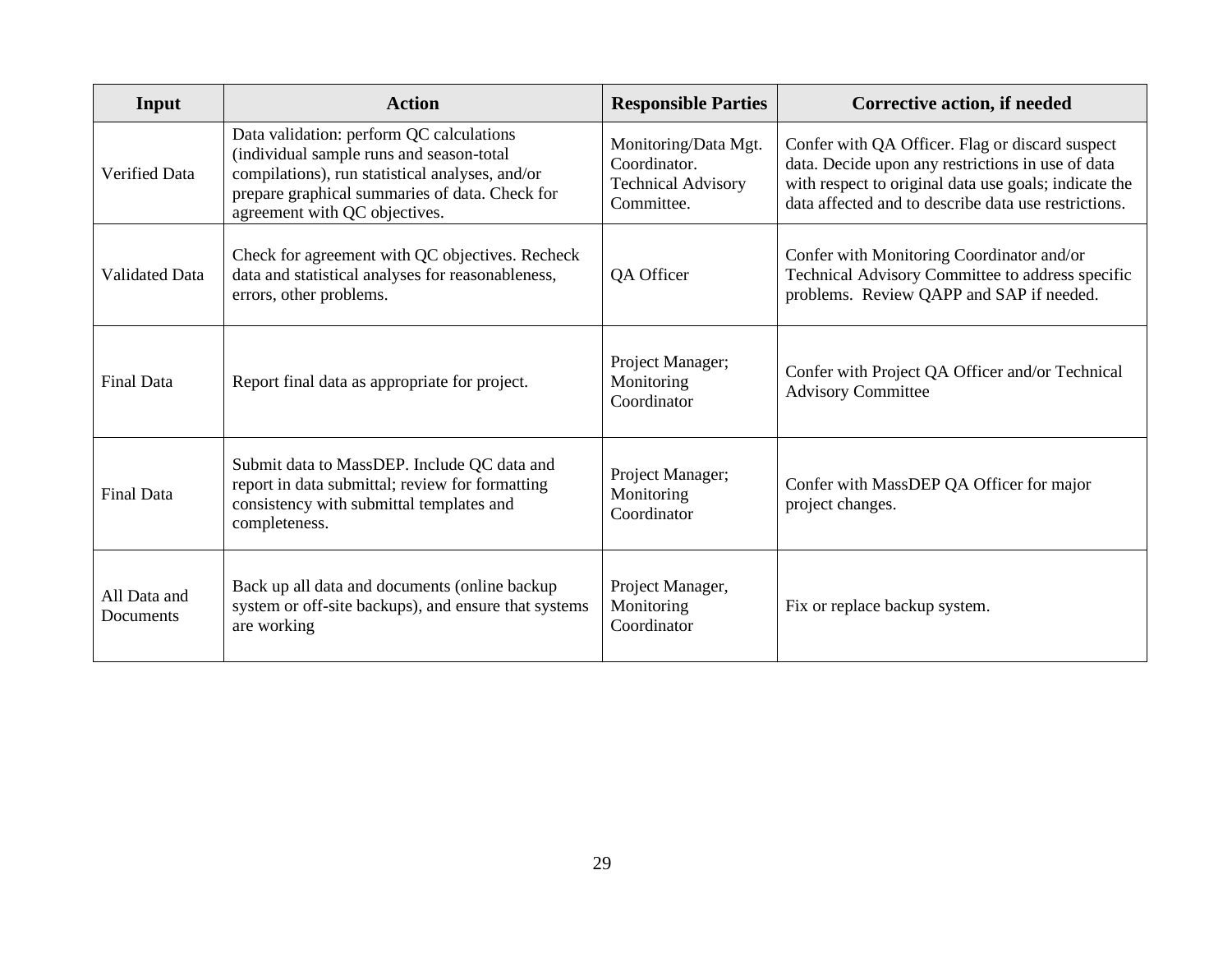## <span id="page-29-0"></span>**D3. Reconciliation with Data Quality Objectives**

Requirement: Describe a process for comparing field and QC data with the planned data quality objectives.

At the conclusion of the sampling season, after all in-season quality control checks, assessment actions, validation and verification checks and corrective actions have been taken, the resulting data set will be compared with the program's data quality objectives (DQOs). This review will include, for each parameter, calculation of the following:

- Completeness goals: overall % of samples passing QC tests vs. number proposed
- Percent of samples exceeding accuracy and precision limits
- Average departure from accuracy and precision targets.

SAP content: describe activity to be performed.

After reviewing these calculations and taking into consideration such factors as clusters of unacceptable data (e.g. whether certain parameters, sites, dates, volunteer teams etc. produced poor results), the Monitoring Coordinator, QA Officer, and TAC members (as applicable) will evaluate overall program attainment.

Organizations are ultimately responsible for determining how they qualify and use data that does not meet some or all of their data quality objectives.

External data submitted electronically to MassDEP Watershed Planning Program are reviewed using defined and consistent procedures (available upon request). NOTE: QAPP approval, submittal of the data integrity statement and/or submittal of monitoring data does not guarantee that the data will be used by the WPP in its CWA 305(b) use assessment decisions. MassDEP reviews data as needed for assessment uses and does not guarantee review within a set time period.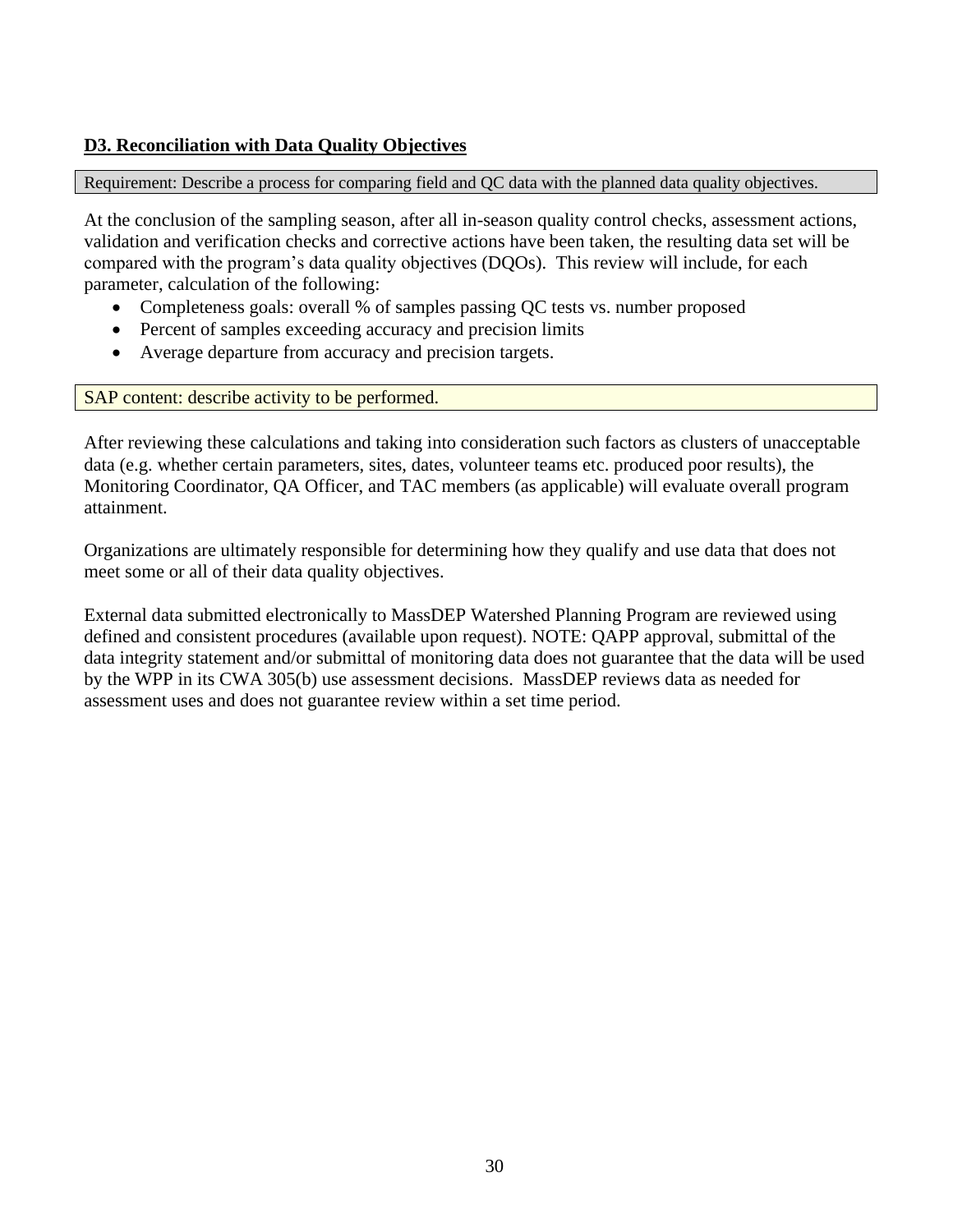#### **APPENDICES APPENDIX I: General Quality Assurance Project Plan Adoption Form**

# <span id="page-30-1"></span><span id="page-30-0"></span>**MassDEP General Bacterial Monitoring Quality Assurance Project Plan QAPP Adoption Form**

We, the undersigned, have read and understand the QA procedures and requirements outlined in the Massachusetts DEP General Bacterial Monitoring QAPP, and establish that this project meets the overall intent and requirements set forth. Sign (below), scan, and send to [Suzanne.flint@mass.gov](mailto:Suzanne.flint@mass.gov) with the listed attachments.

Submittal checklist: We understand that for final project approval the following documentation must be submitted for approval in conjunction with this QAPP Adoption form:

- $\Box$  Project-specific Sampling and Analysis Plan (SAP)
- $\Box$  Project-specific field SOPs for all sample collection methods
- $\Box$  Laboratory-specific SOPs for each analysis method proposed

## **SIGNATURES**

## **Project Manager**

| Name                                            |                        | Date |
|-------------------------------------------------|------------------------|------|
| Address                                         |                        |      |
|                                                 |                        |      |
| Phone                                           | Email                  |      |
|                                                 |                        |      |
| <b>Monitoring Program Coordinator</b>           |                        |      |
|                                                 |                        |      |
|                                                 |                        |      |
| Name                                            |                        | Date |
| Address                                         |                        |      |
| Phone                                           | Email                  |      |
|                                                 |                        |      |
|                                                 |                        |      |
| Project QA Officer                              |                        |      |
|                                                 |                        |      |
|                                                 |                        |      |
| Name                                            |                        | Date |
| Address                                         |                        |      |
| Phone                                           | Email                  |      |
|                                                 |                        |      |
|                                                 |                        |      |
| <b>MassDEP QA Officer</b>                       |                        |      |
|                                                 |                        |      |
| <b>Suzanne Flint</b>                            |                        | Date |
| MassDEP, 8 New Bond Street, Worcester, MA 01606 |                        |      |
|                                                 |                        |      |
| 508-767-2789                                    | suzanne.flint@mass.gov |      |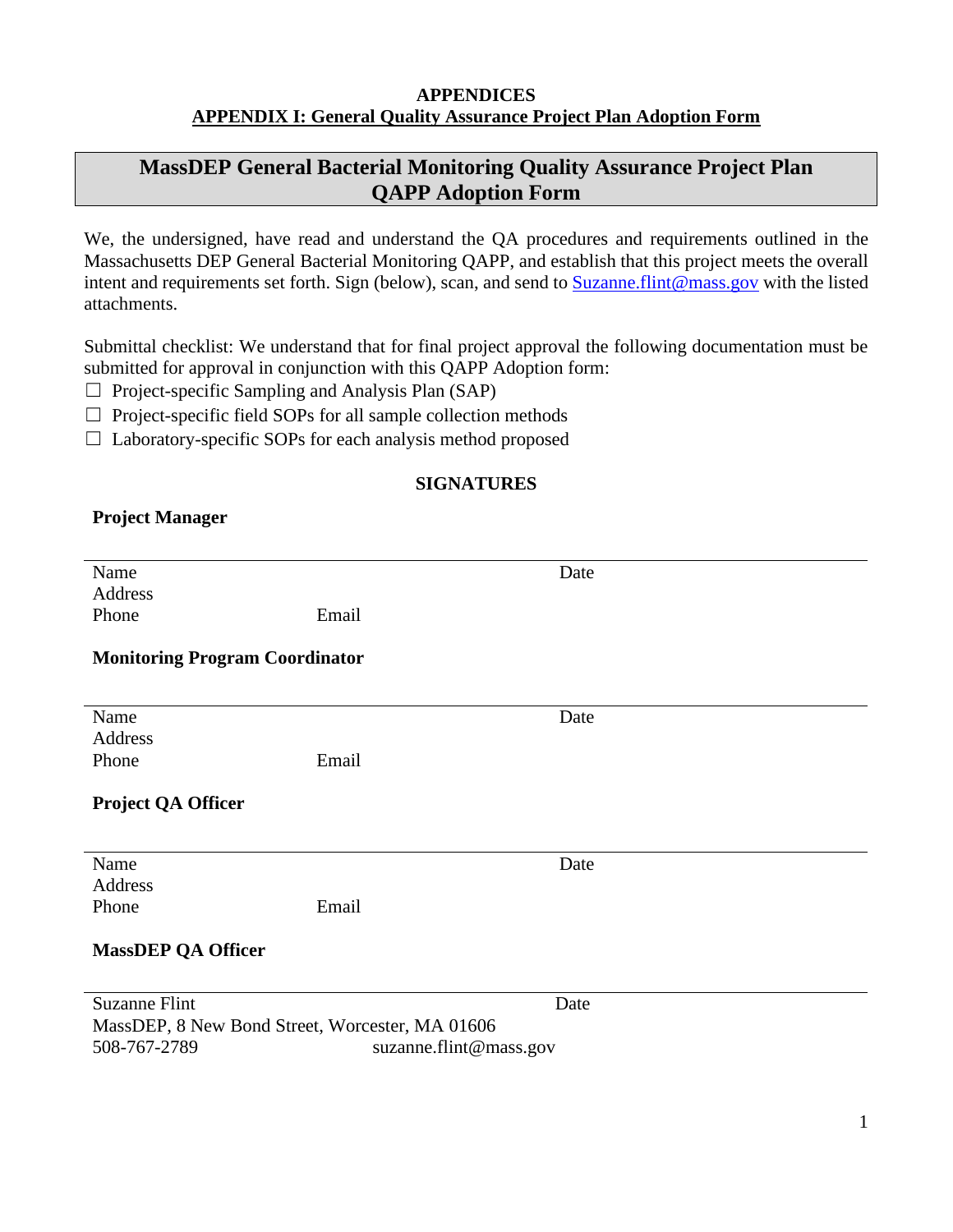## <span id="page-31-0"></span>**APPENDIX II: Glossary of Quality Control Terms**

**Accuracy:** A data quality indicator, accuracy is the extent of agreement between an observed value (sampling result) and the accepted, or true, value of the parameter being measured. High accuracy can be defined as a combination of high precision and low *bias*. Accuracy checks are typically done in the laboratory. For some indicators, the only available means of checking accuracy is to compare results with another "trusted" lab or with a taxonomic expert.

**Analyte:** Within a medium, such as water, an analyte is a property or substance to be measured. Examples of analytes would include pH, dissolved oxygen, bacteria, and heavy metals.

**Bias:** Often used as a data quality indicator, bias is the degree of systematic error or inaccuracy present in the assessment or analysis process. When bias is present, the sampling result value will differ from the accepted, or true, value of the parameter being assessed in one direction.

**Blank Plate.** For bacteria samples. Rinse water is used instead of field sample, otherwise processed just as a field sample. Result should be "0". Each batch of samples should include at least one blank and one positive check sample.

**Blind Sample:** A blind sample is a sample submitted to an analyst without their knowledge of its identity or composition. Blind samples are used to test the analyst's or laboratory's expertise in performing the sample analysis.

**Calibration Blank:** Reagent-grade, purified water (deionized/distilled) used as a zero standard. Used to "zero" lab instruments, evaluate instrument drift and check for sample contamination of field blanks.

**Calibration Check Standard:** A standard used to check the calibration of an instrument between periodic recalibrations.

**Censored Data**: Data that has been found to be unacceptable as a result of the data validation process, including review for conformance to the approved QAPP and data quality objectives for the project (e.g., required holding times for analysis, required frequency of field blanks and duplicates/splits, acceptability of precision estimates (*standard deviation*, or relative percent difference (RPD)).

**Chain-of-Custody:** Used for routine sample control for regulatory and non-regulatory monitoring. The chain-of-custody form contains the following information: sample IDs, collection date/time/samplers, sample matrix, preservation requirements, delivery persons/date/time, etc. Used also as a general term to include sample labels, field logging, field sheets, lab receipt and assignment, disposal and all other aspects of sample handling from collection to ultimate analysis.

**Comparability:** A data quality indicator, comparability is the degree to which different methods, data sets, and/or decisions agree or are similar.

**Completeness:** A data quality indicator that is generally expressed as a percentage, completeness is the amount of valid data obtained compared to the amount of data planned.

**Data Quality Objectives (DQOs):** Data quality objectives are quantitative and qualitative statements describing the degree of the data's acceptability or utility to the data user(s). They include indicators such as accuracy, precision, representativeness, comparability, completeness, and sensitivity (PARCCS). DQOs specify the quality of the data needed in order to meet monitoring project goals.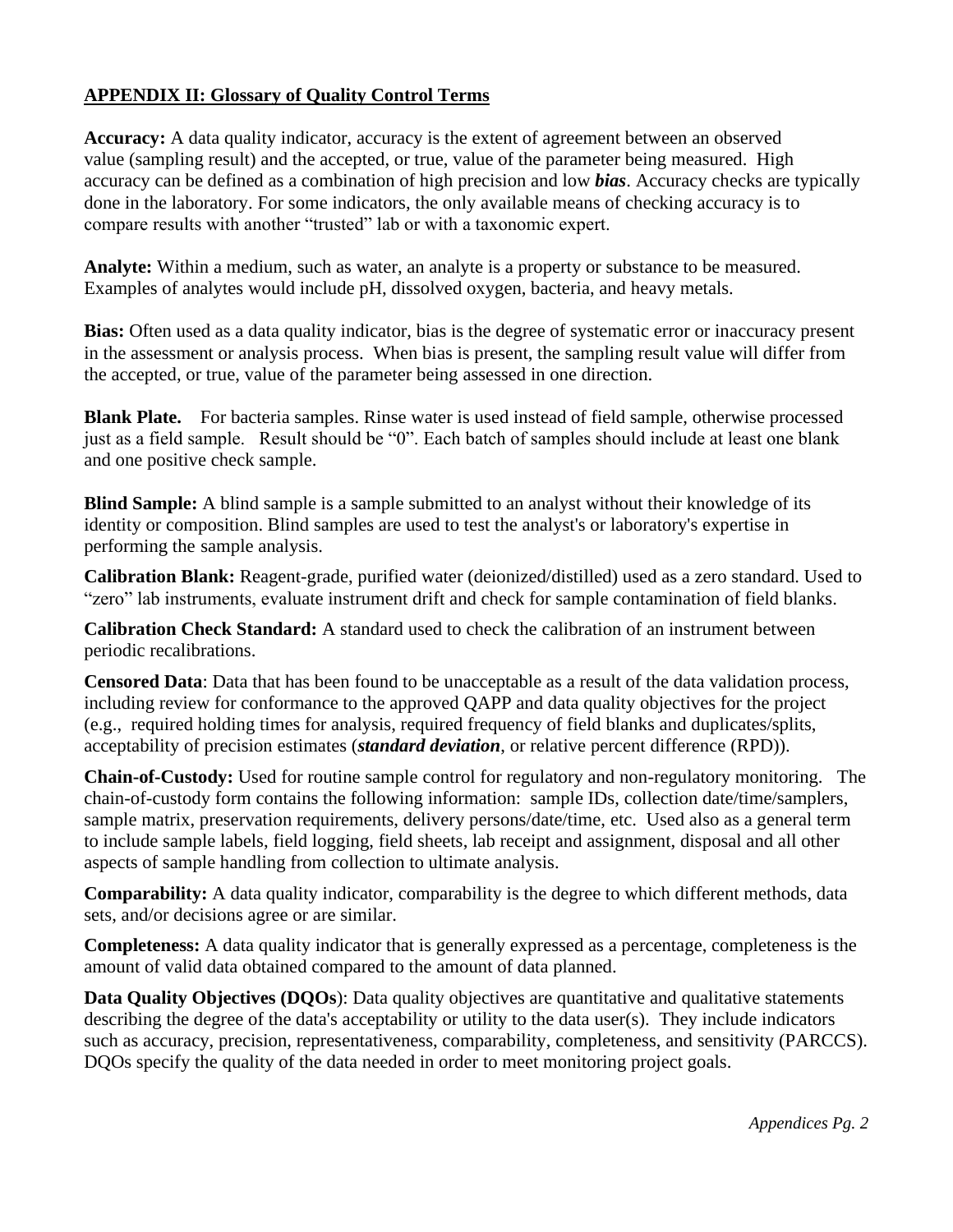**Data Users:** The organization(s) that will be applying the data results for some purpose. Data users can include the principle investigators, as well as government agencies, schools, universities, watershed organizations, and business and community groups.

**Detection Limits:** Applied to both methods and equipment, detection limits are descriptions of the lowest concentration of a target analyte that a given method or piece of equipment can reliably ascertain as greater than zero. Specific detection limits include: Instrument detection limit, level of quantitation, lower level of detection, method detection limit, practical quantitation limit and reporting detection limit.

**Duplicate Sample:** Used for quality control purposes, field/lab duplicate samples are two samples taken generally at the same time from, and representative of, the same site/sample that are carried through all assessment and analytical procedures in an identical manner. Field duplicate samples are used to measure natural variability as well as the precision of field sampling and lab analytical methods. Lab duplicates are used as a measure of method precision. Field duplicates can be: side-by-side and simultaneous (generally, two people will take samples or readings simultaneously); sequential (i.e. sample once, then sample again immediately afterwards at the same location); split from a large volume sample (take a sample, then pour a portion of the sample (an aliquot) from the sampling container into another). More than two duplicate samples are referred to as replicate samples.

**Environmental Sample:** An environmental sample is a specimen of any material collected from an environmental source, such as water or macroinvertebrates collected from a stream, lake, or estuary.

**Equipment or Rinsate Blank:** Used for quality control purposes, equipment or rinsate blanks are types of field blanks used to check specifically for carryover contamination from reuse of the same sampling equipment (see field blank).

**Exotic species**: A species that is the result of direct or indirect introduction of the species by humans, and for which introduction permitted the species to cross a natural barrier to dispersal.

**Field Blank:** A field blank is created by filling a clean sample bottle with deionized or distilled water in the field during sampling activities. The sample is treated the same as other samples taken from the field. Field blanks are submitted to the lab along with all other samples and are used to detect any contaminants that may be introduced during sample collection, fixing, storage, analysis, and transport.

**Field Composite Sample**: A sample taken by mixing equal volumes of a pre-determined number of grab samples from the same location at different times, i.e. a time-composite. Used to assess average conditions present between the first and last grab samples that are composites. Use time-composite sampling only for those parameters that can be shown to remain unchanged under the specific conditions of composite sample collection. Flow-weighted composite sampling is a variation to time-composite sampling, in which sample volume adjustments are made to each grab based on variations in flow, such as, during stormwater monitoring loading studies.

**Field Integrated Sample**: A sample taken by simultaneously combining a matrix across vertical or horizontal strata as an evaluation of average composition within the boundaries of the integration (ex. photic zone sampling for chlorophyll a). Sampling tubes can sample continuous, integrated media.

**Field Split:** A second sample generated from the same sampling location and at the same time by splitting a large volume sample from one sampler deployment into two equal volume samples. Used to measure precision, except that associated with actual sample collection, and excludes natural variability. Also referred to as duplicate subsample.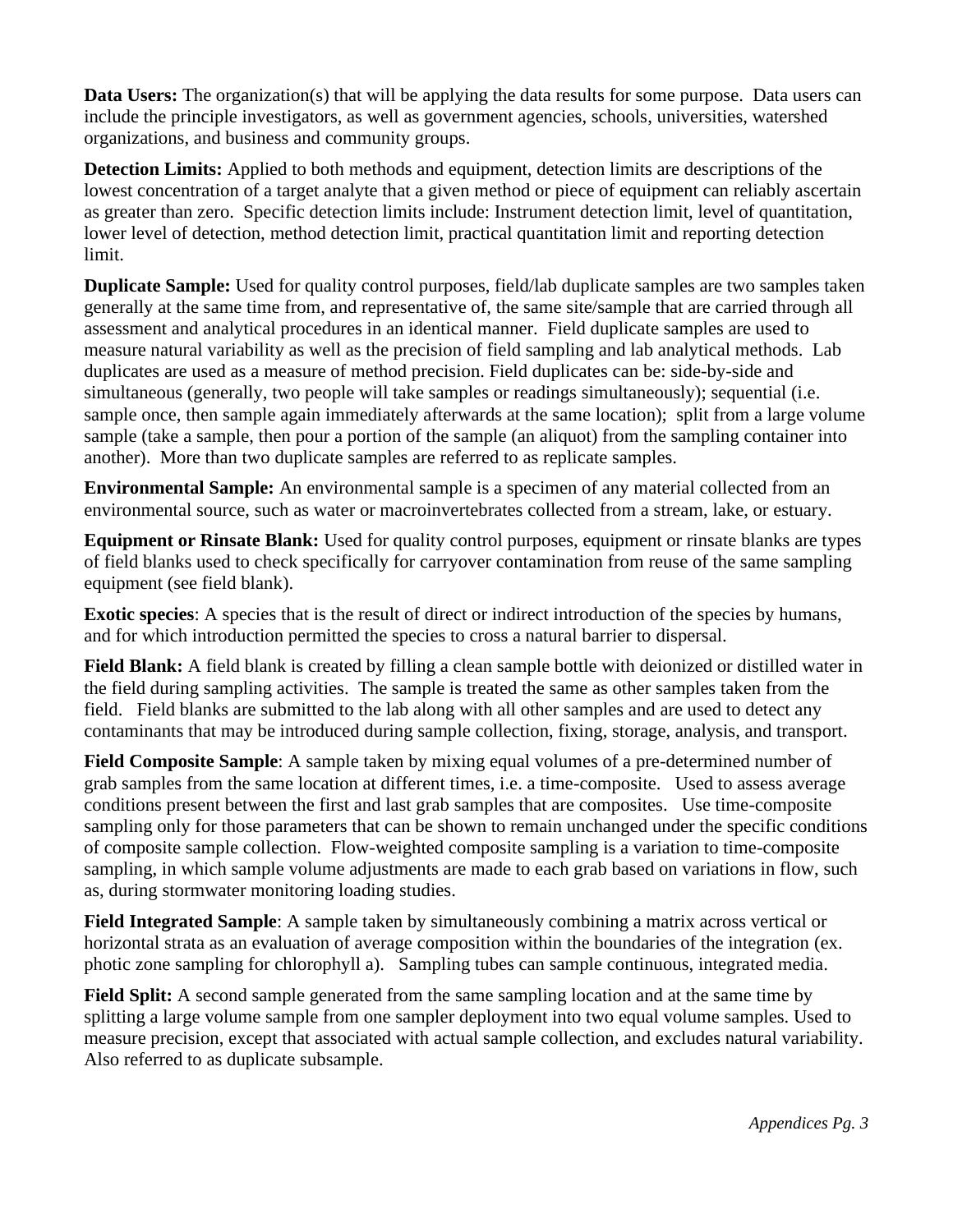**Field Duplicate (sequential)**: A second sample generated from the same sampling location as the initial sample, but from a second sampler deployment immediately after the first. Used to measure overall field sampling precision and includes an unknown amount of natural variability (spatial and temporal), if present.

**Field Duplicate (simultaneous):** A second sample generated from the same sampling location and at the same exact time as the other sample by simultaneous deployment of two identical sampling devices or by the simultaneous filling of two separate sample bottles. Used to measure overall field sampling precision and includes an unknown amount of natural variability (spatial), if present. Also referred to as a co-located duplicate.

**Grab Sample**: A manually collected sample at a specific location and time. Given practical constraints and budget limitations, assumptions are usually made that the natural variation is small enough over space/time to consider the grab to be representative of conditions over a greater expanse and/or longer period. In some cases, these assumptions may not always be valid.

**Instrument Detection Limit (IDL):** The concentration that produces a signal greater than five times the signal/noise ratio of the instrument.

**Introduced species**: A species that has been transported by human activities into a region in which it did not occur in historical time and which is now reproducing in the wild.

**Invasive species:** A species that displaces native species and has the ability to dominate an ecosystem, or a species that enters an ecosystem beyond its natural range and causes economic or environmental harm.

**Known Samples**: An internal check that compares your results against another analyst or a "known." The true or expected concentration of the analyte is known prior to performing the analysis.

Lab Fortified Blank: Known concentration of target analyte(s) introduced to clean reference matrix and processed through the entire analytical procedure; used as an indicator of method performance and accuracy. Also known as Spike Blank.

**Lab Fortified Matrix:** Difference in analyte concentration between a spiked sample and the nonspiked sample should be equivalent to the amount added to the spiked sample. Lab QC sample used to assess sample matrix effects on recovery of target analyte and evaluate accuracy. Also known as Matrix Spike. Duplication of this sample is referred to as matrix spike duplicate or lab-fortified matrix duplicate.

**Lab Split**: A sample that has been divided into two or more subsamples. Splits are submitted to different analysts or laboratories and are used to measure the precision of the analytical methods. Lab splits are an external QC protocol.

**Lab Duplicate:** A sample that has been divided into two or more subsamples. It is processed concurrently and identically with the initial sample by the same laboratory. It is used to measure the precision of the analytical methods. Lab duplicates are also referred to as lab splits. At least 10% replication is advised

Level of Quantitation (LOQ): The concentration that produces a signal sufficiently greater than the blank that it can be detected; typically the concentration that produces a signal 10 times above the blank signal (SM, 1998).

**Lower Level of Detection (LLD)**: Measurement level reproducible with 99% certainty; typically twice the IDL.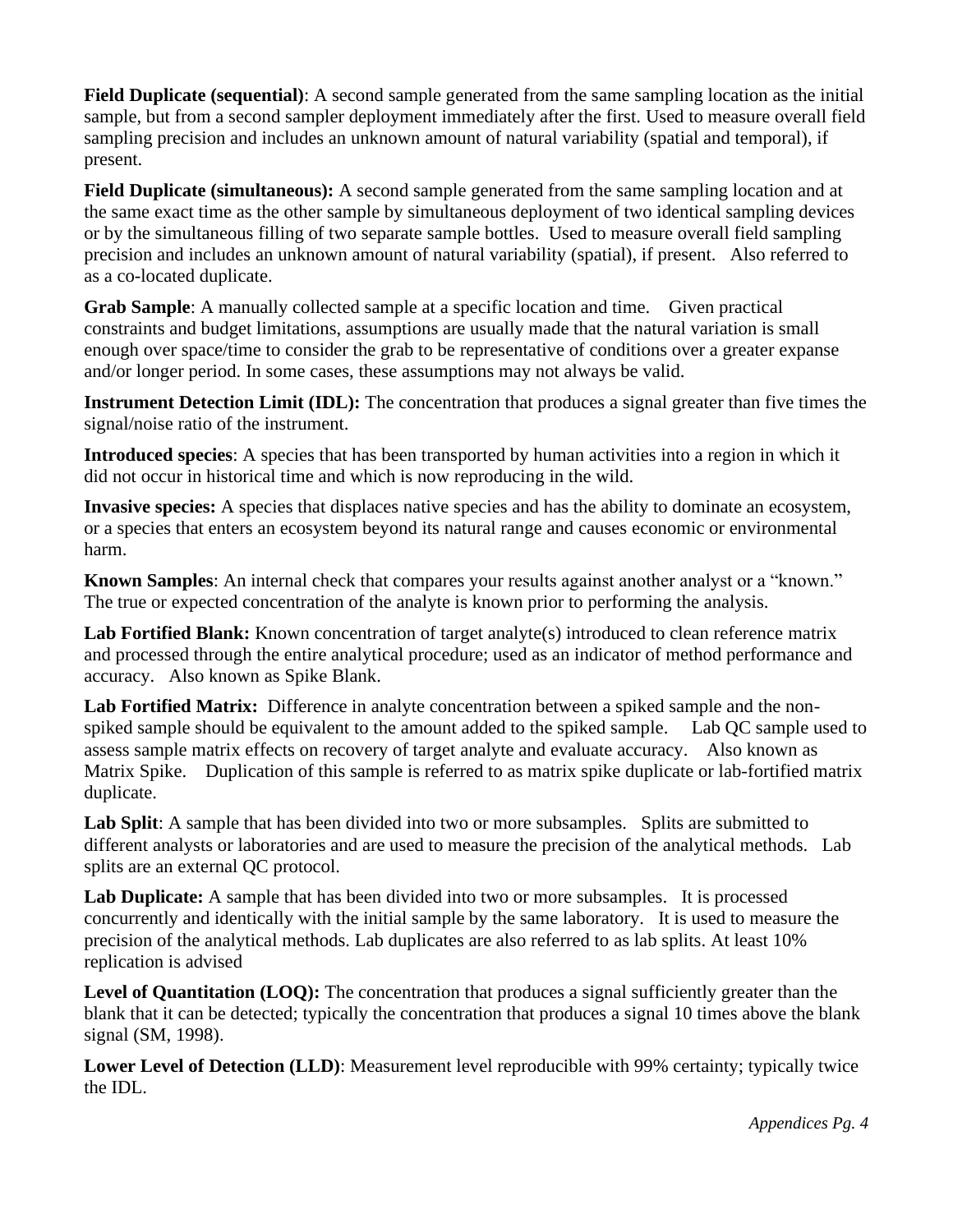**Matrix:** A matrix is a specific type of medium, such as surface water or sediment, in which the analyte of interest may be contained.

**Matrix Spike**: A sample to which a known concentration of target analyte has been added. When analyzed, the difference in analyte concentration between a spiked sample and the non-spiked sample should be equivalent to the amount added to the spiked sample. Lab QC sample used to assess sample matrix effects on recovery of target analyte and evaluate accuracy. Also known as Lab-fortified matrix. Duplication of this sample is referred to as matrix spike duplicate or lab-fortified matrix duplicate.

**Measurement Range:** The measurement range is the extent of reliable readings of an instrument or measuring device, as specified by the manufacturer.

**Method Blank**: An aliquot of clean reference matrix carried through the analytical process to assess the degree of laboratory contamination and indicate accuracy.

**Method Detection Limit (MDL)**: The MDL is the concentration that produces a signal with a 99% probability that it is different from the blank, after going through the entire method. The smallest amount that can be detected above the noise in a procedure and within a stated confidence level. Typically, four times the IDL.

**Method Validation**: Testing procedure for existing, new and modified methods, in which several evaluation steps are typically employed: determinations of MDL, method precision, method accuracy, and sensitivity to variation in method steps ("method ruggedness", SM, 1998).

**Native species**: A species that occurs naturally in an area, and has not been introduced by humans.

**Non-native species**: A species that has been introduced to an area or bioregion.

**Nuisance species**: A nonindigenous species that threatens the diversity or abundance of native species or the ecological stability of infested area, or human activities dependent on such resources

**Performance Audit:** Unscheduled evaluation of field sampling QC or laboratory QC procedures by a third party not directly involved in the taking, transport and analysis of the samples; used to detect deviations from accepted SOPs. Audits can take many forms. Submittal of identical check samples to two different labs is an example of an external, blind performance audit. Lab inter-comparison samples can also be used to test the lab's proficiency in relation to other labs. Results of audits are documented and any necessary corrections recommended.

**Performance Evaluation (PE) Samples:** A sample of known concentration submitted "blind" (without lab's knowledge) to the analyst. PE samples are provided to evaluate the ability of the analyst or laboratory to produce analytical results within specified limits, and as an indicator of method accuracy. Also called a laboratory control sample.

**Positive plate:** a sample known to contain bacteria (e.g. waste-water treatment plant influent) is processed along with field samples. Determines if a lab procedural error inhibits bacterial growth.

Results should be "too numerous to count." Each batch of samples should include at least one blank and one positive check sample.

**Practical Quantitation Limit (PQL):** The level that several labs can achieve using the same method and samples; typically, ten times the IDL, and 3-5 times the MDL.

**Precision:** A data quality indicator, precision measures the level of agreement or variability among a set of repeated measurements, obtained under similar conditions. Precision is usually expressed as a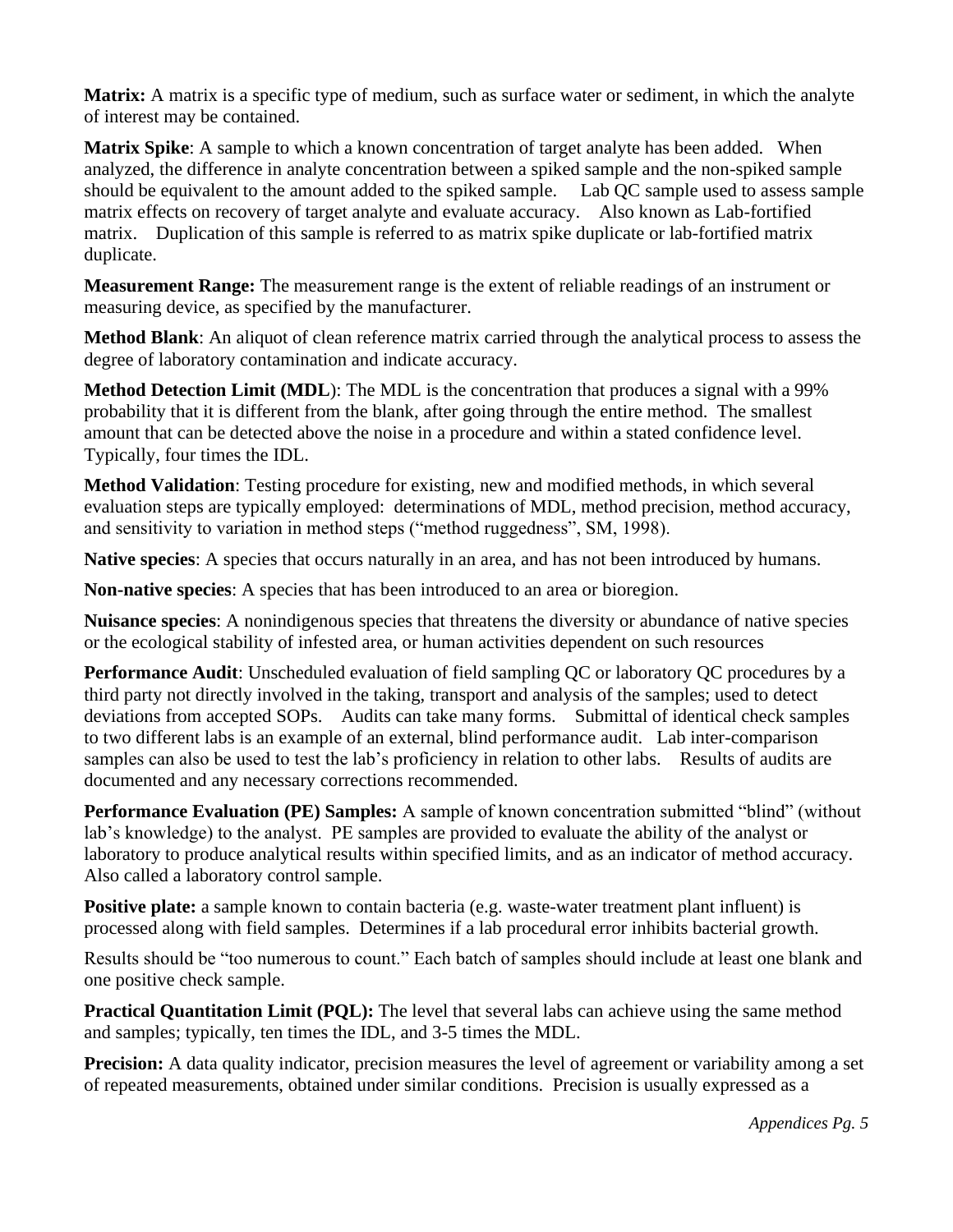standard deviation in absolute or relative terms. Precision checks are primarily accomplished through replicate sampling and analysis in the field and lab.

**Proficiency Testing (Unknown Samples):** Concentrations are known to an auditor but not to the person performing the analysis.

**Protocols:** Protocols are detailed, written, standardized procedures for field and/or laboratory operations.

**Qualifier**: Used to indicate additional information about the data, and generally denoted as capital letters in data reports. Qualifier acronyms or terms are unique to each laboratory.

**Quality Assurance (QA):** QA is an integrated management system designed to ensure that a product or service meets defined standards of quality with a stated level of confidence. QA activities involve planning quality control, quality assessment, reporting, and quality improvement. These activities can be internal (within the main organization) or external (involving outside parties).

**Quality Assurance Project Plan (QAPP**): A QAPP is a formal written document describing the detailed quality control procedures that will be used to achieve a specific project's data quality requirements. A QAPP is a planning tool to ensure that project goals are achieved. Typically, QAPPs are finalized prior to monitoring activities and any deviations from the final QAPP made during the actual monitoring are noted in a subsequent task, such as the data-reporting phase of the project. QAPPs can be of two main types:

- -- A "project-specific QAPP" provides a QA blueprint specific to one project or task and is considered the sampling and analysis plan/workplan for the project.
- -- A "generic program QAPP" is an overview-type plan that describes program data quality objectives, and documents the comprehensive set of sampling, analysis, QA/QC, data validation and assessment SOPs specific to the program. An example is a macroinvertebrate monitoring program performed throughout many watersheds within a State.

**Quality Control (QC):** QC is the overall system of technical activities designed to measure quality and limit error in a product or service. A QC program manages quality so that data meets the needs of the user as expressed in a quality assurance project plan. Specific quality control samples include blanks, check samples, matrix spikes and replicates.

**Quality Control Sample:** An uncontaminated sample matrix spiked with known amounts of analytes from a source independent of the calibration standards. Generally used to establish intra- laboratory or analyst-specific precision and bias or to assess the performance of all or a portion of the measurement system.

# **Quality Control Standard:** See Quality Control Sample

**Random Sample**: A sample chosen such that the choice of each event in the sample is left entirely to chance; an unbiased sample generally representative of the population. Randomness is a property of a sample that must exist for almost any statistical test, but may not be appropriate for all sampling designs (ex. Non-random site selection based on targeting specific conditions or based on practical considerations).

**Reference collection:** An exact duplicate of a voucher collection (a preserved collection of each type (i.e. taxon) of specimen found in a water body). Used regularly as reference when identifying new specimens. Reference collections should be verified by an expert.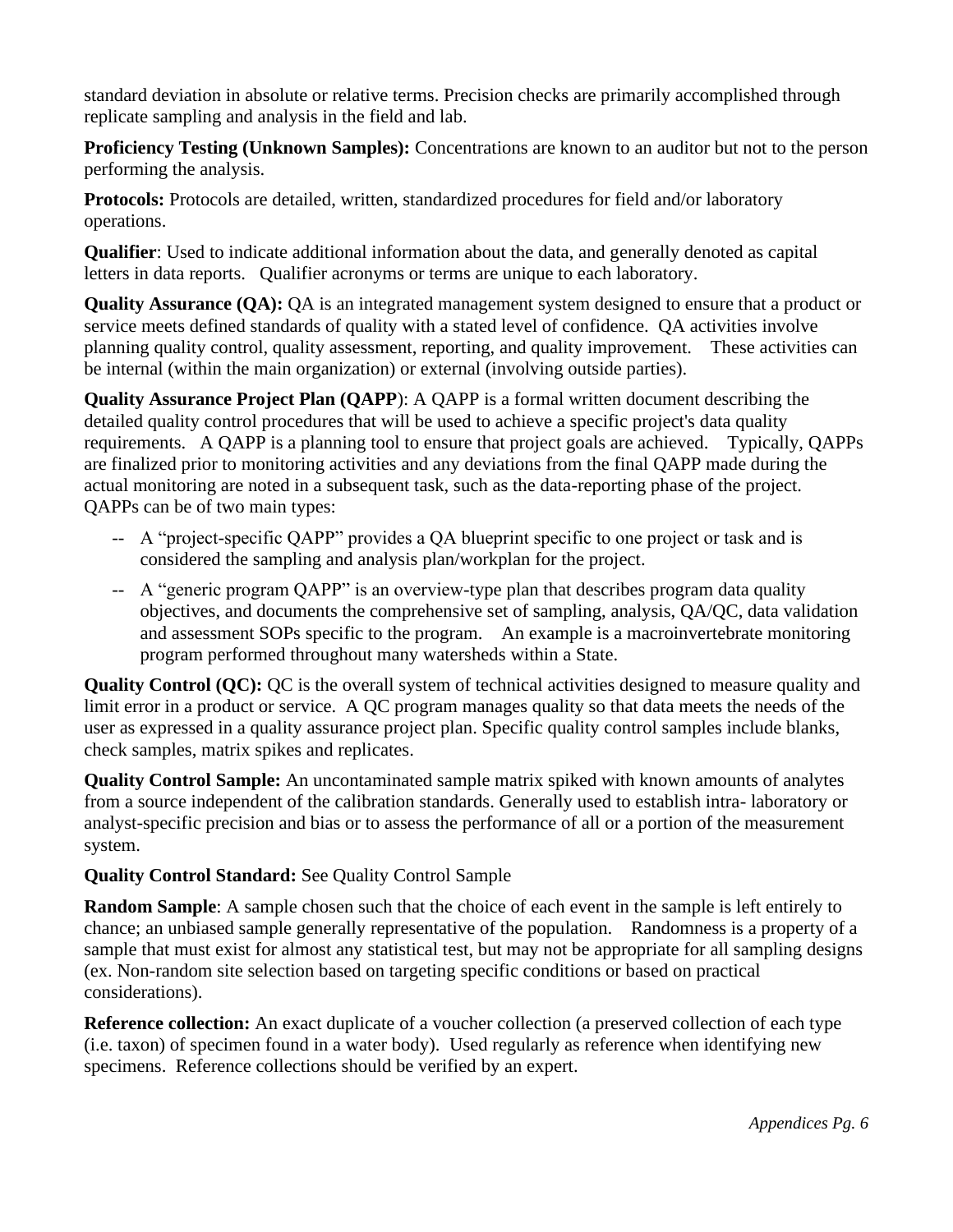**Relative Standard Deviation (RSD):** A measure of precision calculated by dividing the std. deviation by the mean, expressed as a percentage. Used when sample number exceeds two.

**Relative Percent Difference (RPD):** A measure of precision used for duplicate sample results. It is calculated by dividing the absolute value of the difference between the two results by the mean of the two results, expressed as a percentage  $((A-B)/(A+B)/2))*100$ . Used when sample number equals two.

**Reporting Detection Limit (RDL):** The lower limit that the lab feels comfortable reporting with a high level of certainty. For practical purposes, the RDL is often equivalent to the MDL.

**Representativeness:** A data quality indicator, representativeness is the degree to which data accurately and precisely portray the actual or true environmental condition measured.

**Sensitivity:** Related to detection limits, sensitivity refers to the capability of a method or instrument to discriminate between measurement responses.

**Spike Blank:** Known concentration of target analyte(s) introduced to clean reference matrix and processed through the entire analytical procedure; used as an indicator of method performance and accuracy. Also known as Lab-fortified blank.

**Spiked Samples:** Sample is split into 2. A known amount of the indicator (e.g. phosphorous) is added to one. Analysis of samples should show spiked sample with exactly the known amount increase over unspiked.

**Standard Reference Materials (SRM):** An SRM is a certified material or substance with an established, known and accepted value for the analyte or property of interest. Employed in the determination of bias, SRMs are used as a gauge to correctly calibrate instruments or assess measurement methods. SRMs are produced by the U. S. National Institute of Standards and Technology (NIST) and characterized for absolute content independent of any analytical method.

**Standard Deviation(s):** Used in the determination of precision, standard deviation is the most common calculation used to measure the range of variation among repeated measurements. The standard deviation of a set of measurements is expressed by the positive square root of the variance of the measurements.

**Standard Operating Procedures (SOPs):** An SOP is a written, official document detailing the prescribed and established methods used for performing project operations, analyses, or actions.

**Trend:** Systematic tendency over time in a specific direction in time series data, ideally collected at uniform intervals, collected and analyzed using the same (or comparable) methods and containing no gaps in periodic data.

**Trip blanks**: A sample container filled in the lab with de-ionized water. It accompanies other samples to field and returned unopened to the lab and is analyzed at the lab as if it were a regular sample. For most analyses, field blanks are preferred over trip blanks.

**True Value:** In the determination of accuracy, observed measurement values are often compared to true, or standard, values. A true value is one that has been sufficiently well established to be used for the calibration of instruments, evaluation of assessment methods or the assignment of values to materials.

**Unknown Samples (Proficiency Testing):** Concentrations are known to an auditor but not to the person performing the analysis.

**Variance:** A statistical term used in the calculation of standard deviation, variance is the sum of the squares of the difference between the individual values of a set and the arithmetic mean of the set,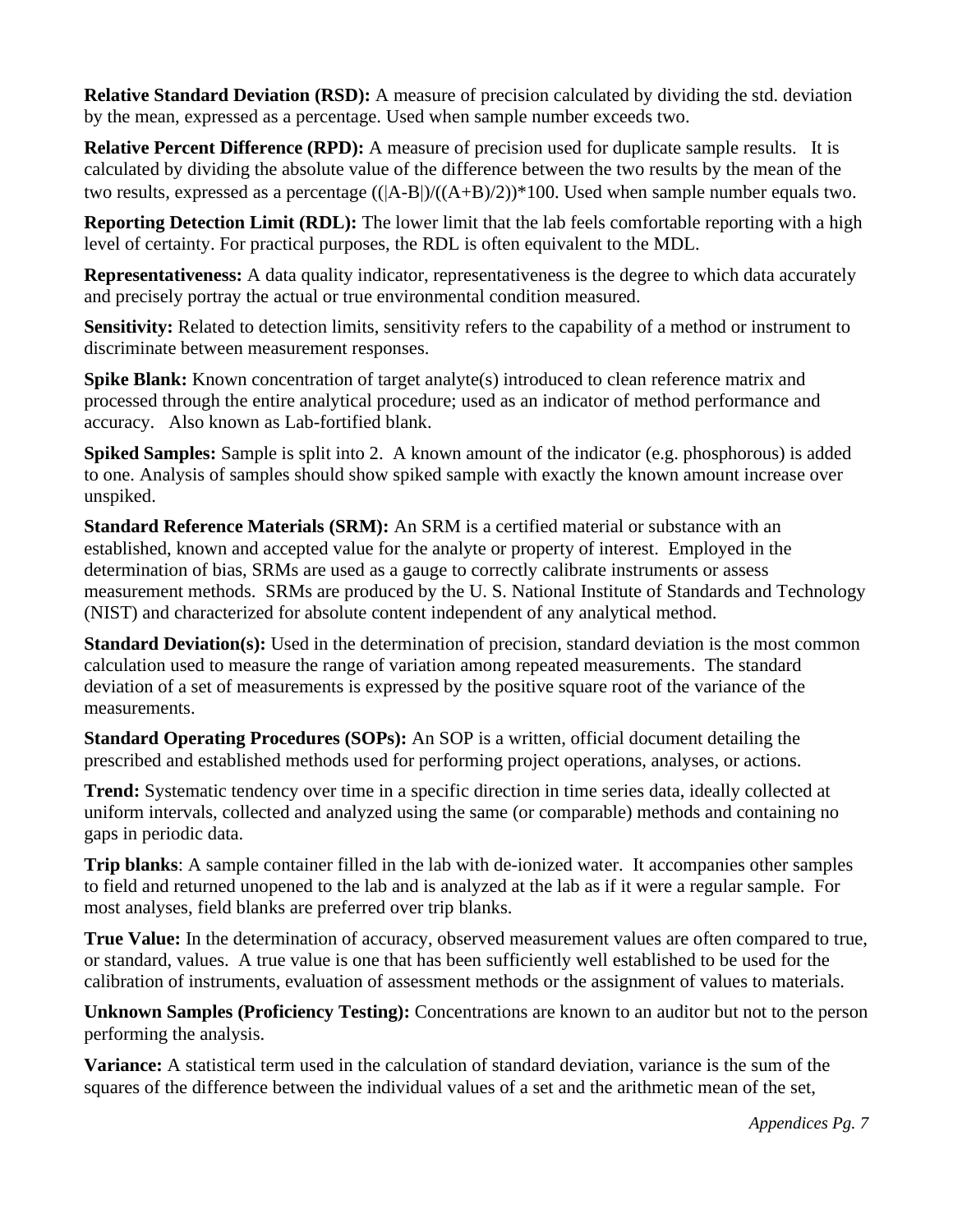divided by one less than the numbers in the set.

**Voucher collection** is a preserved collection of each type (i.e. taxon) of specimen found in your water body. Maintained in archival condition by a trained curator. Voucher reference collections should be verified by an expert.

**Wetland**: Under the Clean Water Act, the term wetlands means "those areas that are inundated or saturated by surface or ground water at a frequency and duration sufficient to support, and that under normal circumstances do support, a prevalence of vegetation typically adapted for life in saturated soil conditions. Wetlands generally include swamps, marshes, bogs and similar areas." Definition taken from the EPA Regulations listed at 40 CFR 230.3(t).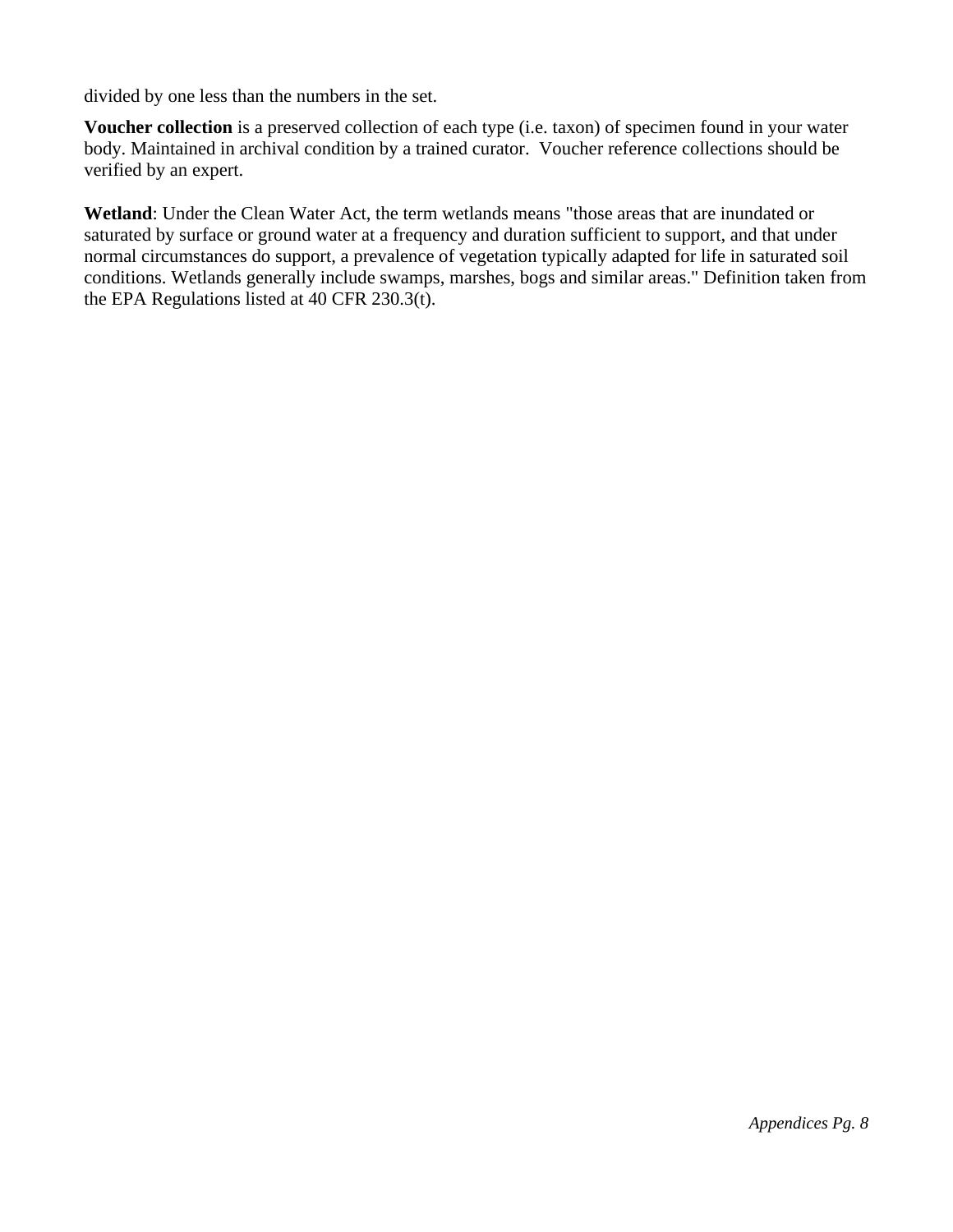## <span id="page-38-0"></span>**APPENDIX III. MassDEP-DWM Data Submittal Guidelines**

| Monitoring<br>Method<br>Guidance | <b>DATA SUBMITTAL GUIDELINES &amp;</b><br><b>EXTERNAL DATA REVIEW PROCESS FOR CLEAN WATER</b><br>ACT 305(B)/303(D) REPORTING PURPOSES                                 |  |
|----------------------------------|-----------------------------------------------------------------------------------------------------------------------------------------------------------------------|--|
| CN 0.72<br>(January 2020)        | <b>Massachusetts Department of Environmental Protection</b><br>Division of Watershed Management-Watershed Planning Program<br>8 NEW BOND STREET, WORCESTER, MA. 01606 |  |

**Purpose**: To provide guidance to non-DEP groups regarding the submittal of quality-assured environmental monitoring data and supporting information to the Massachusetts Department of Environmental Protection, Division of Watershed Management (DWM), Watershed Planning Program (WPP), and to provide information on DWM-WPP's review procedures for such "external" data.

**Background:** In addition to using data collected internally, DWM-WPP often uses quality-assured data from other groups to assess waterbody health and develop cleanup plans for impaired waterbodies. In order to be considered usable by DWM-WPP for these purposes, these data must meet certain submittal requirements (as explained below) AND undergo detailed review to help evaluate the accuracy, precision and representativeness of the data. Potential external data providers include, but are not limited to, grant recipients; local, state and/or Federal agencies; environmental consultants and volunteer monitoring organizations.

**When to submit data**: For grant programs, please check the reporting requirements listed in the grant contract.

For MassDEP's CWA 305(b) and 303(d) (Integrated List) assessment and reporting purposes, submittals of surface water quality or quantity data are welcome at any time. However, check the deadlines (listed here [https://www.mass.gov/guides/external-data](https://www.mass.gov/guides/external-data-submittals-to-the-watershed-planning-program)[submittals-to-the-watershed-planning-program\)](https://www.mass.gov/guides/external-data-submittals-to-the-watershed-planning-program) for submittals to be considered for inclusion in the current assessment cycle. Data submitted after the dates listed, including during the public comment period, will not be considered for the current assessment cycle, but will be reviewed and considered in the subsequent cycle. MassDEP's goal is to submit Integrated Reports to EPA in the Spring of even-numbered years.

**What to submit**: Guidance, templates and forms identified below (in #2, #3 and #5) can be found here: *<https://www.mass.gov/guides/external-data-submittals-to-the-watershed-planning-program>*

- 1) Cover letter or email.
- 2) Statement of Data Integrity. See WPP's external data web page (*link provided above*).
- 3) Data Files. Quality-assured monitoring data must be sent electronically using DWM-WPP's data submittal template, available via WPP's external data web page (*link provided above*). Data sent using other formats may not be reviewed for usability by DWM-WPP. The Excel data file(s) can be sent via e-mail, acceptable file transfer protocol or CD. Data file(s) should include quality control data. Graphic displays are optional.
- 4) Copy of Approved QAPP or QAPP Adoption Form (signed).
- 5) Summary Report (optional). In addition to the final data submittal, a summary report may also be provided. Suggested content for data reports can be found on the external data web page (*link provided above*).
- 6) Supporting documentation (as appropriate). Other information supporting the data may also be provided (or may be requested by WPP).
- 7) **Where to submit data**: Electronic data files can be sent via e-mail to the following address: **[WQData.Submit@mass.gov](mailto:WQData.Submit@mass.gov)**. For regular mail delivery, information can be sent to: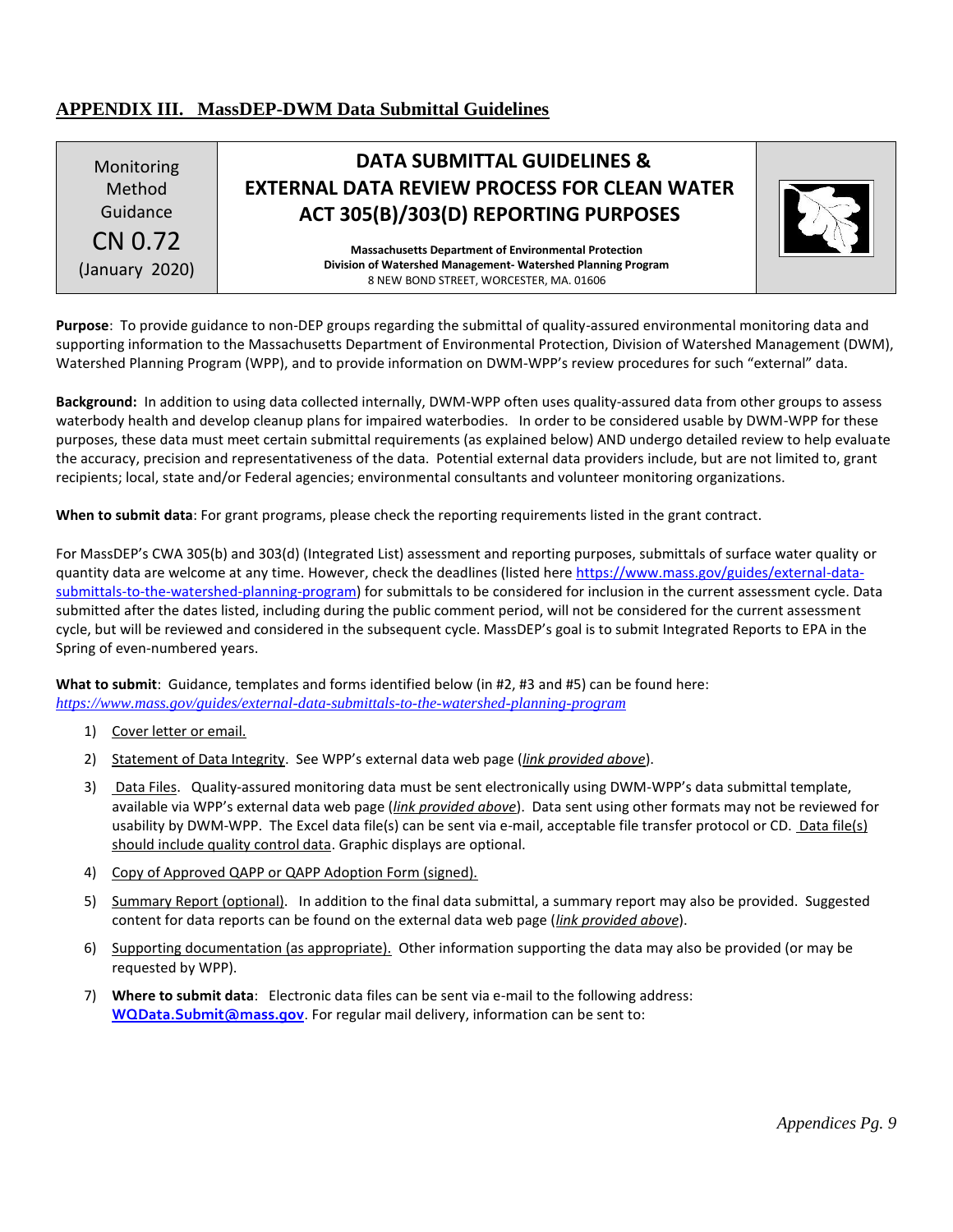**Pre-requisite guidelines for submittal of data for potential use in DWM-WPP's waterbody assessments and TMDLs (Clean Water Act, Sections 305(b) and 303(d)):**

*1. Monitoring data shall be generated through implementation of a DEP- or EPA-approved Quality Assurance Project Plan (QAPP) or Adoption of the Bacterial Monitoring General QAPP with approved Sampling and Analysis Plan (SAP).* 

The project QAPP shall follow applicable DEP and/or EPA guidance for monitoring QAPPs. QAPP guidance is provided here: *<https://www.epa.gov/sciencematters/new-epa-citizen-science-quality-assurance-handbook-provides-best-practices-citizen-0>; and [https://www.mass.gov/guides/water-quality-monitoring-for-volunteers#-guidance-on-quality-assurance-project-plan-](https://www.mass.gov/guides/water-quality-monitoring-for-volunteers#-guidance-on-quality-assurance-project-plan-(qapp)-) [\(qapp\)-](https://www.mass.gov/guides/water-quality-monitoring-for-volunteers#-guidance-on-quality-assurance-project-plan-(qapp)-)* Approved QAPPs/SAPs shall include current laboratory Standard Operating Procedures (SOPs) for each analysis method from the analytical laboratory, as well as project protocols for sample collection, training, quality control sampling and data management. Stated project objectives should be consistent with DWM's use of data for waterbody assessment and/or TMDL development purposes.

*2. Analytical data shall be provided by an analytical laboratory certified by the Commonwealth of Massachusetts in the applicable analyses, or a laboratory with documented and acceptable Standard Operating Procedures (SOPs).* 

Use of a State-certified laboratory for all sample analyses is highly recommended, but is not always possible. Lab data and metadata generated by non-certified labs may receive a higher level of scrutiny than those from certified labs. A list of Statecertified labs is available at: *[https://www.mass.gov/how-to/find-a-certified-laboratory-for-water-testing.](https://www.mass.gov/how-to/find-a-certified-laboratory-for-water-testing)*

- *3. Quality-assured data (and metadata) shall be provided in sufficient detail for DWM-WPP to evaluate the usability of the data.*
- *4. QC data should be provided in electronic format using DWM-WPP's standard template available at: <https://www.mass.gov/guides/external-data-submittals-to-the-watershed-planning-program>*. All data should include the appropriate metadata (i.e., sampling and analytical information related to the data). Graphic and textual data analyses are optional.

**DWM-WPP's external data review process**: Quality-assured data from non-DEP groups are reviewed by DWM-WPP using the following general criteria (as appropriate) and best professional judgment, in order to evaluate their potential for use by DWM-WPP. All data submittals should be citable. Submittal of data does not guarantee its use by DWM-WPP.

- 1. Overall clarity, organization and detail of the data submittal.
- 2. Overall precision, accuracy, representativeness, comparability and completeness of the data, in comparison to QAPP data quality objectives and DWM-WPP data quality needs.
- 3. Estimated accuracy of lab analyses, using Quality Control/Performance Evaluation (QC/PE) samples, spiked sample matrices, and positive/negative controls (for bacteria samples), as compared to project DQOs.
- 4. Overall evaluation of QAPP implementation (i.e., documentation of actual QC measures to ensure data quality, such as the frequency of instrument calibration and maintenance, problem identification and response, and personnel training)
- 5. Method consistency/variability among project participants and over time throughout the duration of the project.
- 6. Evaluation of any field audit information, side-by-side sampling results and/or inter-laboratory QC audit information, if available, to assess inter-group and/or inter-lab precision.
- 7. Availability of personal communication with project lead(s) and/or QC officer(s), if needed.

A standard external data review format is used for all DWM-WPP reviews. The data usability assessment begins with assembling all available information from the submittal, which may include data reports, data files, QC information, email, etc. For information deemed missing, the contact for the external data group is contacted to see if the information is available. The initial preliminary review determines if the recommended pre-requisites, as identified above, were met.

The subsequent detailed review involves reviewing the data in more detail, specifically looking at the following, when and if available, and as appropriate:

- Consistency and accuracy of all data elements (e.g. site descriptions, GPS locations, reported units, use of data qualifiers).
- Likeliness of data (e.g. no pH readings of <0 or >14), or explanation of outliers.
- Analytical holding time violations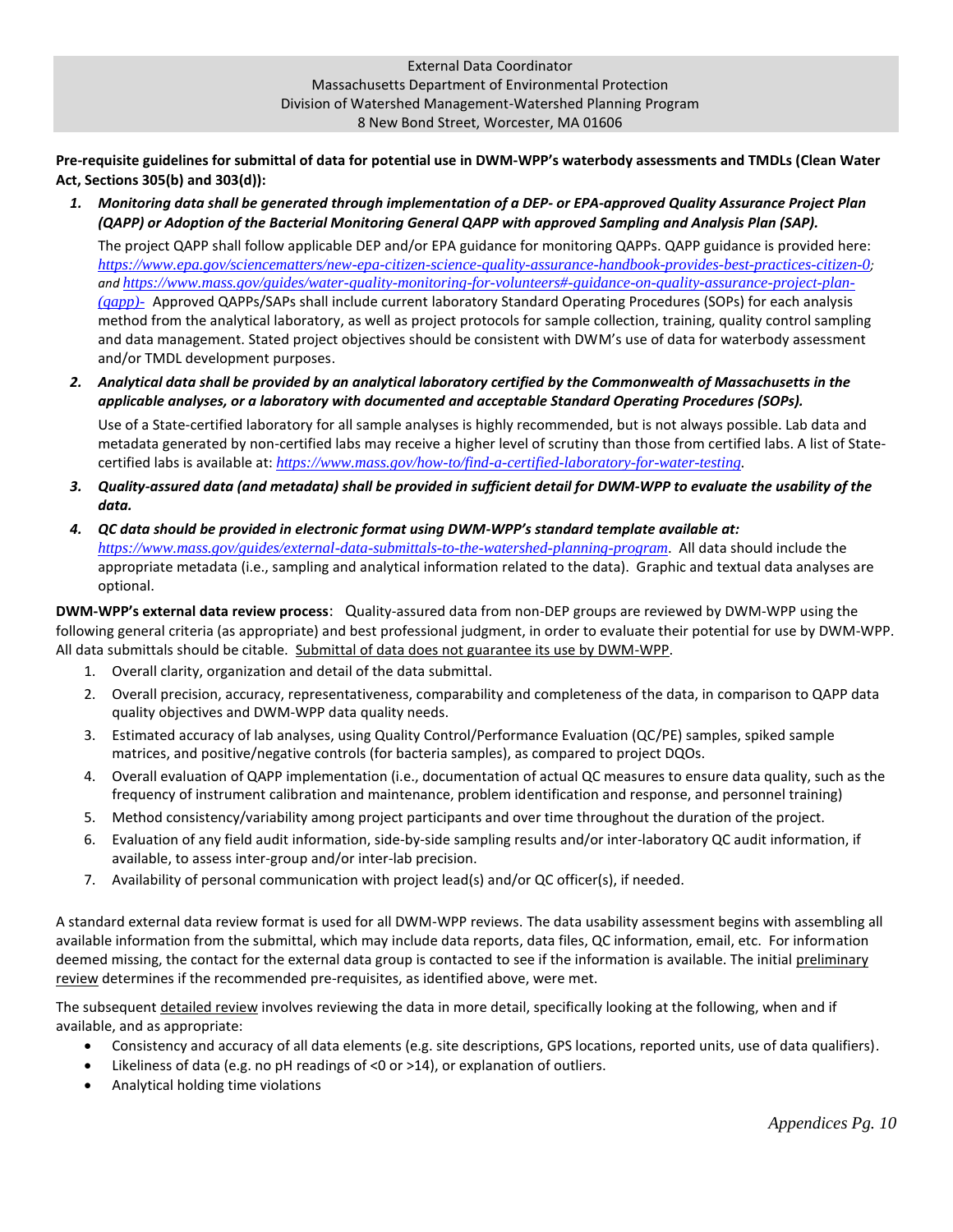- Frequency of QC samples (blank and duplicates) taken for each survey compared to QAPP Data Quality Indicator goals.
- Field blank sample results to verify lack of contamination.
- Field duplicate sample results to verify acceptable precision.
- Laboratory records (lab notebooks, lab bench sheets, if available) for potential effects on data quality, including multi-probe calibration books for potential effects on data quality.
- Quality control results contained in laboratory data reports for potential implications to data quality (based on lab accuracy and precision data), and lab analytical performance during survey period based on results of any QC/PE testing.
- Miscellaneous documentation (training records, e-mails, phone records, pers. comms., etc.) to highlight any potential problems affecting data quality.
- Overall quality of other data, as available (e.g., benthic macroinvertebrates, fish toxics, other "biological" data).

Communication with data providers regarding data completeness, missing information and other questions takes place as necessary. Based on the review (and any follow-up), conclusions regarding the usability of the data are documented on the data review form, and become the basis for DWM-WPP's use or non-use of the submitted data. Based on the review, data are categorized as Level 1, 2 or 3. Some or all of the data deemed to be Level 3 (potentially suitable for use in waterbody assessments) by WPP can be accepted, accepted with caveat/qualification and/or not used, depending on the circumstances.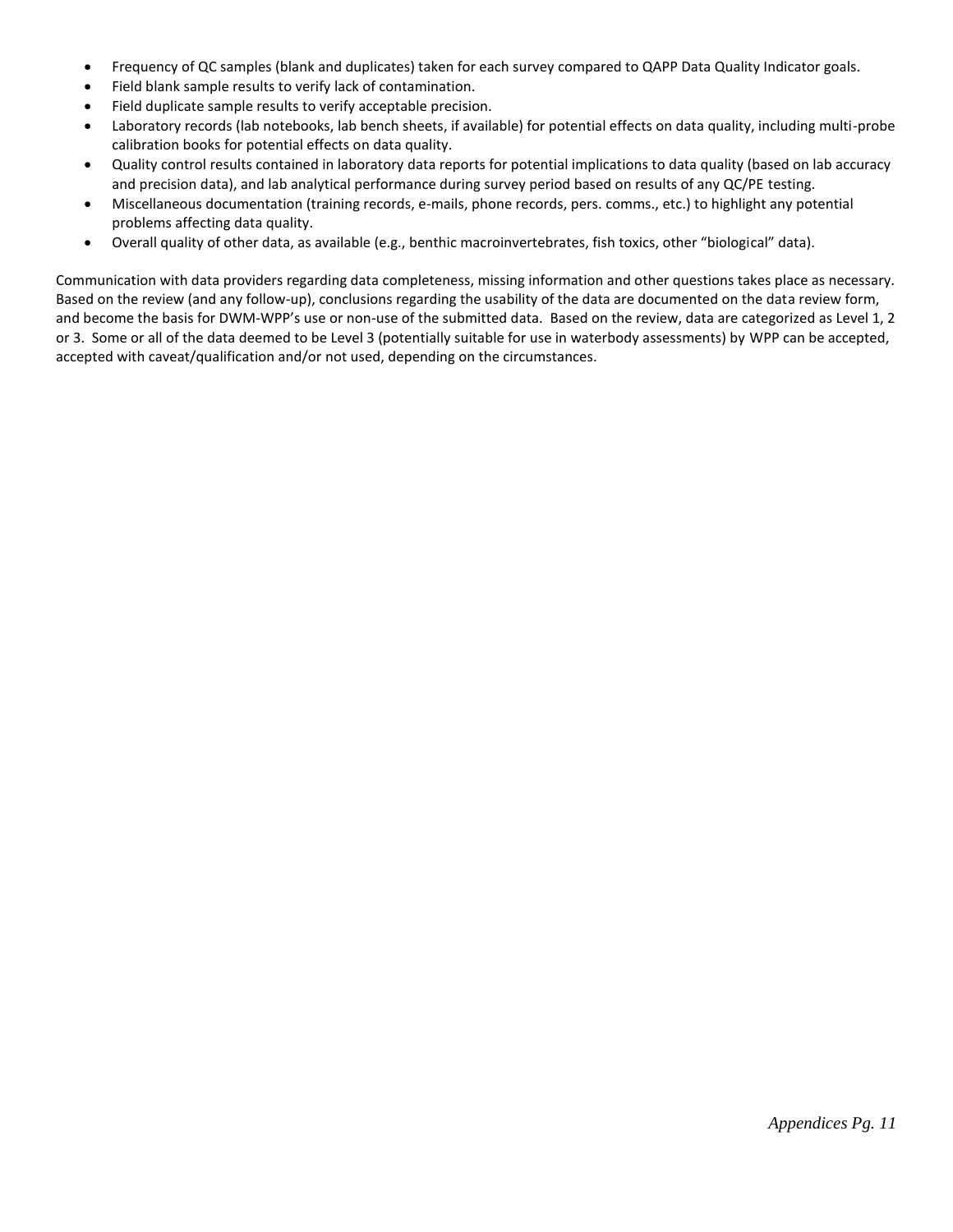# <span id="page-41-0"></span>APPENDIX IV: Example Forms and SOPs

Examples of field forms and field and laboratory SOPs are available here: <https://www.mass.gov/guides/water-quality-monitoring-for-volunteers#-volunteer-resources->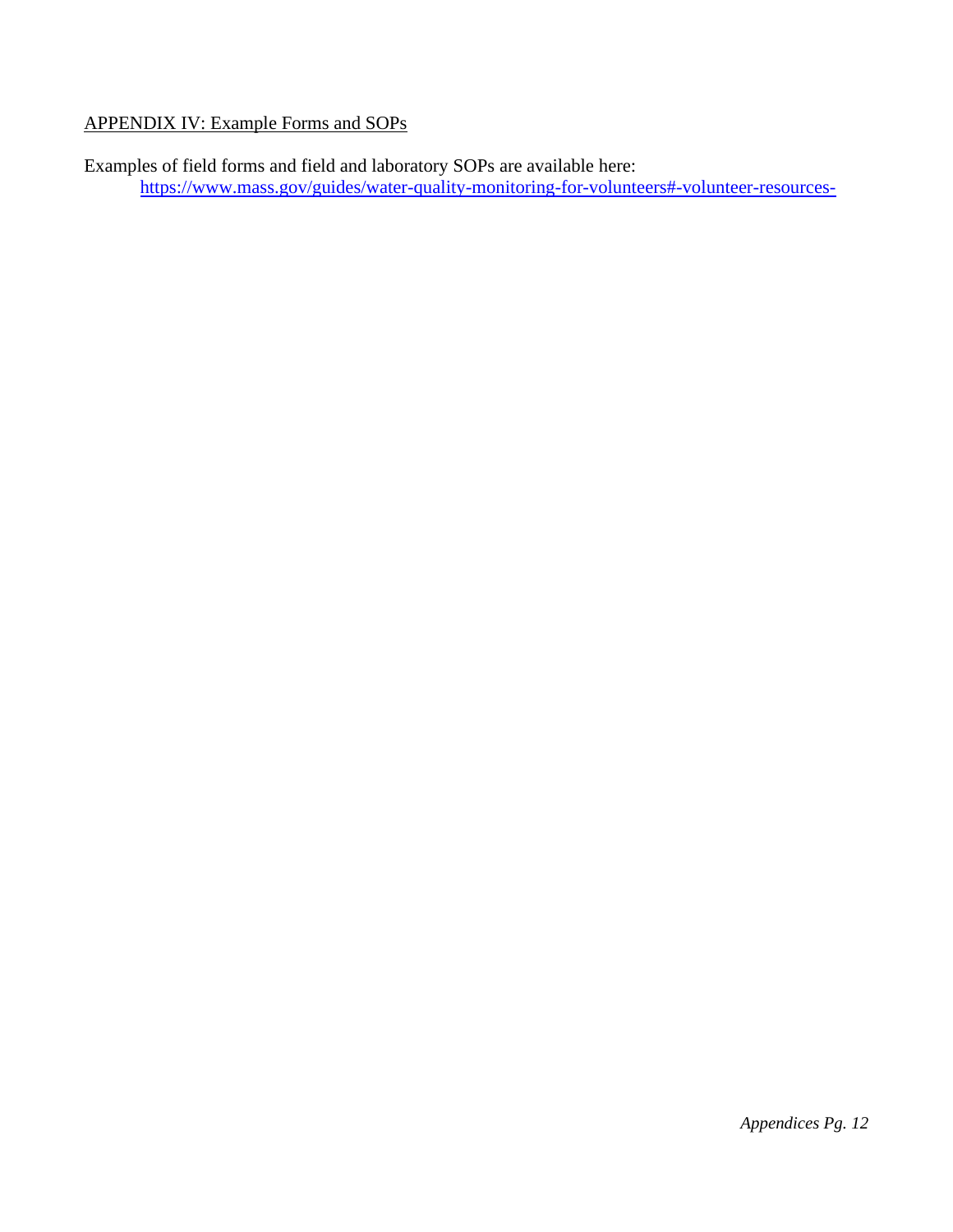#### SAMPLE CHAIN OF CUSTODY FORM

Page  $1$  of  $\_\_$ 

|                             | Organization     |                         |                               | <b>Project</b> |                   |                                                       | Laboratory |                             |                           |         |                  |
|-----------------------------|------------------|-------------------------|-------------------------------|----------------|-------------------|-------------------------------------------------------|------------|-----------------------------|---------------------------|---------|------------------|
| Name                        |                  |                         | Name                          |                |                   |                                                       | Name       |                             |                           |         |                  |
| Address                     |                  |                         | Contact                       |                |                   |                                                       | Address    |                             |                           |         |                  |
| Phone #                     |                  |                         | Contact<br>Phone #            |                |                   |                                                       | Phone #    |                             |                           |         |                  |
| <b>Sample</b>               |                  | Sample                  | <b>Collector</b>              |                | <b>Collection</b> |                                                       | Preserv.   | <b>High bacterial</b>       | <b>Analysis Requested</b> |         |                  |
| <b>Field ID</b>             | <b>Site Name</b> | <b>Matrix</b><br>Code*  | (last name,<br>first initial) | <b>Date</b>    |                   | <b>Time</b>                                           | $Code**$   | load suspected?<br>(yes/no) |                           |         |                  |
|                             |                  |                         |                               |                |                   |                                                       |            |                             |                           |         |                  |
|                             |                  |                         |                               |                |                   |                                                       |            |                             |                           |         |                  |
|                             |                  |                         |                               |                |                   |                                                       |            |                             |                           |         |                  |
|                             |                  |                         |                               |                |                   |                                                       |            |                             |                           |         |                  |
|                             |                  |                         |                               |                |                   |                                                       |            |                             |                           |         |                  |
|                             |                  |                         |                               |                |                   |                                                       |            |                             |                           |         |                  |
|                             |                  |                         |                               |                |                   |                                                       |            |                             |                           |         |                  |
|                             |                  |                         |                               |                |                   |                                                       |            |                             |                           |         |                  |
| Comments:                   |                  |                         |                               |                |                   |                                                       |            |                             |                           |         |                  |
|                             |                  | <b>Relinquished by:</b> |                               |                |                   | <b>Received by:</b>                                   |            |                             |                           |         |                  |
| <b>Dutinghard</b> in a more |                  | $C$ in $A$ is $A$       |                               | $P - 4 -$      |                   | $T_{\text{max}}$ $\prod_{n=1}^{n} D_n t_{\text{max}}$ |            | $C$ interactions            |                           | $P = 4$ | $T_{\text{max}}$ |

| 1.3.1.1             |                  |             |             | .                   |                  |             |             |
|---------------------|------------------|-------------|-------------|---------------------|------------------|-------------|-------------|
| <b>Printed name</b> | <b>Signature</b> | <b>Date</b> | <b>Time</b> | <b>Printed name</b> | <b>Signature</b> | <b>Date</b> | <b>Time</b> |
|                     |                  |             |             |                     |                  |             |             |
|                     |                  |             |             |                     |                  |             |             |
|                     |                  |             |             |                     |                  |             |             |
|                     |                  |             |             |                     |                  |             |             |

**Cooler temperature on receipt**  $\text{C}$  **/ °F** 

**\* MATRIX CODES: DW = drinking water; SW = non-potable surface water; MW = marine or estuarine water**

**\*\* PRESERVATIVE/THIOSULFATE CODES 1 = cooled to 1 – 6°C; 2 = thiosulfate added**